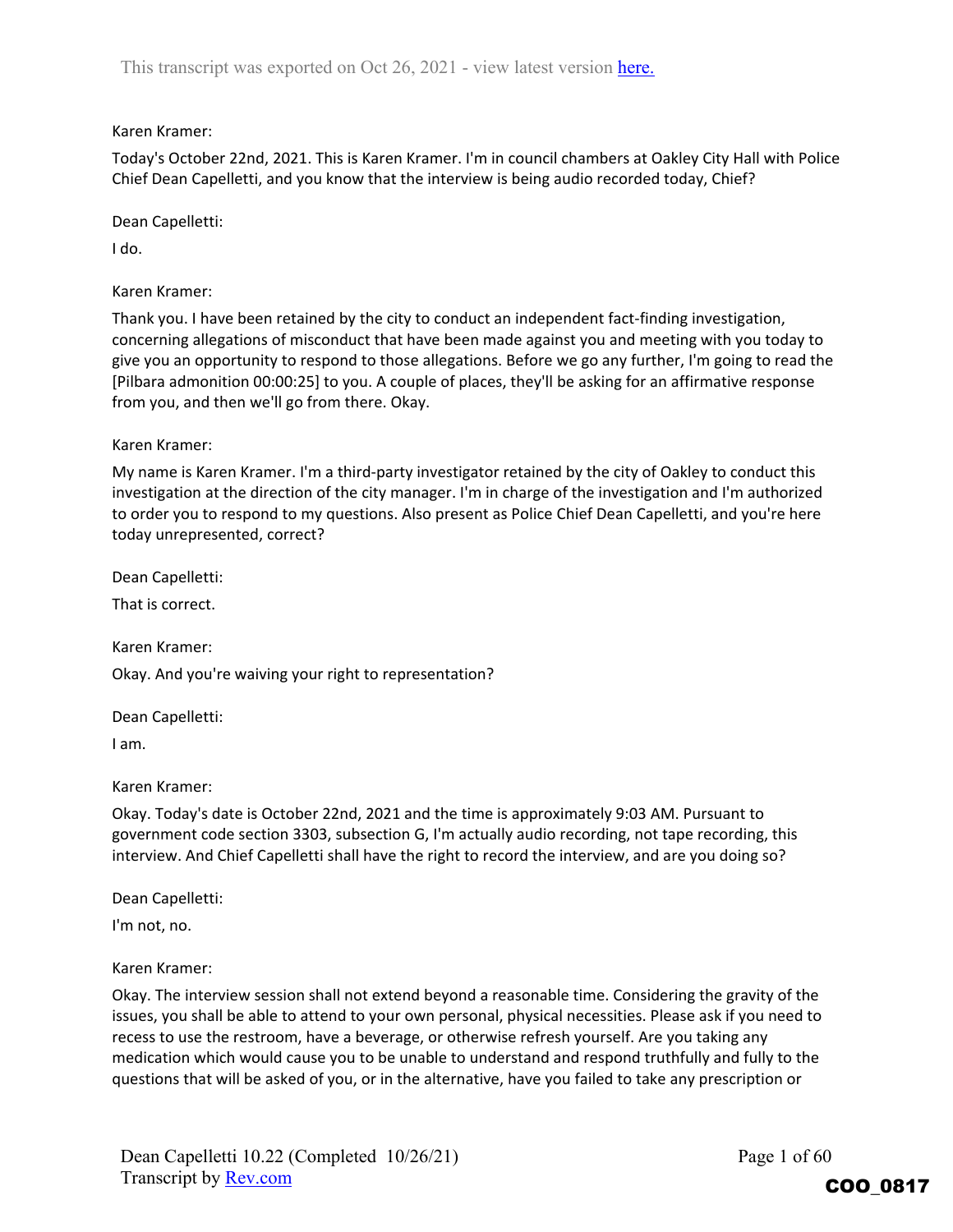other medication which would assist you to understand and respond truthfully and fully to the questions that we'll be asked to do?

Dean Capelletti:

No, I'm able to respond.

## Karen Kramer:

Okay, thank you. Are you suffering from any physical or mental condition that would cause you to be unable to understand or respond truthfully and fully to the questions that will be asked to be?

Dean Capelletti:

No.

Karen Kramer:

You're ordered to fully and truthfully answer all questions asked of you during this interview. Your failure to do so could in and of itself constituted disciplinable act of insubordination, and could result in a recommendation of disciplinary action against you, up to and including dismissal. Statements made by you in response to this order cannot be used against you in a criminal proceeding. The investigation involves allegations of sexual harassment, discrimination, retaliation, and other misconduct, unbecoming a police chief, as set forth in the October 11th, 2021 notice of interview you received.

Karen Kramer:

Because of the nature of the investigation focuses on administrative matters, which may result in punitive action. And at your request, you have the right to be represented during the interview by a representative of your choice who may be present at all times during the interview. You've already indicated that you're waiving your right to representation. The press or media may request your photograph, home address, telephone number, other contact information. Such information will not be provided without your consent. Do you consent to the release of such information?

Dean Capelletti:

No.

Karen Kramer:

Prior to proceeding with the interview, do you have any questions regarding the admonitions contained to your end?

Dean Capelletti: No.

Karen Kramer:

Okay. So then I'm going to ask you to do is to date and sign the admonition here.

Dean Capelletti: I can use my pen if that's all right.

Dean Capelletti 10.22 (Completed 10/26/21) Transcript by Rev.com

Page 2 of 60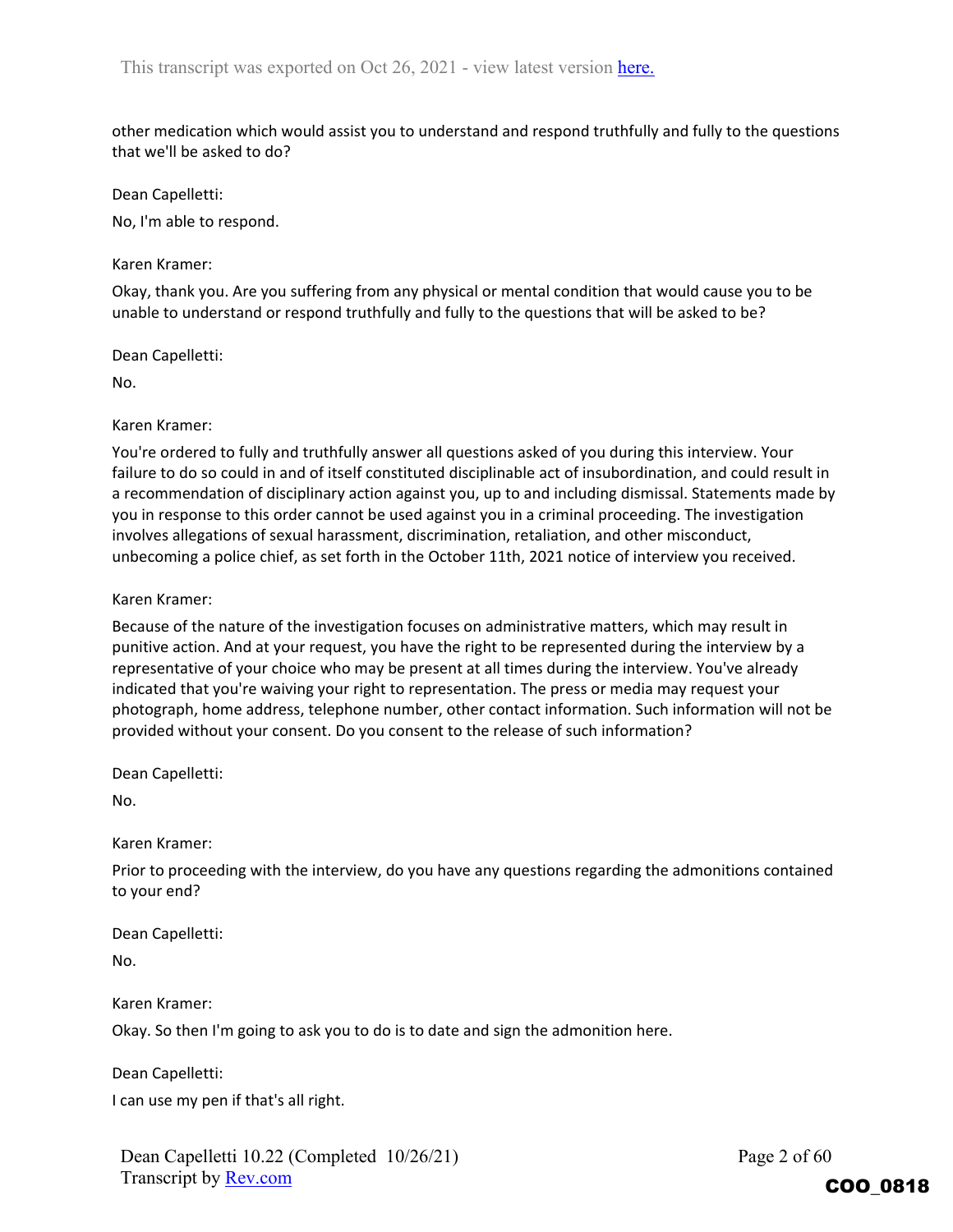Karen Kramer: No problem.

Dean Capelletti: What's today's date? The 22nd?

Karen Kramer:

22nd, yes.

Karen Kramer:

Thank you. In addition to the admonitions that are included in the Pilbara admonition I just read to you, I do want to remind you that you're expected to participate in this process in an honest and forthright manner. And that dishonesty, separate apart from the allegations that have been made against you, could be used against you for disciplinary purposes. I will remind you, also, that this is a confidential process and the city expects you not discuss what we talk about with other city employees during the pendency of the investigation.

Karen Kramer:

And then finally, remind you that the city has a policy against retaliation. It works in both directions so if you feel you're being retaliated against in some way for your participation in this process, you should report that immediately up through the chain of command or directly to, in your case, it would go to city manager. Flip side is also true, in that you're not to take any retaliatory action against anyone who's participating in this process. Understood?

Dean Capelletti:

Yes.

Karen Kramer:

Okay. Any ‐questions for me at all before we get started?

Dean Capelletti:

No.

Karen Kramer:

Okay. So let me just get a little bit of background information. For how long have you been the chief of police?

Dean Capelletti:

On the 24th of September was one year.

Karen Kramer:

So it was 09‐24‐20. Okay. And for how long have you been employed by the city?

Dean Capelletti:

Dean Capelletti 10.22 (Completed 10/26/21) Transcript by **Rev.com** 

Page 3 of 60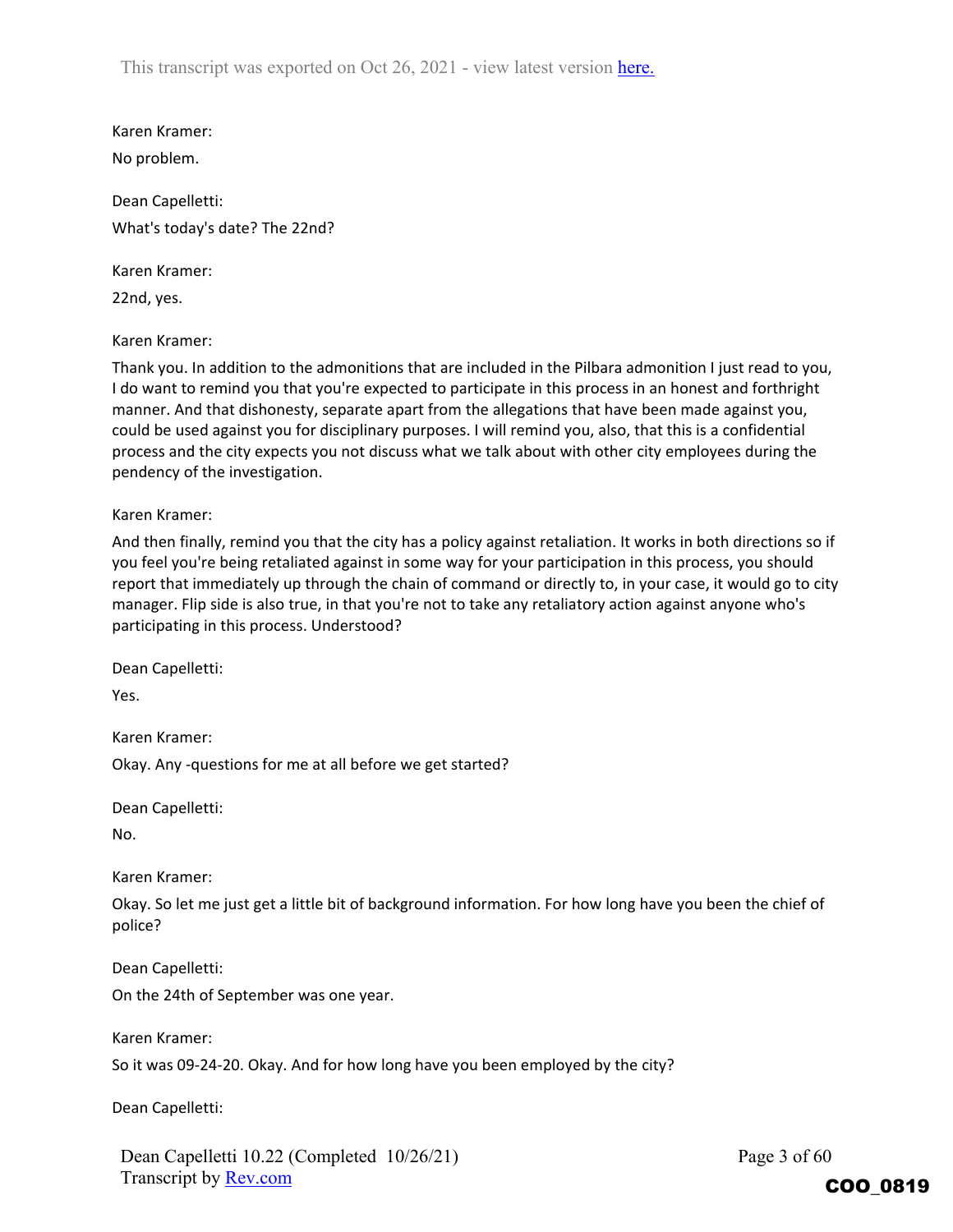Same amount of time. Karen Kramer: And within the police department, who were your direct reports? Dean Capelletti: Paul would be my direct report. Karen Kramer: Paul? Dean Capelletti: [Beard 00:04:31], my Lieutenant. Second in command. Karen Kramer: Okay. Any others? Dean Capelletti: I mean, technically, I oversee the entire PD. Paul and I shared, <sup>REDACTED</sup> , who is **REDACTED** . Karen Kramer: Okay. So who did <sup>REDACTED</sup> report to as her supervisor? Dean Capelletti: I'm going to guess me. I mean, **REDACTED**, but-Karen Kramer: Okay. And what about any of the **REDACTED** in the department? Who do they report to? Dean Capelletti: Again, I mean, everybody falls underneath me. I mean, so, I guess-Karen Kramer: Who would be their direct supervisor? Is there somebody in between you and **REDACTED**? Dean Capelletti: We've been changing. So we've been changing... Do you mind if I kind of give you an idea? Karen Kramer: Sure, not at all.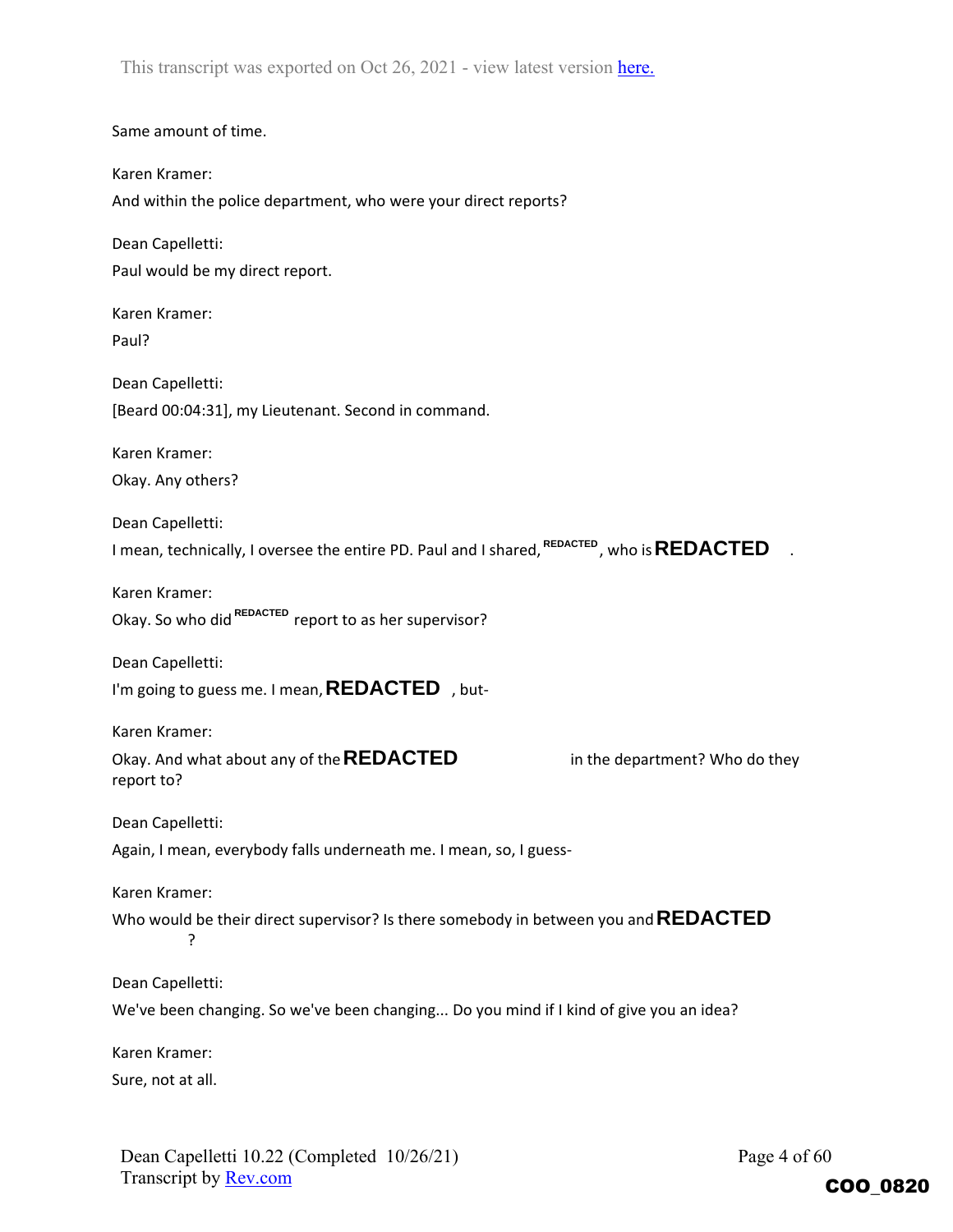#### Dean Capelletti:

So it's supposed to be the chief and two lieutenants, or the chief and someone. So when I got here, we just have Paul. Paul was the acting chief. So as he started going through reorg, it was supposed to be Paul, was going to oversee operations, and a new Lieutenant was going to oversee support services. Under support services would've fallen records, investigations, traffic, all would've fallen underneath that. So we were in the process of hiring somebody, that never came through. So, what ended up doing is everybody was reporting to Paul, basically. Paul basically handled everything, and they ended up telling Paul, "Hey, Paul. I need you to concentrate on operations. This is too much for you to do by yourself. I'll take over support services." So probably the last... I'm trying to think of when the email would have went out. But I mean, we had put out the new, "Hey, until we get somebody else in, I will handle support services." So investigations is supposed to report to me. Records is supposed to report to me, but they didn't. I mean, it was still a learning process for them.

Karen Kramer:

Okay, got it. Fair enough.

Dean Capelletti:

I mean, I think actually report... So records will report to Joe who was my contract, contact, contract employee. Joe [last name 00:06:42], and then Joe reported to me.

Karen Kramer:

Okay. And so Joe [last name 00:06:47], what was his position?

Dean Capelletti:

He was a records manager.

Karen Kramer: Okay. And he was a contract employee?

Dean Capelletti:

Yes.

Karen Kramer:

And when you were put on leave, was he still working with the city?

Dean Capelletti:

Yeah.

Karen Kramer:

Okay. So he's‐

Dean Capelletti:

As far as I know, he's still here.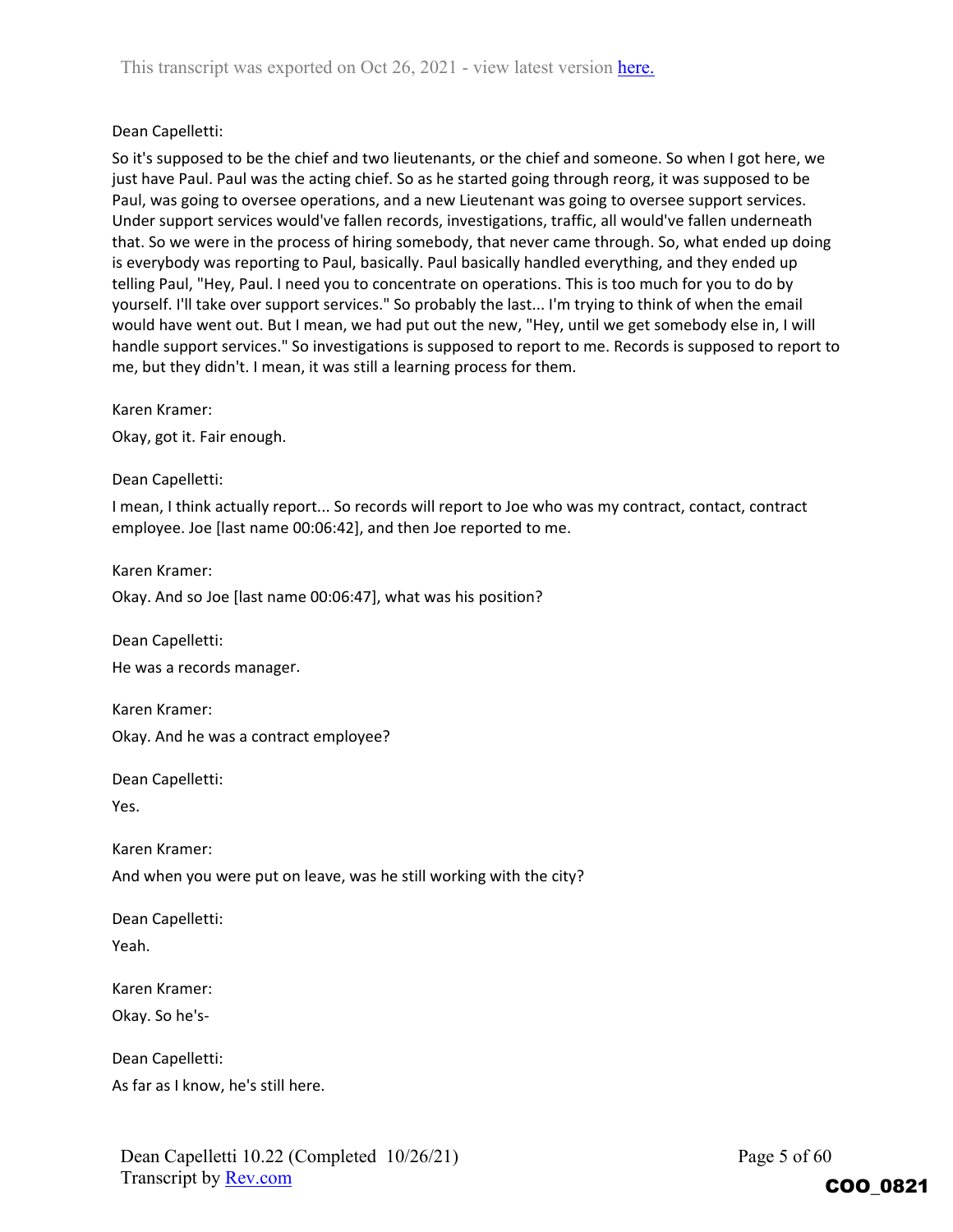Karen Kramer:

Okay, got it. And so, to the extent there's  $\sf{REDACTED}$  in the chief's office, <sup>REDACTED</sup> , <sup>REDACTED</sup> , I think there's **REDACTED** . Who do they all report to?

Dean Capelletti:

So, I mean, technically, they report to <sup>repact</sup>. I mean, for example, if they want to take a day off, they're reporting to REDACT. Or sometimes they were going through... I mean, the process wasn't as streamlined as it should be. So they're either reporting to Paul or they're reporting to <sup>REDACTED</sup> or they're reporting to REDACT. It was kind of all over the place.

Karen Kramer:

Okay.

Dean Capelletti:

I was trying to change that.

Karen Kramer:

Got it, okay. But at the end of the day, you're at the top of the chain?

Dean Capelletti:

Correct.

Karen Kramer:

Okay, got it. Okay. When you were hired by the city, or since you've been hired by the city, have you received any sort of sexual harassment training?

Dean Capelletti:

Yes.

Karen Kramer: And what sort of training did you receive?

Dean Capelletti:

I think the standard training. I know I had to take it on the web.

Karen Kramer: It was an online course?

Dean Capelletti:

Web-based training. Had to go through, you have to make sure you spend a certain amount of time watching a video, answering questions, all that stuff.

Karen Kramer:

Page 6 of 60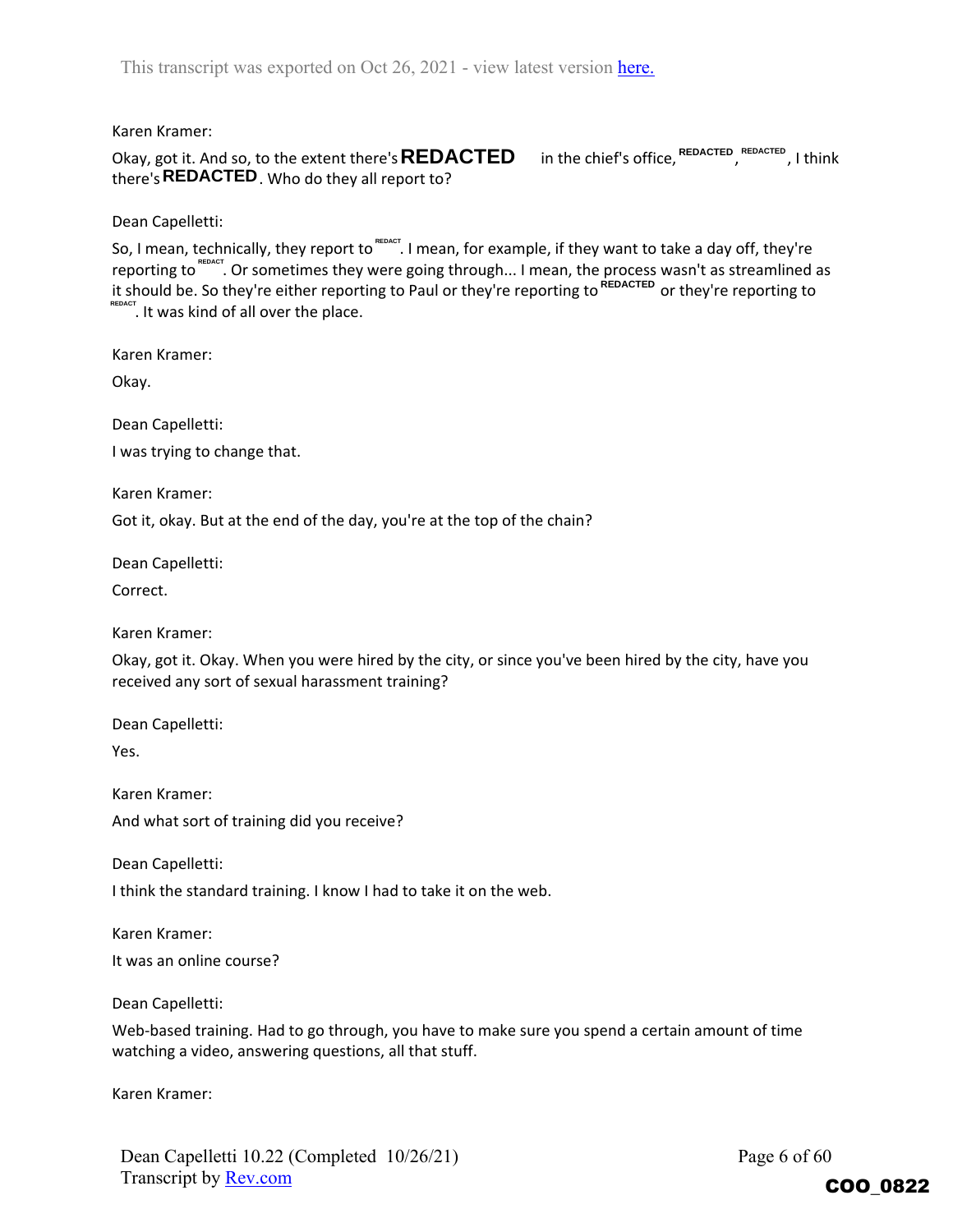And when, during your employment, did you do that?

Dean Capelletti:

I think I did it during Christmas break, was when I was able to find some time.

Karen Kramer:

Got it, okay. And do you have a city‐issued vehicle?

Dean Capelletti: Yes.

Karen Kramer: And what sort of vehicle is it?

Dean Capelletti: Right now, it's a truck. GMC truck.

Karen Kramer: When you say right now, is there a different vehicle that-

Dean Capelletti:

Before this one, I had a Ford, I think it was an escape, when I first got here.

Karen Kramer: And for how long did you have the escape?

Dean Capelletti: Maybe April.

Karen Kramer: September to April? Okay. Got it.

Dean Capelletti: April May. I couldn't give you the, something like that.

Karen Kramer: Okay. And do you have a city issued cell phone?

Dean Capelletti:

No.

Karen Kramer: And so, do you use your personal phone, then, for city business?

Dean Capelletti 10.22 (Completed 10/26/21) Transcript by Rev.com

Page 7 of 60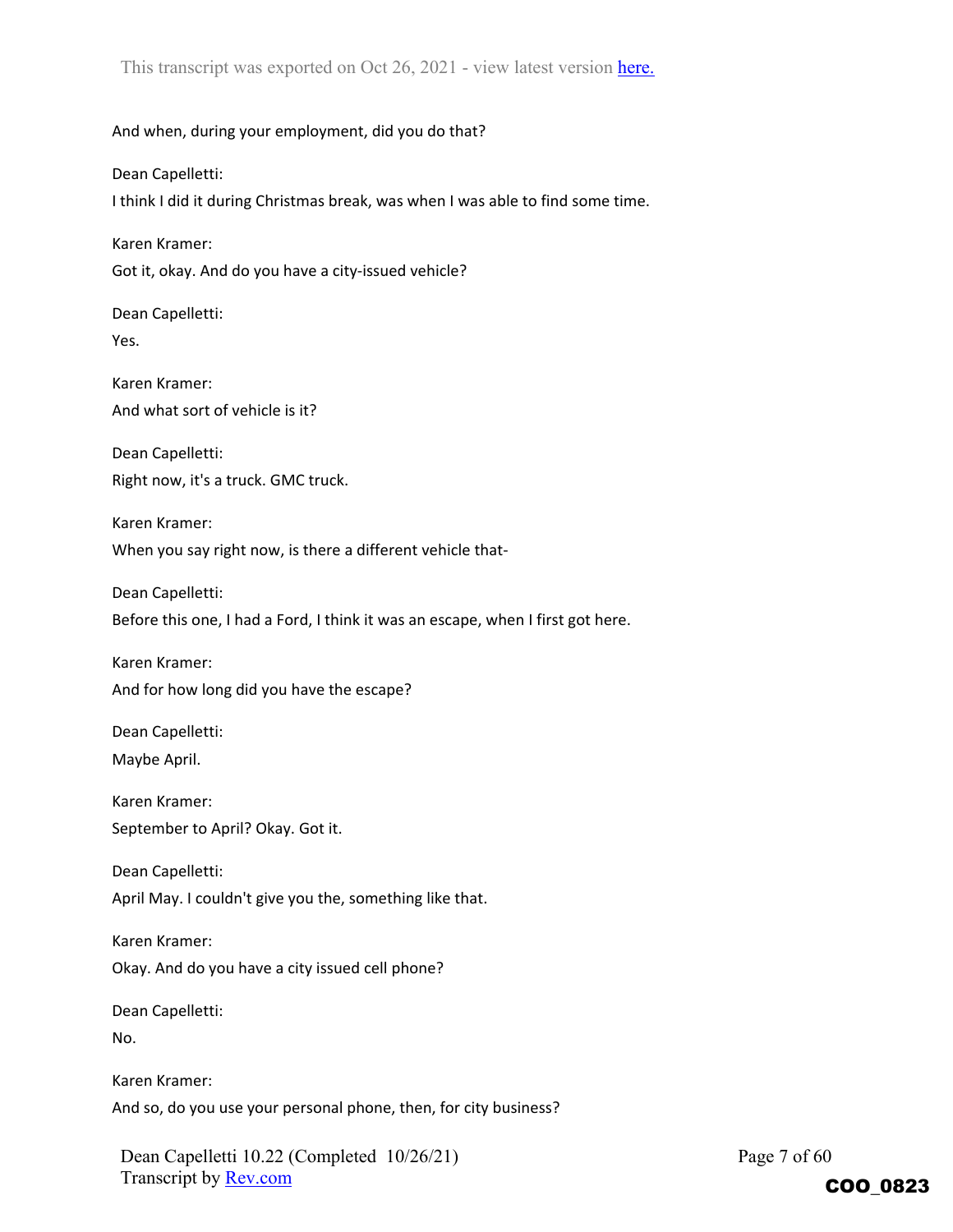Dean Capelletti:

Yeah.

Karen Kramer: Do you get reimbursed in any way for that?

Dean Capelletti:

I do.

Karen Kramer: Is that the monthly reimbursement of some kind?

Dean Capelletti: Yes. It's a stipend that was aligned in my contract.

Karen Kramer: Got it, okay. And what is your personal cell phone number?

## Dean Capelletti: **REDACTED**

Karen Kramer:

Okay, got it. At any point during your employment with the city, have you had a sexual relationship with a city employee?

Dean Capelletti: No. Close, but no.

Karen Kramer:

When you say close, explain to me what you mean by that.

Dean Capelletti:

Kissing, heavy petting.

Karen Kramer: With who?

Dean Capelletti: **REDACTED**

Karen Kramer:

Anyone else?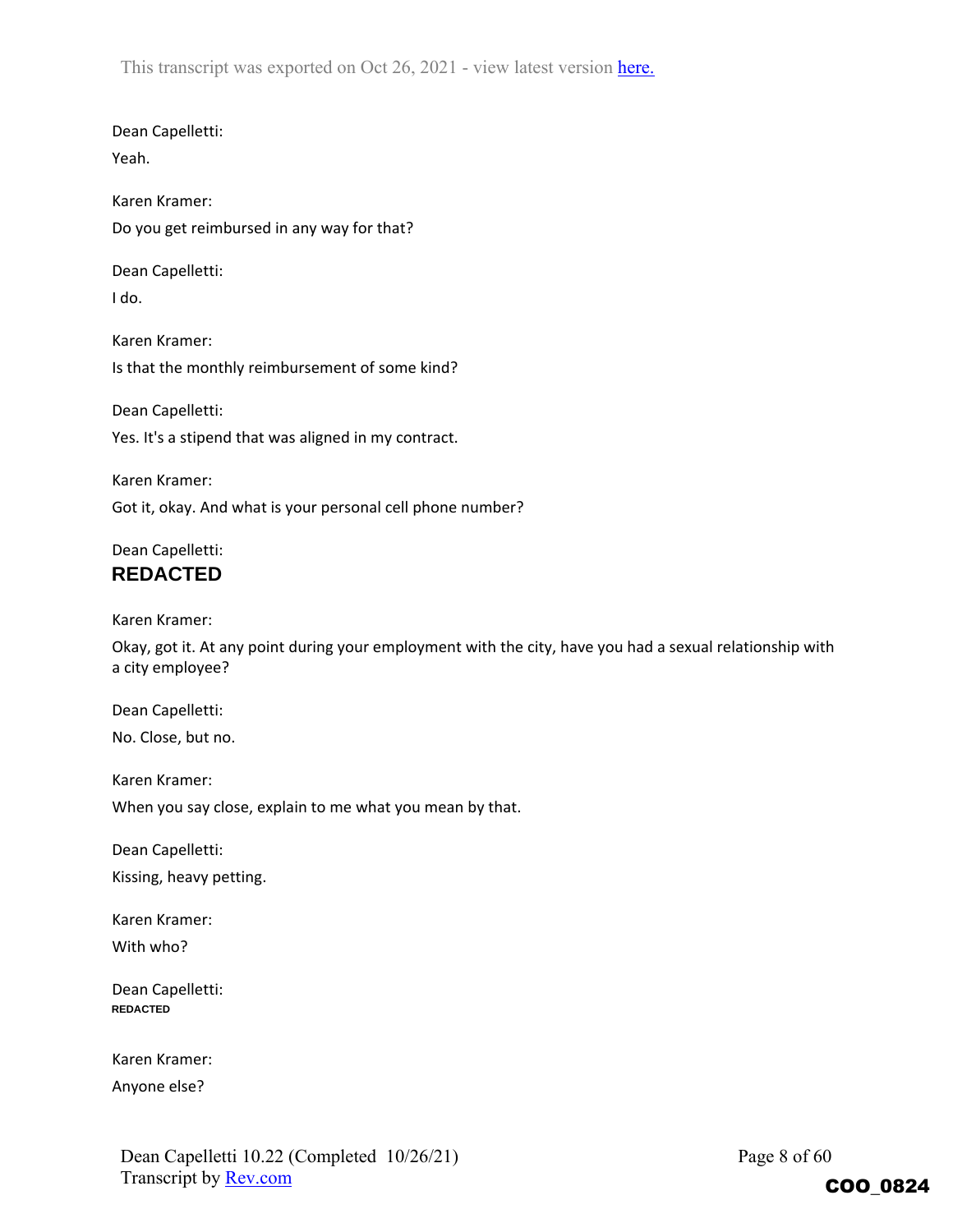Dean Capelletti: No. Karen Kramer: And so, just so I'm clear then, so you and <sup>REDACTED</sup> never had sexual intercourse? Dean Capelletti: No. Karen Kramer: Heavy petting, explain to me what you mean by that? Dean Capelletti: Touching over the clothing, rubbing genitals. That's what I mean, kind of like what you would do when you're a teenager. Karen Kramer: Okay. Oral sex? Dean Capelletti: No. Karen Kramer: When you were first hired by the city, were you staying in a hotel? Dean Capelletti: Yes. Karen Kramer: For how long did you stay in the hotel? Dean Capelletti: November. Karen Kramer: So September to November? Dean Capelletti: Mm‐hmm (affirmative). Karen Kramer: And was there ever a point in time where you invited <sup>REDACTED</sup>, I'm sorry, REDACTED, to your hotel room?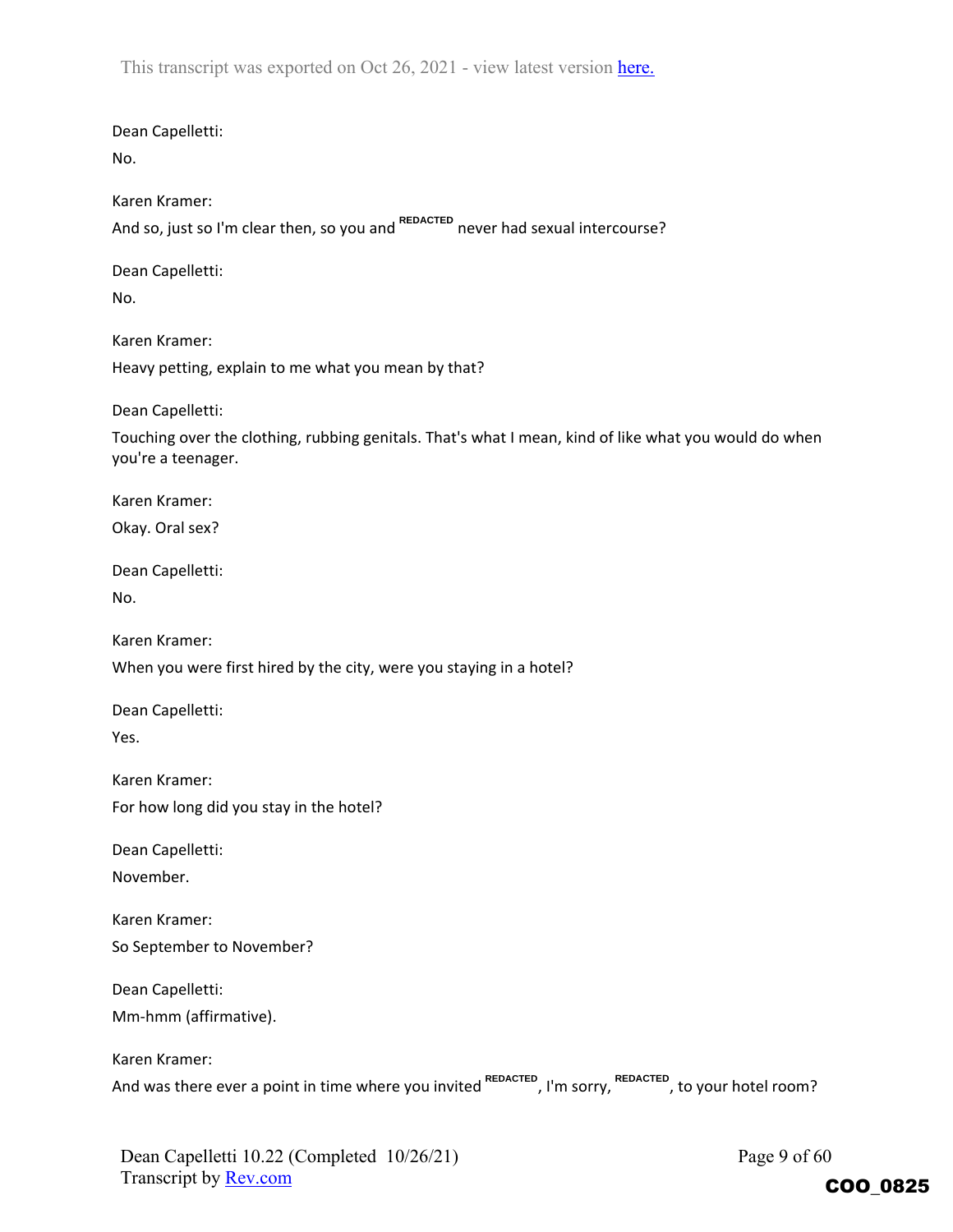Dean Capelletti: No. Karen Kramer: Did you ever invite any city employee to your hotel room? Dean Capelletti: No. Karen Kramer: You said that you and <sup>REDACTED</sup> kissed, engaged in heavy petting. On how many occasions did that occur? Dean Capelletti: More than twice, but probably less than five times. Karen Kramer: Where were you when these occasions occurred? Dean Capelletti: Most of the time we were in her car. Last time, being in a hotel. Karen Kramer: What hotel? Dean Capelletti: I couldn't tell you off the top of my head, the hotel, but it in Antioch. Karen Kramer: And how did you and <sup>REDACTED</sup> find yourself in a hotel in Antioch? Dean Capelletti: We had agreed to get a hotel and I got the hotel. Karen Kramer: And while you were in that hotel room with <sup>REDACTED</sup>, there was no sexual intercourse? No oral sex? Dean Capelletti: No. No, it was... I mean, I don't want to mess your flow of your questions because I know how that goes. Karen Kramer: Go ahead. Dean Capelletti:

Dean Capelletti 10.22 (Completed 10/26/21) Transcript by Rev.com

Page 10 of 60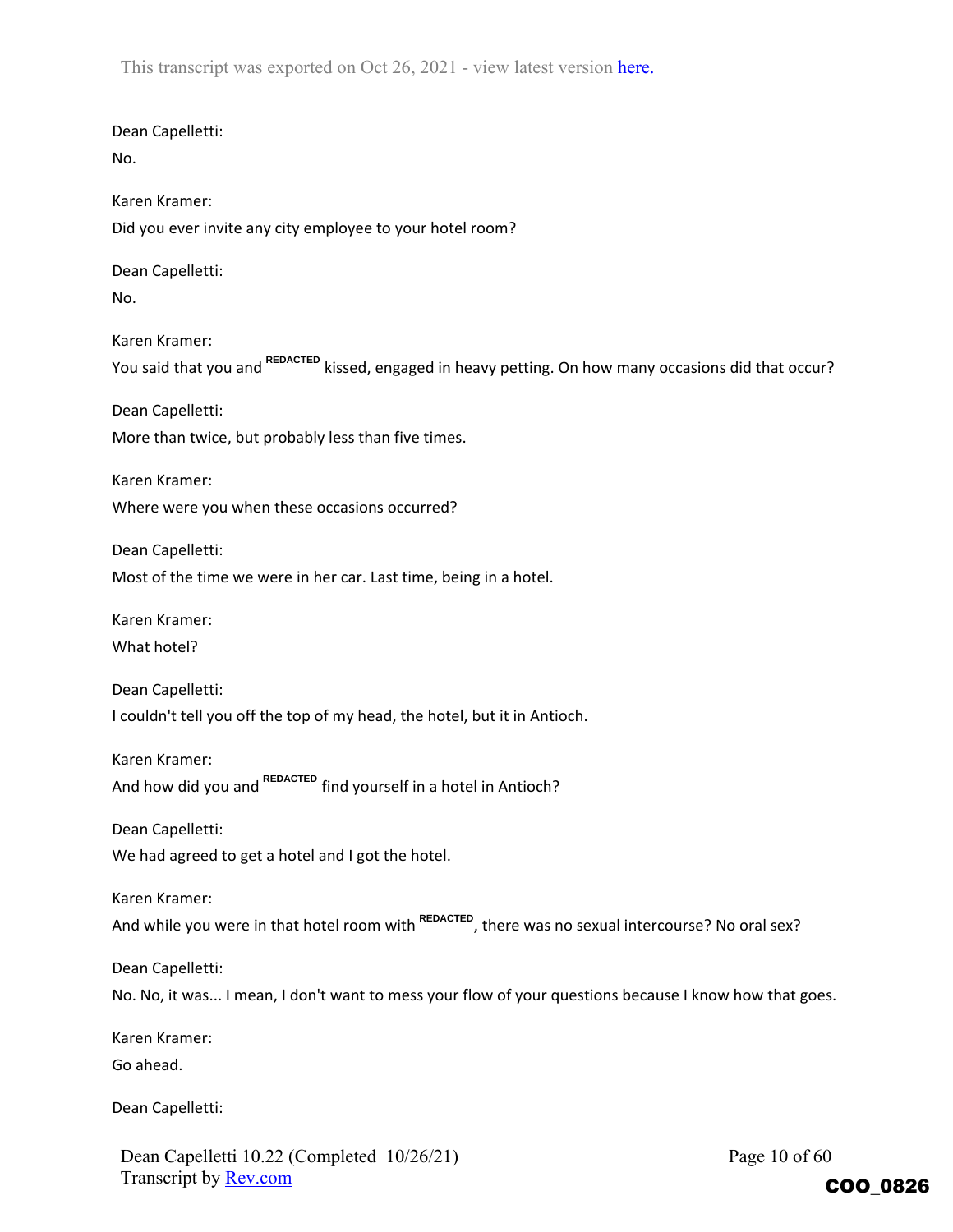So, <sup>REDACTED</sup> and I had progressively been getting more intimate. So her and I... I started here, we hit it off right away. I really, really liked <sup>REDACTED</sup> way of being. I love her energy, and it seemed like we just clicked. This is from the get‐go. And then we were just, almost instantly, friends, I felt that I could trust <sup>REDACTED</sup>. And the fact that she was **REDACTED** , to me, it only made more sense, like, hey, this is the person that I can trust.

## Dean Capelletti:

She had been here with the city **REDACTED**  $\qquad$  , I think **REDACTED** , so she knew all the ins and outs. I'm here as a brand new, not only a brand new employee to the city, but I'm a brand new employee to the entire area. I'm coming from Southern California. I don't really know anybody, so she was helping me know the ins and outs of the PD itself, like who's who. And she was very good at giving me confidential information like, Hey, this is what's going on, this is what's happening.

#### Dean Capelletti:

So, we just hit it off. I considered us to be very good friends. I would talk to her, **REDACTED**

#### Dean Capelletti:

But anyway, so little by little, we started flirting with each other. Flirtation, again, some via text, some just talking there at work. I know I shouldn't have done it, but obviously, I did. And so, she would kind of imply that she was into me, and I was receptive to it. It felt good to feel like I was wanted. So I would play along, obviously, because it made me feel good. But also, I never thought it was going to go too far. I was kind of, I was playing brave than I really was.

#### Dean Capelletti:

So, I think that pretty much was up towards the end of the year. I think she went on vacation and then the‐

#### Karen Kramer:

Oops. I think we're not moving around enough.

Dean Capelletti:

Yeah, hold on. Let me see if I can move around. I'm over here by the wall, just so you don't think‐

Karen Kramer: Yep, I can hear you.

Dean Capelletti:

It's weird, because this actually is an on/off switch. I don't see any, do you see any motion lights?

Karen Kramer:

No, I don't actually. And when you moved, it didn't even come back on.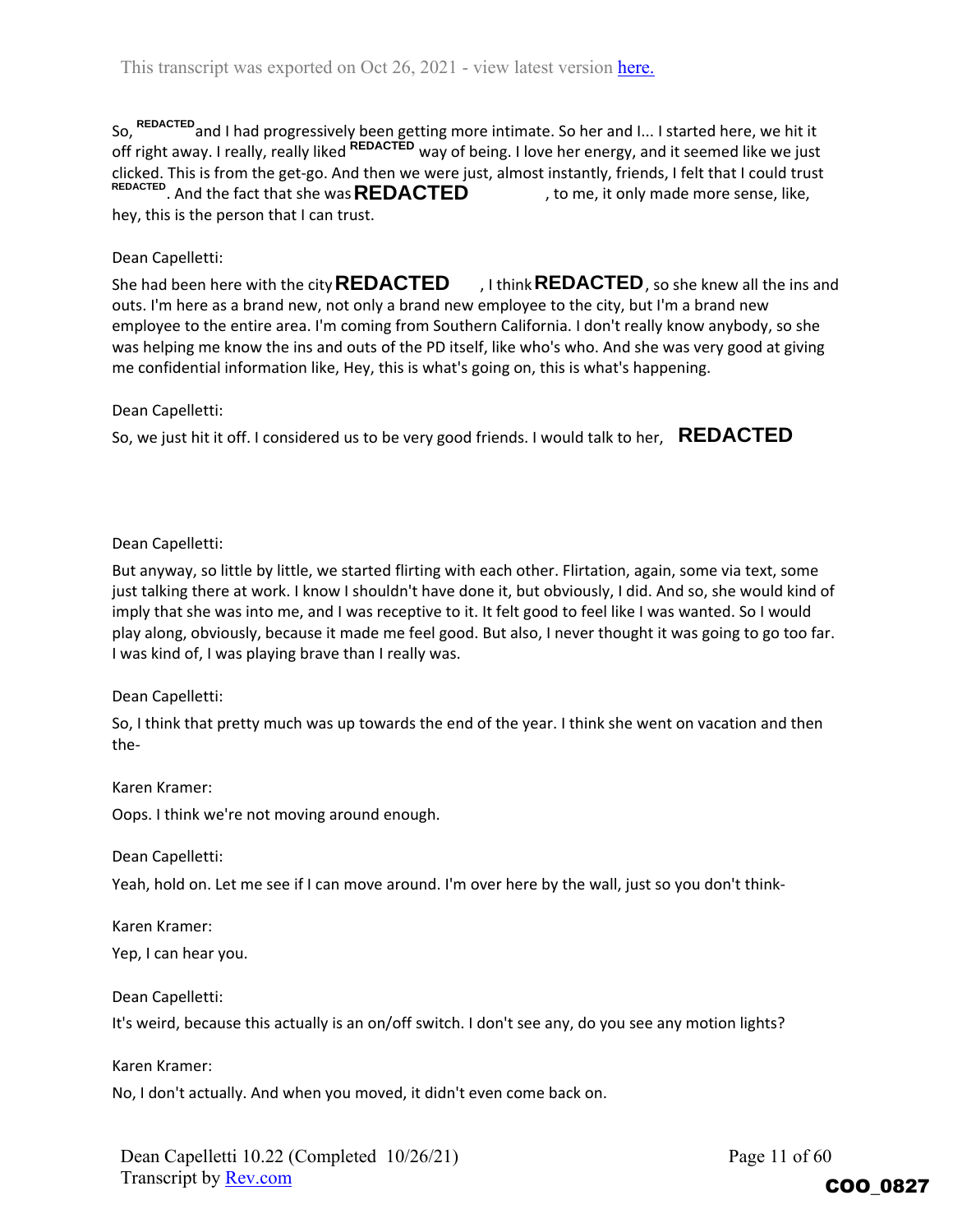Dean Capelletti: Yeah, let me leave the door open until I at least find the‐

Dean Capelletti: Because this on/off switch is just a standard‐

Karen Kramer: Switch this and that didn't work.

Dean Capelletti: Let me come over here and see if there's anything.

Karen Kramer:

Nope.

Dean Capelletti: Nope.

Karen Kramer:

I guess I can‐

Dean Capelletti: Yeah, I don't see another switch.

Karen Kramer:

Wonder if the power just went out in here for some reason.

Dean Capelletti:

I don't think so because I've got power here.

Karen Kramer:

So I guess we can move into the chambers if, they seem to have lights on in there. Is that okay with you?

Dean Capelletti:

I'm sorry?

Karen Kramer:

We can move into a chamber, the main area over there. I don't know that anyone's here today, but I can call- Let me call Josh and see what he suggests.

Dean Capelletti:

That's just weird. I'm not familiar with this room enough to figure it out.

Dean Capelletti 10.22 (Completed 10/26/21) Transcript by Rev.com

Page 12 of 60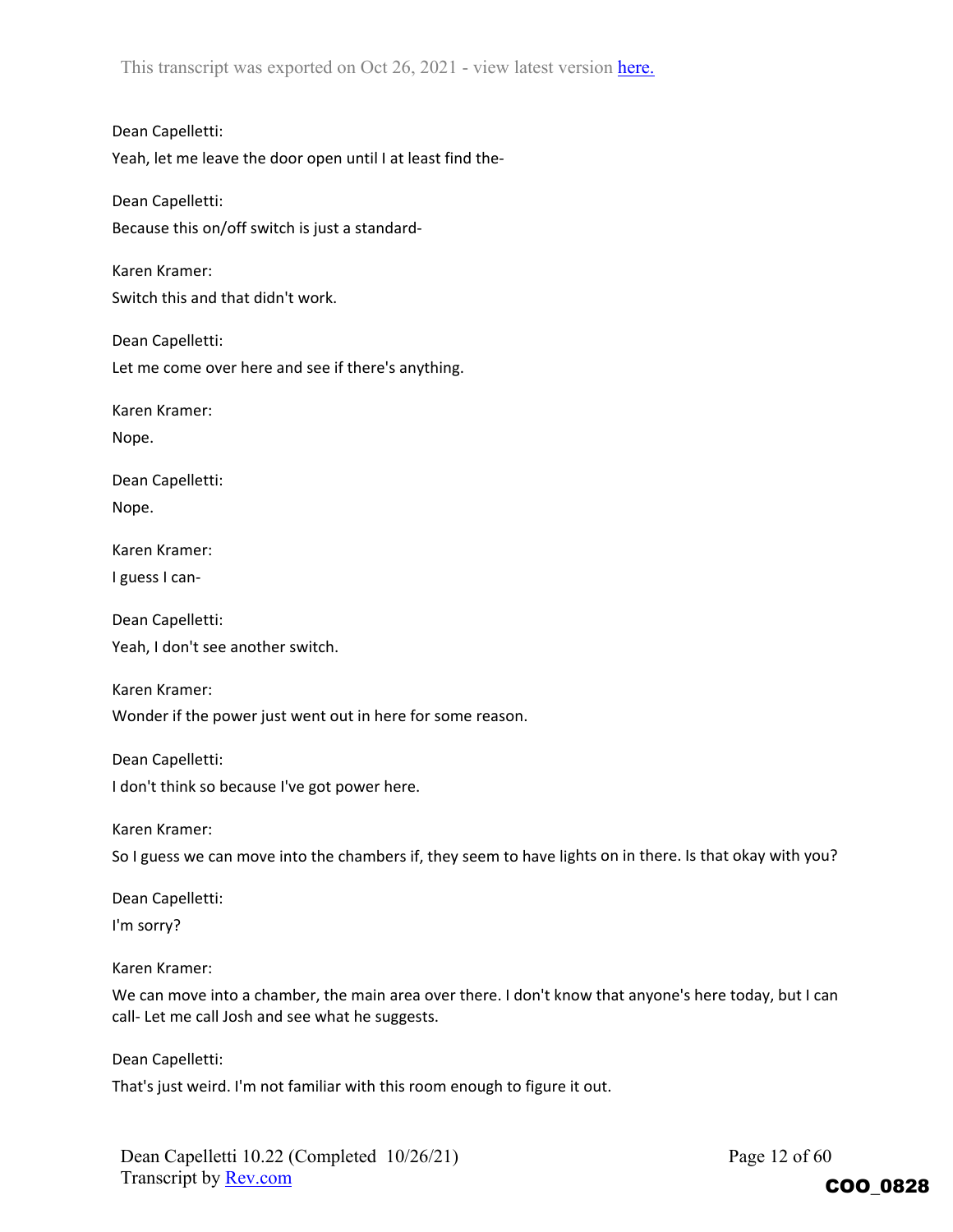#### Karen Kramer:

Hi, Josh. The lights went off in the room we're in. Any ideas? Okay, thank you. No problem. Thanks, bye.

#### Karen Kramer:

He said he can fix it somehow, so just give him a minute. Maybe it's on a timer or something.

Dean Capelletti:

Yeah, I don't... Like I said, I think this is my second time in this room.

Karen Kramer: Yep, whatever he did worked.

Dean Capelletti:

All right.

#### Karen Kramer:

Okay. So, I never actually turned the recorder off because I didn't want to mess up with the recording. So, go ahead.

#### Dean Capelletti:

No, it's fine. It's always better that way so it doesn't seem like something happened.

Karen Kramer:

Yeah. Okay, so go ahead. And you were explaining you and <sup>REDACTED</sup> got closer.

#### Dean Capelletti:

So, we got closer. We bonded on different things. Some of it being our heritage, and I really respected what <sup>REDACTED</sup> had done in her life to get to the point she's at. So, I just think we became really good friends and at the same time, we were both flirting with each other. Stuff like, hey, I'm cold. I would tell her, "I'm cold, and she was like, "Well, I know how to warm you up," or "I can't sleep," and she would say, "I know how to make you fall asleep." It's innocent, but it's not innocent. So, I'm not going to sit here and tell you that I had no idea what was going on, because I do.

## Dean Capelletti:

And then probably about early in the year, we actually both met up. She told me, she had been going back and forth. Well, she would come into the office sometimes and she would ask me if she could touch my hands. And I said, sure. And so she rubbed my hands, and said that she really liked my hands and that there was something about them, since I first started working here, that she liked. And I'm not, I don't have any... I wasn't opposed to her touching me. Something both her and I had shared is that we are affectionate people. We like affection, physical affection. Whether it's hugging, touching, just neither her nor I really had that.

Dean Capelletti: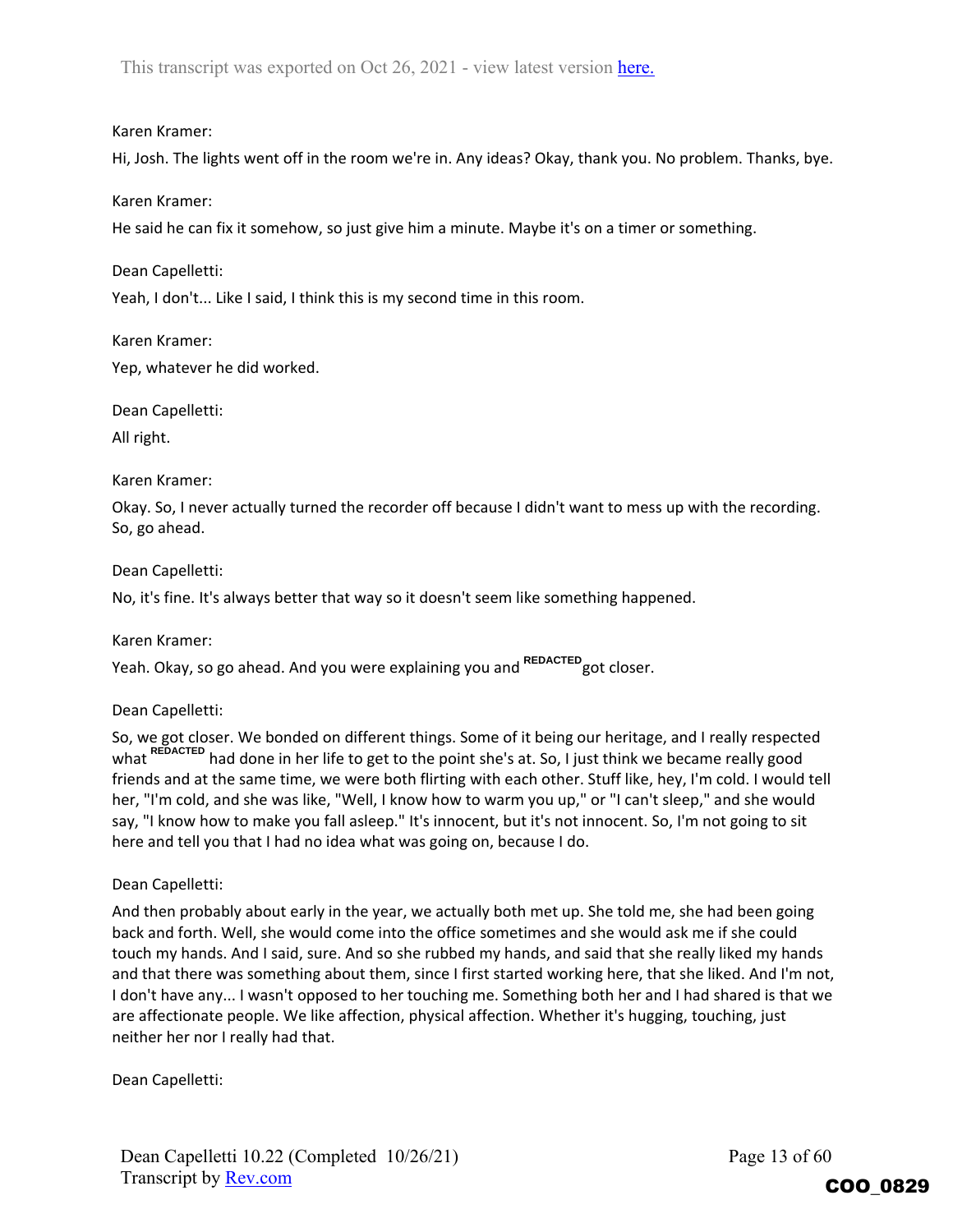And so, we ended up meeting. She'd come in and then she'd say, "Oh, I want to tell you something, but I'm afraid to tell you." And I was like, "Well, what do you want to tell me?" She says, "No, I'm afraid to tell you." Okay. So we ended up meeting, I think, in the beginning of the year, and we met together. She had recommended, because I still don't really know the city or the area. And so, we met, is the end of sellers where the new homes are. And we met there and she told me, "Hey Dean, I think we both know where this is headed. And it probably shouldn't go here. I think we're really good friends, I don't want to change the friendships. And if something were to happen, we were going to remain friends." And I said, "I agree, you're 100% correct. We don't want to do anything, and then let's not do anything. Our friendship is too important,"

## Dean Capelletti:

So then we were fine. And again, we were still at work. We were completely fine, worked great together. Still flirt, but no inclination that anything more would come with it. Then that grew again, where we started flirting more and then we ended up meeting. She asked me to come meet her one day after work because I was working late. I work late all the time.  $\sf{REDACTED}$ , not too far from here. So she asked me to come meet her, and I went and met her. We talked, I remember hugging her after. Or hugging, yeah, hugging her after she left. And explaining to her the next day, or that day, I don't remember exactly, that I was sexually aroused.

## Dean Capelletti:

So that led to, again, more flirting and I was talking a big game, or texting, big game, but never thought anything more would come of it. To leads us up to meeting in her car, and this is probably the first time we started kissing. So we kissed, kissed her car. The first time was kind of an awkward kiss because it was... So we'd meet in her car and we'd talk. First of all, it was, really, we're just talking. I know so much about her family and I was more of a, almost, I want to say, I felt like a therapist. So she would share things with me and I enjoyed it. I enjoyed talking to her. She would ask my advice on things, share stuff **REDACTED** , share stuff about her **REDACTED** . And at the same token, she would share stuff with me about work. "Hey, this and this is what they're saying. This and this is what is happening." So, I thought it was a good... I enjoyed the relationship we had. I mean, we used to even call it, that that was our relationship. after work because I was working late. I work late all the time. **REDACTED**<br>from here. So she asked me to come meet her, and I went and met her. We tall<br>her after. Or hugging, yeah, hugging her after she left. And explaini

#### Dean Capelletti:

So, we kissed. Kiss the first time, like I said, it's kind of awkward because we had said before that we felt like we wanted to kiss each other, but we hadn't. We ended up kissing. The first time, it was just some kissing, wasn't really that heavy petting. The next time we kissed, it got much, the kissing got much more heated. And she actually started saying, "I want to do more." And she had almost sort of taken off her clothes in the car. And I'm like, <sup>REDACTED</sup>, I'm not going to do anything here in the car. Are you crazy? Are you ridiculous?" She's like, "Okay, but I just want you." And I said, "Okay, well let's get a hotel. If we're going to do something, let's get a hotel. I'm not going to do anything in the car." And she said, "Okay."

## Dean Capelletti:

But we didn't do anything for a while from when that happened. At least it seemed like a while. It wasn't like immediate. But right about that time too, so I would almost every day, I'm sending her messages and she's sending me messages. Stuff like, I miss you. And I did, I missed her. I missed her. I missed her energy and I miss being around her. I miss talking to her, miss you. Like the little kissy emojis. And then, I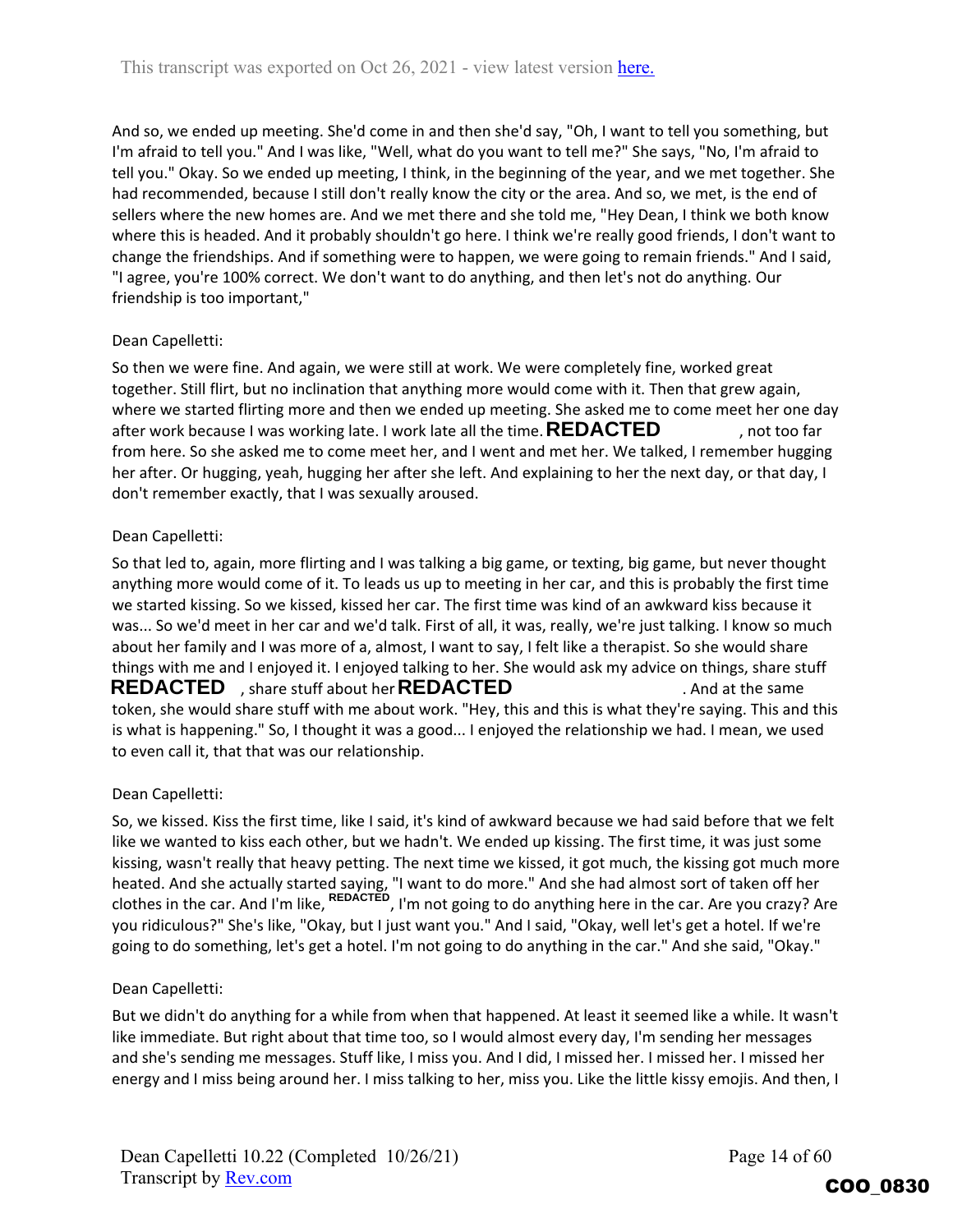started feeling, Hey, this is too much for me. I'm getting carried away with this. I'm married. This is not right. And yeah, this is work.

## Dean Capelletti:

So then I told her, "Hey, this is too much. I'm putting too much importance on our time together, on us spending time together, and it's got to change." And she's like, "You know what, you're right. But we're still friends." Like yes, we were still friends, and everything went on fine. And then sure enough, we keep flirting with each other and then it gets down to the hotel. And I think the hotel was in March, but I want to be very clear, I don't know these dates. So these are kind of just guessing.

## Dean Capelletti:

So the agreed upon was, hey, let's get a hotel. And I told her, "Hey, I just want you to know if we get a hotel, that doesn't mean we're going to do, we're going to have sex." And she, and I think at that time she had been joking because **REDACTED** So she had told me, and I told her, "Man, I haven't had a massage in a while." So she told me she would give me a massage. So part of the thing was, "Hey, if we get a hotel room, you can just give me a massage. I'm fine with a massage." **REDACTED**

## Dean Capelletti:

And all of this is, at least I can only talk for myself. I'm saying it, but I don't know if I'm ever really going to go through with it. I'm just trying to be cool. Then get the hotel. Well, clarified that she still wants to go to the hotel. I told her, "Okay, I'll find a hotel. I'll find it nearby." It was an Antioch, and find a hotel. I get the room. She comes, she meets me there. She comes up to the room and we start off like normal, just talking, basically. Starts getting into some heavy kissing, heavy petting, and she ends up taking off her clothes to her bra and underwear. And kiss some more, and then I tell her, I told her I can't do this.

#### Dean Capelletti:

And I think she thinks that it's like I'm just not getting an erection, that she thinks that I'm having some type of performance issues. Which I mean, I was, but that wasn't it. Or at least in my mind, I'm like, no, I can't do this. This is not going to work. This is not going to happen. But I don't want us to change our friendships. I hope this doesn't change anything the way we're at. I'm sorry, but this is just, I can't do this. And she was actually very understanding. She was, "You know, you're right, Dean. You're right. We shouldn't be doing this."

#### Dean Capelletti:

And then part of actually what had happened, some of what was going through my mind besides, and I want to say it's obvious, but maybe it's not obvious is the, I'm cheating on my wife. This is fricking work. I should not be here. I've already done too much stuff that I shouldn't be doing. I should not have been texting her, I should not be meeting her in a fricking hotel, I should not be flirting with her. All of those are stupidities that is already accumulating in my head. **REDACTED**

REDACTED And so those are all things that are kind of going through my head. And so I'm like, what am I getting myself into?

Dean Capelletti:

Dean Capelletti 10.22 (Completed 10/26/21) Transcript by Rev.com

Page 15 of 60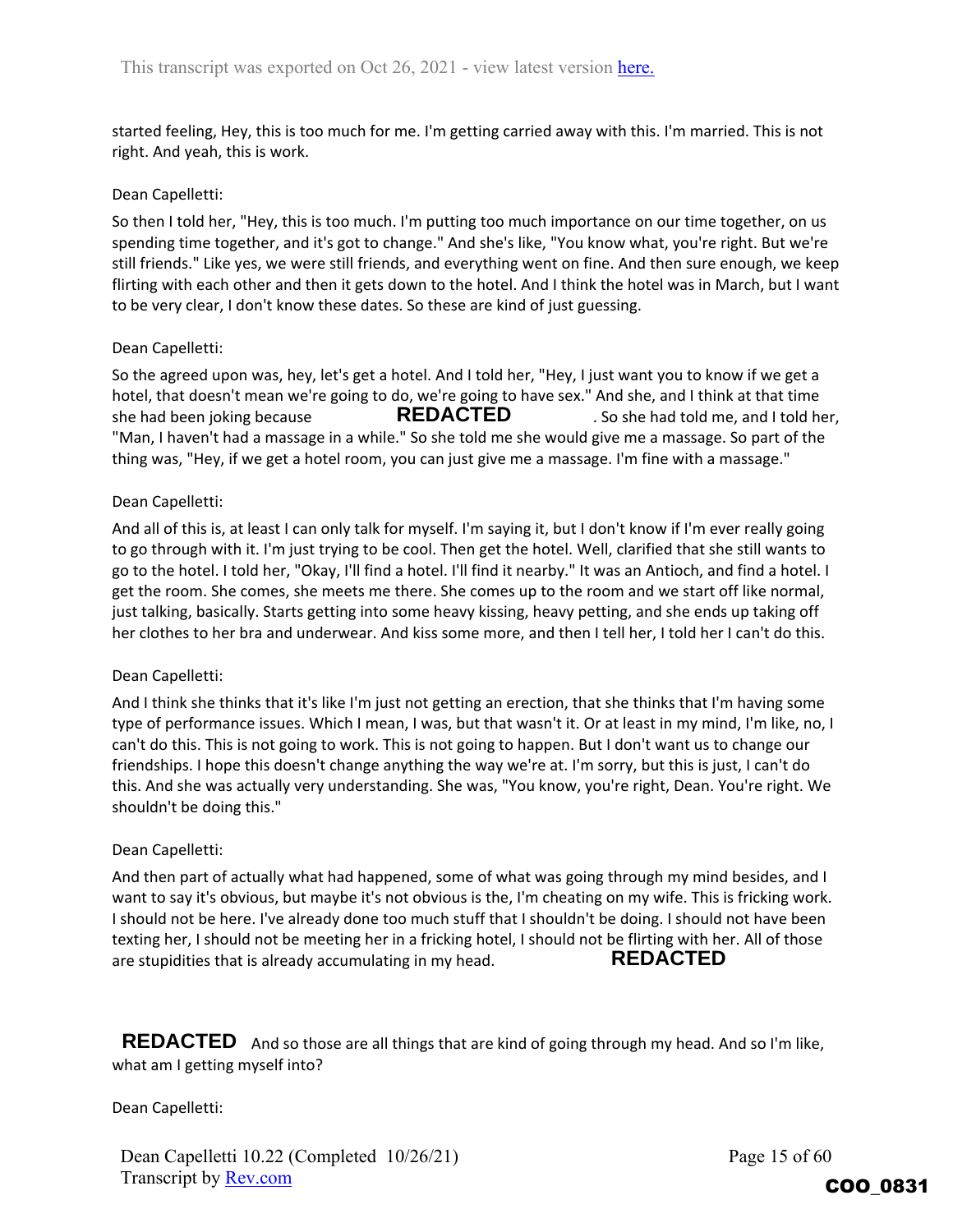So, nothing happens. We ended up staying there some more. We don't leave right away. Talk. I mean, she gets dressed. We'd laugh, and seems like everything is fine, and then we kind of just continue. Not like nothing happened, but like nothing happened. And what I mean by that is we still, I'm still sending her messages that I miss you. She's still sending me messages that she misses me. We still talk. We would meet at least once a week, if not twice a week, usually would meet after work. I'd hang out in her car. When I ended up getting my truck, we'd hang out in my truck sometimes. And we did not hang out in the first car because it was too small.

## Dean Capelletti:

And just talk, do stupid stuff. I mean, we really were like children and that,  $\mathsf{REDACIED}$ 

it. So then her and I, when we're at work, we just joke and we'll say back and forth those kinds of things.

Dean Capelletti:

So that's just kind of the, I'm just trying to... Her and I had a... We had a working relationship. She's an excellent employee. Great employee, a hard worker, and I also had to get her to trust me. In that when I first got there... So she‐

## PART 1 OF 4 ENDS [00:31:04]

Dean Capelletti:

. in that when I first got there, so she had never had the opportunity to , and I think she was afraid that I was going to chase her out because she didn't know how to do **REDACTED** that. So I had to tell her like, "Hey, I have never been a chief before. I got to learn how to be a chief. You learn how to be  $\overline{\text{REDACTED}}$  . Let me get you some resources." I gave her the contact information for the **REDACTED** She knows all kinds of stuff, and so I was trying to get her to understand that, "Hey, I understand you don't know everything, but you want to learn and that's all that matters," and she was. She was great. She would do everything. She would try everything. **REDACTED REDACTED**

Dean Capelletti:

I would give her templates of stuff sometimes if she didn't have everything, and she was also very resourceful. She'd reach out to other agencies. So we had a very good working relationship. We had a very good, I thought, friendship. I was extremely close to her. I would've considered her to be my closest, if not best friend there at the PD, a confidant, and then we would have the flirting that basically after that event in March, I just thought, hey, this is just kind of flirting for us to kind of boast our egos, but we already know we're not going to go past this. We would meet, like I said, at least once a week, twice a week, and then it started getting harder. Work just started getting more and more, so I wouldn't be able to meet her all the time, and then she would start getting upset. "Dean, why are you not meeting me? What's taking these long?" And just talk, do stupid stuff. I mean, we really were like children and that, **REDACTED**<br>
it. So then her and I, when we're at work, we just joke and we'll say back<br>
those kinds of things.<br>
Dean Capelletti:<br>
Dean Capellet

Dean Capelletti 10.22 (Completed 10/26/21) Transcript by Rev.com

Page 16 of 60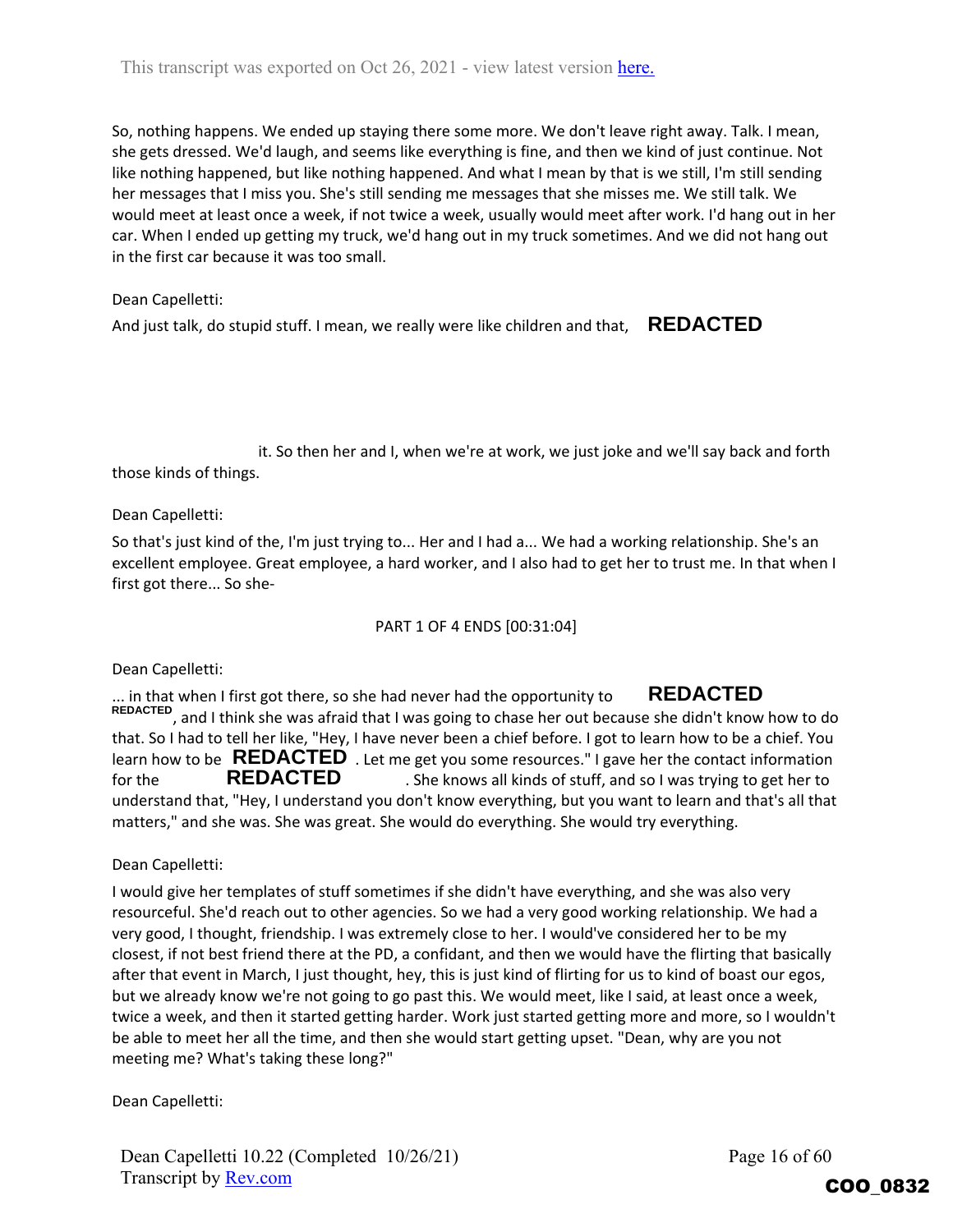I'm like, "Hey, I want to meet you because I really do enjoy spending time with you," and it's a way for me to decompress from work when I come and I talk to her and I can just talk about non-work stuff and just hear her out. To me, it was very therapeutic and I would thank her. "Thank you for seeing me." I don't want this to come off as one-sided that she's just like, "Hey, I want to see you. I want to see you," and I'm like, "Hey, no, I don't want to." That's not true. I enjoyed seeing her. I enjoyed spending time with her in the car, but it got more and more difficult.

## Dean Capelletti:

Then it got to where she was, is getting upset. During that time, I'm also saying, okay, well this is ... she's getting upset that I can't see her. Hopefully it's just, she's going to be okay with it, or hopefully she's just going to get over not being able to see me because I'm not getting any less work. I'm getting more and more issues coming up. I've got people on admin leave. I got all kinds of stuff happening and it's just work is becoming worse. I know I'm all over the place.

#### Karen Kramer:

No, you're good. This is exactly what you should be doing. So you're good.

Dean Capelletti:

Well, it's really not.

Karen Kramer:

Well from my perspective, maybe not from yours.

Dean Capelletti:

From your perspective, but I've been on your side, right?

Karen Kramer:

Yeah.

Dean Capelletti:

If you don't know, I've worked IA. I worked Internal Affairs for four years and I've been an interviewer and I know what the other person ... what I expect the other person on the other side to do is they're going to be, yes, no. They're not going to say anything more. They're going to wait for the question, and you, I'm presuming as the interviewer, you have your list of questions you want to ask. I know sometimes with me, yeah, I would love to have an open-ended question and hope that the person's going to talk, but then sometimes too, for me, they mess up my flow if I have questions that I want to ask.

#### Karen Kramer:

No, no, no, you're not messing up my flow at all. You can continue please.

Dean Capelletti:

I mean, I know I told Josh, I told Derek and we didn't talk about this at the beginning, but when they kind of told me, and I'm sure they must have started with you, I got notified driving on the way home from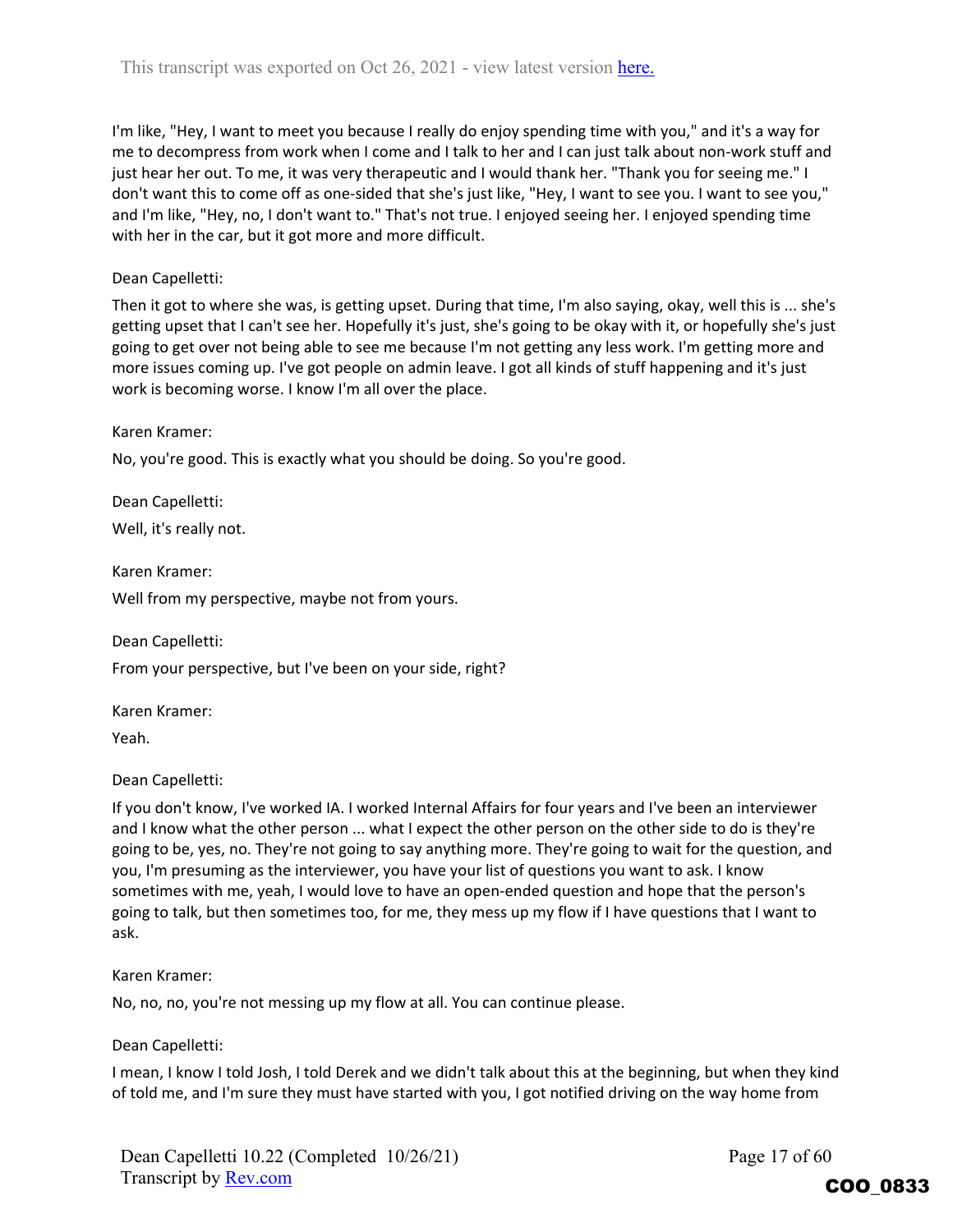Southern California. I'm in my car. I'm on the 5 Freeway. I don't get great reception, but I kind of just heard like, "Hey Dean, you've been and accused of sexual harassment **REDACTED**, and you're being placed on admin leave." I think you can be empathetic to how that would hit you, right? It hit me like a ton of bricks. <sup>REDACTED</sup>, I knew, okay. I have an idea of what happened with <sup>REDACTED</sup>, and so later on, I ended up talking to Derek and Josh and I tell them, "Hey, look, I don't need an attorney. I'm not going to play that game. I know what I did, and I'm a firm believer in falling on the sword and what happens, happens after that."

## Dean Capelletti:

That's why I'm not ... again, I know in my experience, I know usually people are always going to come with their attorneys, and it's been my experience sitting on your end of the table is the attorney, if the person's telling the truth, what is the attorney ... and this is just my perception, is what is the attorney there for? If the person's there to tell the truth, what do you need an attorney for, that they're going to object to something? It doesn't matter. I know what I did. I know I don't have a good reason.

## Karen Kramer:

Okay. So was there some point in time where the connection with <sup>REDACTED</sup> ended?

## Dean Capelletti:

Yeah. So I think early July. July, I'm supposed to see her. So normally I would see her on Thursdays. I'm here late on Thursday and actually to get to this, I don't know if it matters, but <sup>REDACTED</sup> hates Nancy. Hates her, and actually it's‐

Karen Kramer: Nancy?

Dean Capelletti:

Marquez.

Karen Kramer:

Marquez. Okay.

Dean Capelletti:

Our HR director. Actually, it's a prevailing feeling at the PD, and I don't want to say everybody hates her at the PD, but I would say conservatively, 80% to 90% of the PD does not like her. I don't know if you want me to get into other stuff. I don't know if it's relevant, but I think it kind of might be.

Karen Kramer:

So then you should share it with me, yeah.

#### Dean Capelletti:

Early on, when I started, and I didn't know this before I started, but I ended up finding out after I'm here, is there was the accusations have been made that Nancy and Brian who was a former city manager had an affair, and that Nancy got all kinds of benefits from being with Brian. This was shared to me by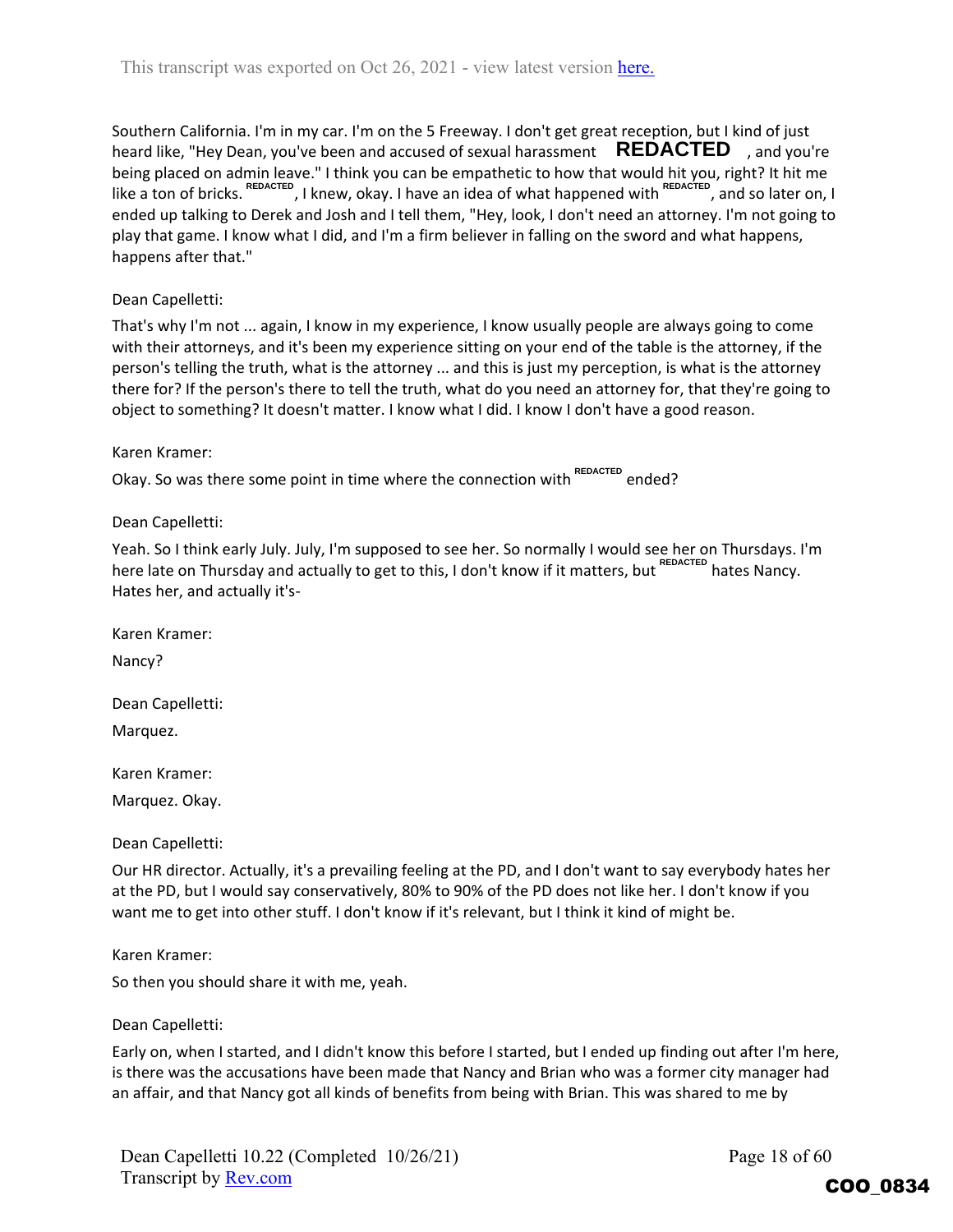several different people at the PD, one of them being <sup>REDACTED</sup> and <sup>REDACTED</sup> had even sent me some article, forwarded me some article that I had to read. This was their belief. I never believed it, but that's just the feeling they have there.

## Dean Capelletti:

So I knew that <sup>REDACTED</sup> did not like Nancy. I didn't understand why because it was almost hatred from her to where it got to the point that I like Nancy. I've never had an issue with Nancy. I work well with Nancy, and Nancy and I started working more and more together because, so what happened is Paul would go to Nancy. So Paul, I think I didn't tell you, he's my second, right? So Paul would work with Nancy, but Nancy's a director. What would happen is Nancy would tell something to Paul, then Paul would tell me, then I got to come back. So I told Nancy like, "Nancy, this doesn't make sense. We should be speaking director to director."

## Dean Capelletti:

Paul had enough other stuff to do, and she's like, "Well, Dean, I didn't want to bug you because I know you have a lot of work going on." I'm like, "Well Nancy, you have a lot of work going on too." So her and I started working more closely together, especially working with getting people hired. There was people going out on medical leave, doing interactive process. So just her and I started working more and more together. As I worked more and more with her, I got along well with Nancy. I get along well with all of HR, and I like Nancy.

## Dean Capelletti:

So, there was a couple times that <sup>REDACTED</sup> would say stuff about Nancy, and I actually had to tell <sup>REDACTED</sup>, "Hey, I like Nancy and I don't have a problem with her." It was kind of an unspoken agreement that her and I would not talk about Nancy, because I knew she did not like Nancy, and she knew that I did like Nancy. I also didn't know how much she didn't like Brian until Brian left. So Brian ended up getting ... he ended up leaving. He's now the city manager in [inaudible 00:39:50]. It wasn't until after he left that she shared how much he didn't like him.

## Dean Capelletti:

So the rumor mill over there at the PD, and she shared a lot of it with me, but a lot of it I got from somewhere else, is that supposedly Brian and Nancy ran around the city with a iron fist, and if you crossed Nancy's path, you got chased out of here. So supposedly the story was that both of my predecessors got chased out of here because they crossed Nancy's path. That's the story that was told ", and that's the story that many at the PD believe to be true. to me by REDACT

## Dean Capelletti:

My understanding given to me straight from Brian's mouth, who I believe and true, was that's not the case. My immediate predecessor, and this was actually true, the PD did not like him, and they actually wanted to give him a vote of no confidence to chase him out. Brian ended up taking the bullet and he asked him to leave, but the thing I ended up finding out, and I had told this to Paul is the problem was that everything that my predecessor had deduced in his time, because he had been here much longer than I had, before he became chief he was a captain or something. Everything he said was true. Everything he discovered about the PD, everything he thought about the PD was true, but he just did not know how to deliver the message because he was telling the guys that they were criminals. He was telling the guys that they were walking vomit, just horrible, horrible stuff.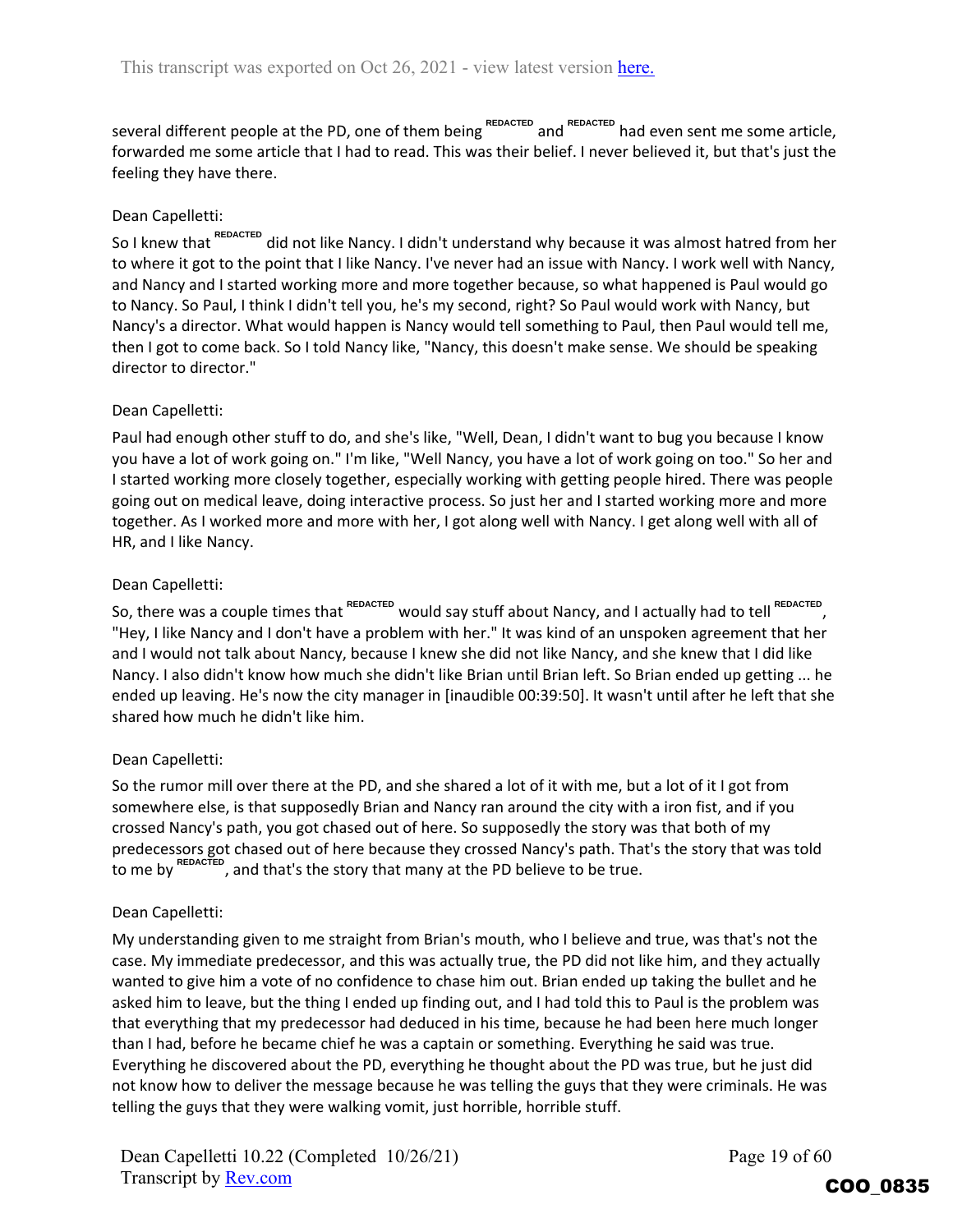## Karen Kramer:

Okay.

## Dean Capelletti:

Then the guy before that, the guy who started the PD, he basically ... our PD was created to fail, and he did a horrible job of starting the PD off, and so that's why Brian let him go basically. "Hey, you're not performing." I don't know about [Christensen 00:41:43], who is my immediate predecessor but [Thorson 00:41:51], these are guys, Thorson, and then there's another guy, I don't remember the other guy's name because he worked here at the city, but these are guys that Brian had fired, and what he shared with me is he fired them for just cause, that left the city and now they have a vendetta against the city.

## Dean Capelletti:

They're sending out emails. They're sending out the, I don't know if they're called Transparent Oakley or something like that, where they're sending emails to council members, they're sending emails to ... and so a lot of this happened before I got here. There was a big storm, uproar or whatever about some emails that got out accusing Brian and Nancy having an affair, and then Nancy got a house out of it. Just outrageous stuff. The reason I'm going into this is that's the belief over there at the PD.

Karen Kramer:

Right.

## Dean Capelletti:

That's what these people think. That's what they think about ... well, I ended up ... I don't know, but I don't end up finding out till later on that <sup>REDACTED</sup> is still friends with Thorson. She still talks to Thorson. They talk to each other. They contact each other. They're buddies, and so I don't know if they soured her to Brian. I don't know where she got that, but she doesn't like Brian. She doesn't like-

Karen Kramer:

Okay.

Dean Capelletti:

So that gets me to, so July supposed to see her. I leave work and it's late. I'm supposed to go see her, and as I'm driving out of the PD, there's a car stopped over here, which is weird. There's just a car stopped there waiting to go out onto the street, just with the lights on, just stopped. So I go drive over by the car to see what it is, why is this car there?

Karen Kramer:

In the parking lot out here you mean?

Dean Capelletti:

Yeah.

Karen Kramer: Okay.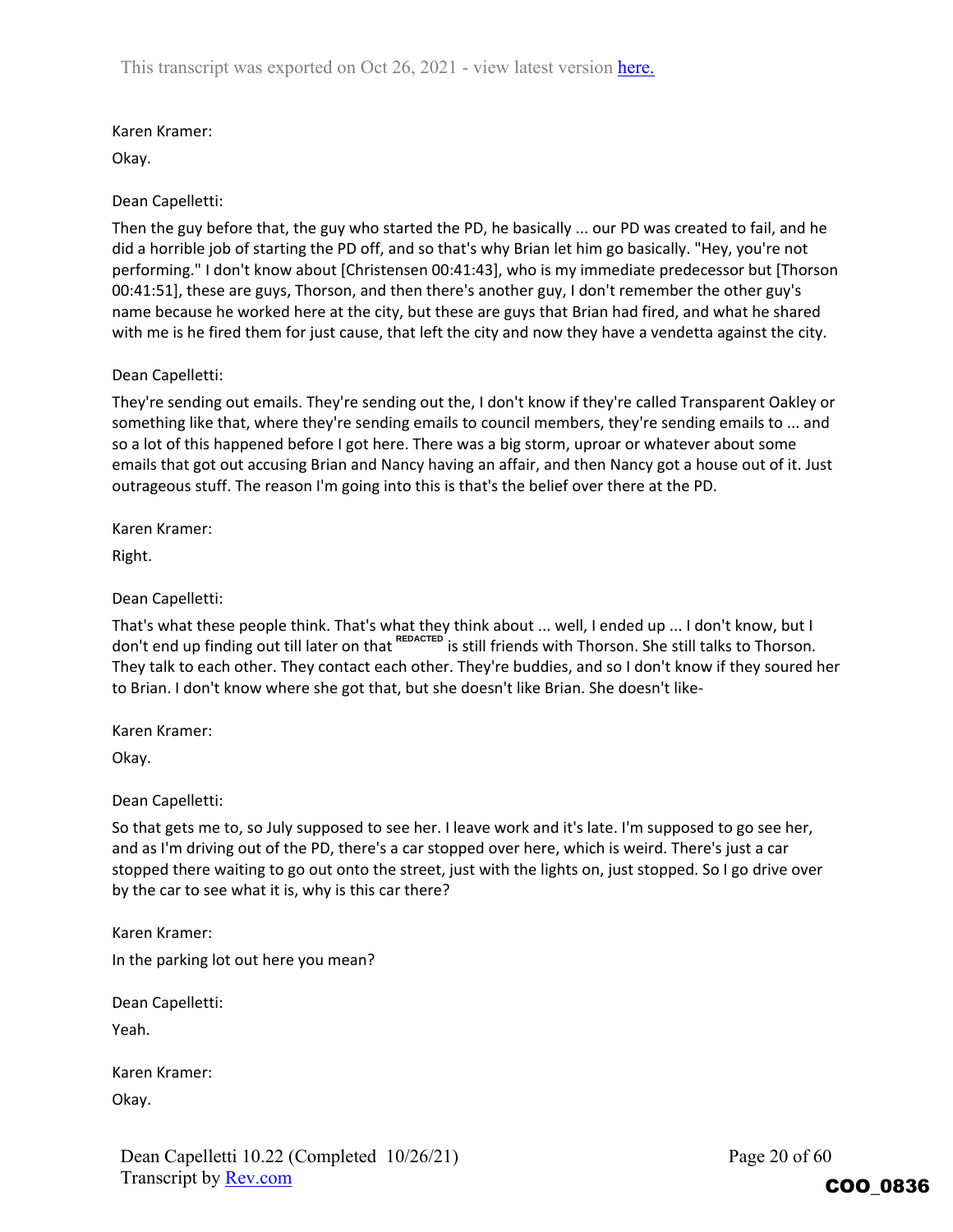## Dean Capelletti:

So in the parking lot here. So, actually it's this way. If you go down this way, it hits a street. I don't know the name of the street yet.

Karen Kramer:

Okay.

Dean Capelletti: So I normally do not go out that way.

Karen Kramer:

Okay.

## Dean Capelletti:

I normally go out right here, get onto Main Street, and so I go to see what this car is doing, just stop there in the middle of the street or the middle of the roadway because we had just recently had people breaking into our city yard. So I go there to see what it is, and the car pulls out, goes ... like almost as soon as I come behind it, it pulls out, and so I follow right behind it to see where it's going. Well as I start following it, I realize, oh, that's fricking Nancy is who it is in that car. At that same time, I look at my rear view mirror, and I've got somebody flashing their high beams on and off, on and off, on and off, on and off, honking the horn. I'm like, "What the hell? Who is this behind me?"

## Dean Capelletti:

I stop and pulls up right alongside me. It's **REDACTED** all, "Dean. I saw you." Saw me what? "What are you doing? Where are you going?" She is so angry, I can't even get a word, and plus we're talking car to car and she is just going on. "I can't believe you. I can't believe you were with Nancy. I saw." I'm like, "What did you see? What did you see? What did you see? I don't know what you think you saw." "You never go out this way. Where were you going with Nancy?" I'm trying to explain to her. She goes, "I can't believe this. I can't believe you're going to be with her. I can't believe you're going to ruin our relationship." I'm like, "I still don't understand what you think you saw." "I saw, I know what I saw, and I'm going to go tell them about us."

## Dean Capelletti:

I'm like, "Really? You you're going to go tell them this stuff." "I'm going to go tell them. Nancy needs to know because I can't believe you're going to be with Nancy after she was with Brian. That's disgusting." I'm like, "I don't have anything going on with fucking ..." I'm sorry.

Karen Kramer:

That's okay.

## Dean Capelletti:

"I don't have anything going on with Nancy." So I'm getting angry, but she is just livid. Livid, livid, livid, and then she just takes off, drives off. Sent her some messages. She sent me some messages. I sent her some messages back and forth, and also we had also been talking earlier, not that week, but before. I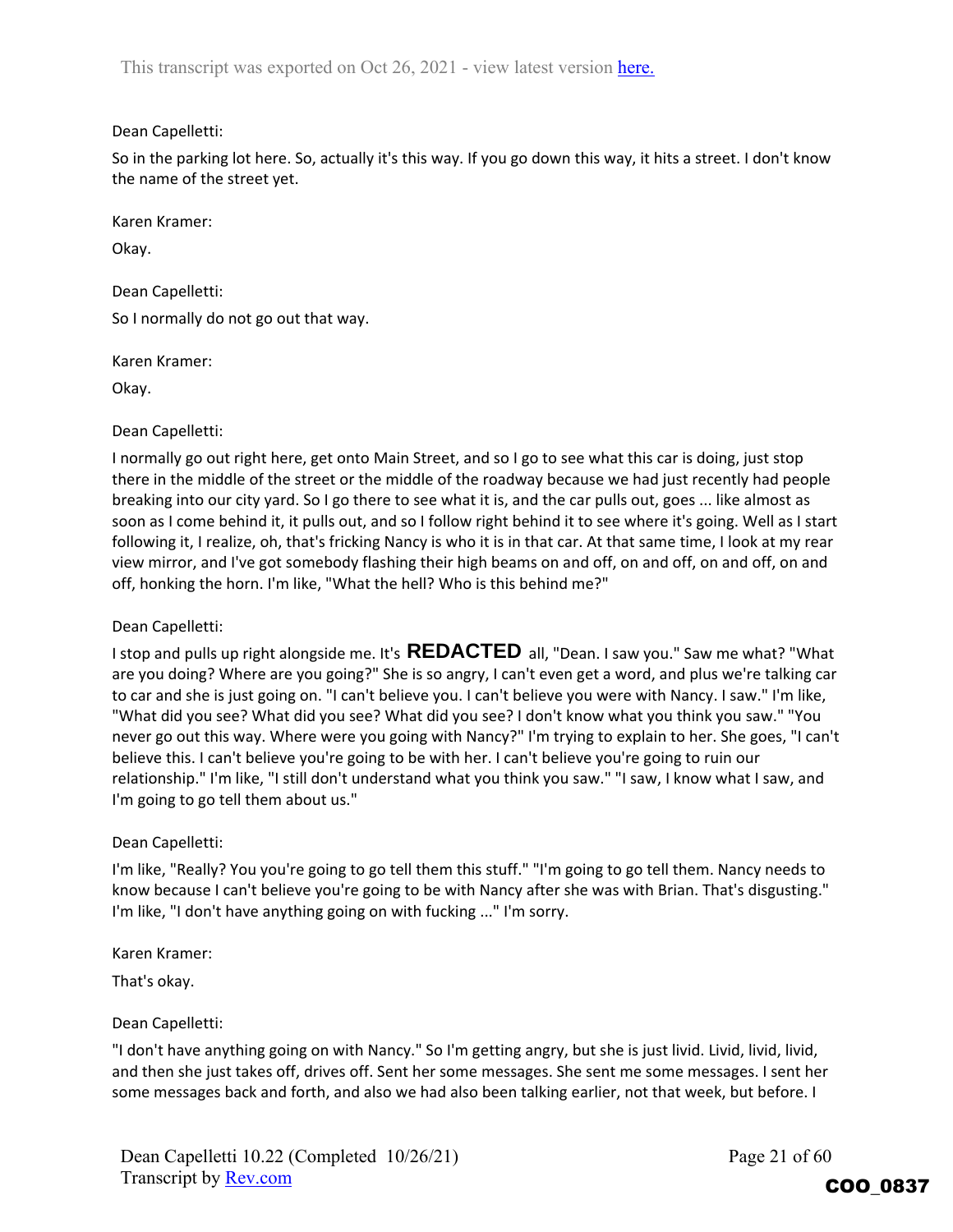mean, again, we were just friends. We're talking, but every now and then she'll drop a little thing about, "Hey, how are things going with you and your wife?" and, "Hey, things are going fine with my wife and I." We talked more about her relationship with her ex‐husband than we did with mine, but anyways, I'm trying to think like what does she think she saw, and why is she so angry?

## Dean Capelletti:

Trying to get that in the text across, and so she's certain that Nancy and I have something going on. She says she saw something, which I don't know what she says she saw, especially since I was in my office with Nancy that night, but right next door to my office, excuse me, is the watch commander's office. There were a couple of watch commanders there, and there was people inside of Briefing. So I don't know what she thinks is going on. So all of these things are going through my mind. Like, I don't know what she thinks she saw, and where was she because I didn't even see her. I don't even know where she came out of all of a sudden.

## Dean Capelletti:

So I tried to text. She's saying that she's going to tell Nancy, and I'm like, "Why are you going to do this? If you're going to do that, just tell me, I'll go resign. I'm going to go resign tomorrow." I wanted to avoid what happened, which is what happened now, which is basically embarrassing my family and putting them through all of this crap. She's like, "No, Nancy will protect you." She was just all over the place. Doesn't make any sense to me, how she's going from she's going to tell Nancy to now Nancy's going to protect me, and I'm like, "Nancy's not going to protect me. Not going to protect me. She's HR."

#### Dean Capelletti:

I know I should not have been texting her. I know I should not have been doing anything. I know you have to do that sexual harassment question at the beginning, but I know what I did was wrong. I own that. I already know that basically I've been a big dummy and I screwed up and I'm willing to take the repercussions, but I did not want to have to put my family through what they've been through right now. So that's what I'm trying to convey to her via text, and she's just angry and she is certain that something's going on.

#### Dean Capelletti:

It was at that point that I realized there's not much I can do. That's a Thursday. The next Friday, I come in. It's not my normal work day, but I come in, I have to pick up some stuff out my office. I see her. She kind of just acts like everything is fine, but we don't really talk at all. She actually has <sup>REDACTED</sup> in her office, and then the following Monday, our normal work day ... and now over the weekend, I realize what ... I mean, I know what I've done, but over the weekend now I'm starting to get upset and I'm getting upset because it's like, "Why are you going to drag my family into this? I'm the dummy who did this, and you know what we're doing? Why are we going to involve my family?"

#### Dean Capelletti:

She comes in on Monday, early first thing, almost first thing as she gets into work and she says, "Dean, I'm sorry for what I said, but I'm not going to say anything. The guys here really like you, so let's just keep working and we're just going to be completely professional from now on." I said, "Okay, perfect," and we were completely nothing. There were no more kissy texts, nothing. From that point on whenever that was in July, that all stopped. The only thing, I texted her one time to ask her if she was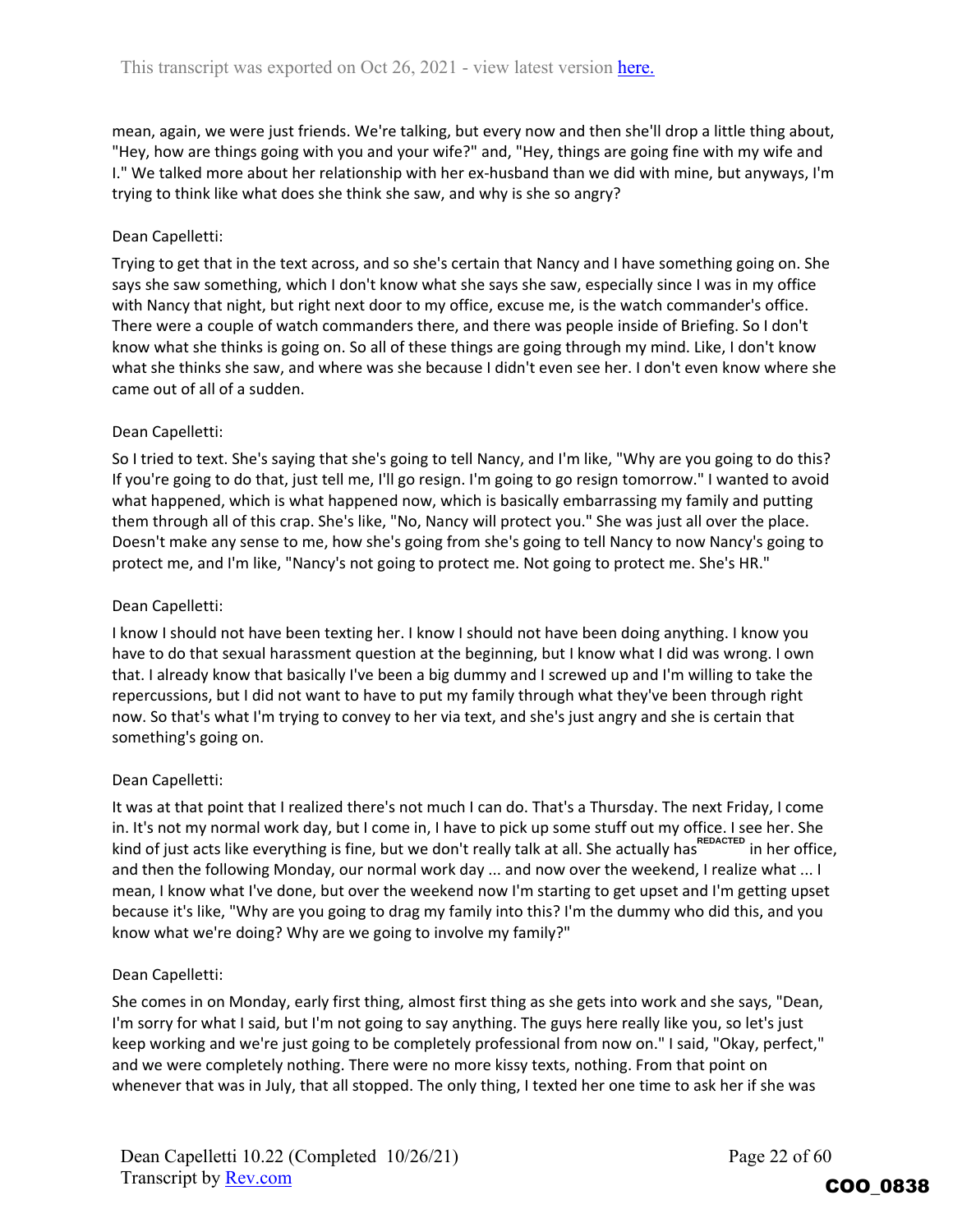okay, because again, this is talking about who she's supposed to report to, right? So she took the day off. I didn't know. She told Paul that she was taking the day off.

## Dean Capelletti:

It's a Friday. Paul's not there on Fridays. She's not coming into work. I asked the girls up front. They don't know where <sup>REDACTED</sup> is. Nobody knows where<sup>REDACTED</sup> is. So I text her, "Hey, are you okay? Are you coming into work?" Then at the same time I had sent a text to Paul, Paul replies and tells me, "Hey, I'm sorry. She took the day off, and then <sup>REDACTED</sup> replies and says, "Yeah, I took the day off." So I just said, "Hey, enjoy your weekend." That was it. Then she had sent me a text before that or after that, some like that she just said, basically be happy or you look sad or something. That's pretty much after that incident in July, that's the only texts we have. YouTube video of **REDACTED** 

Dean Capelletti:

So I thought everything was fine, because again, in my opinion, we're working well. Everything is still going good. She was being a little semi-defiant in things, but nothing that I would consider to be over the top and obviously realizing what had happened between us, I'm also going to be careful of what I say or what I do.

Karen Kramer:

Okay. So was there ever any physical contact between you and <sup>REDACTED</sup> at work?

Dean Capelletti:

No. I mean, hugging. We hugged. We had hugged at work, but it wasn't very often, and it was actually in front of ... because she would come in every morning and she would hug all the girls at the front desk every morning. I remember being there one time and like, "Hey, I don't get a hug," and like, "Okay, here's a hug."

Karen Kramer:

So was there any hugging in your office?

Dean Capelletti:

No.

Karen Kramer:

So others were always present when you and <sup>REDACTED</sup> hugged?

Dean Capelletti:

Yes, but before I say there was no hugging in my office, I want to make sure because I'm not lying. We may have hugged in my office once, but she came in in the morning and gave me a good morning hug. So I'm not going to say that we never hugged in my office. Yes.

Karen Kramer:

Was there ever a point in time where you stood behind her with your hands on her hips kind of around her waist?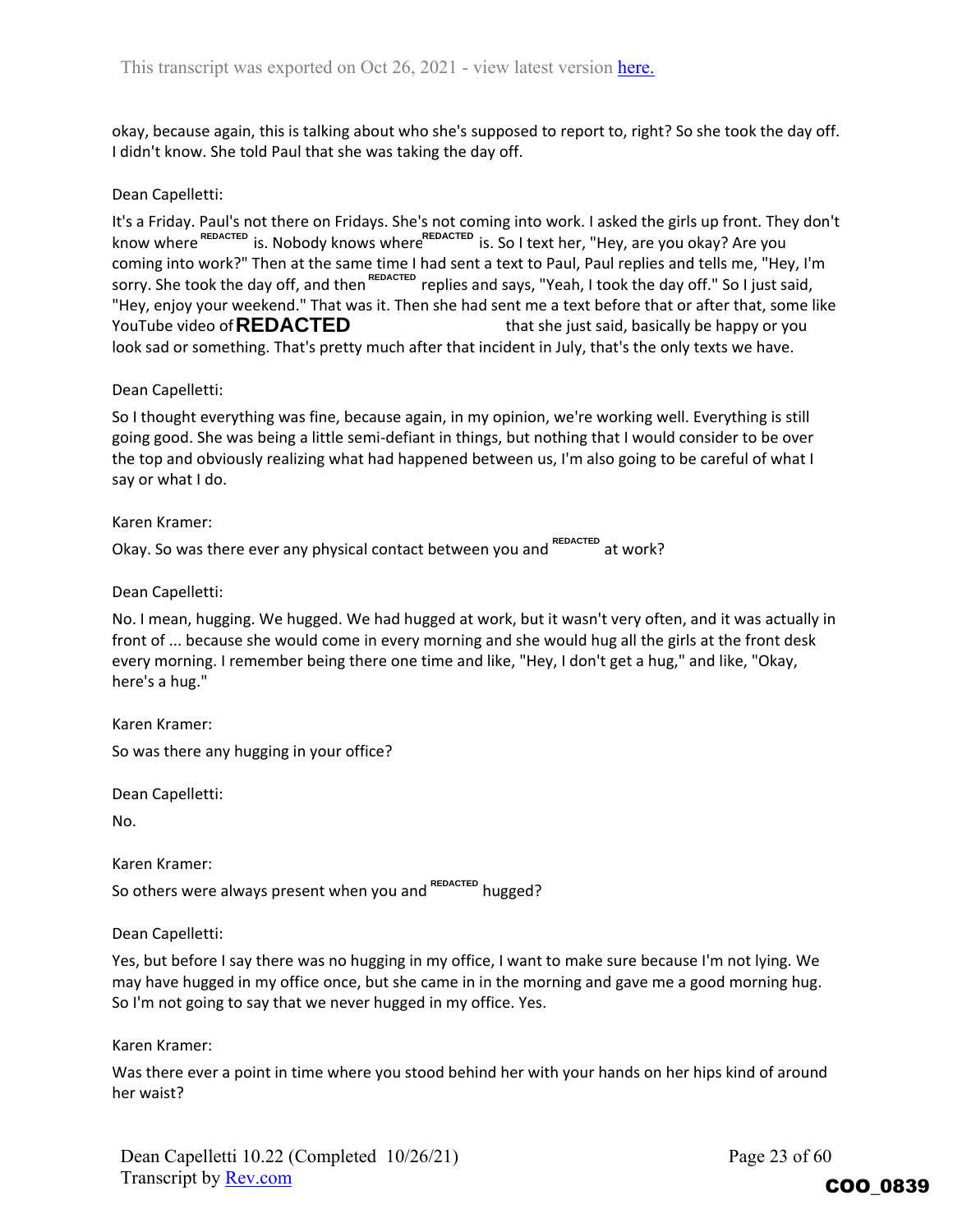Dean Capelletti:

No. No.

### Karen Kramer:

Was there ever a time where you rubbed her back at work? Not as part of a hug.

Dean Capelletti: There may have been.

Karen Kramer: Why were you rubbing her back at work?

## Dean Capelletti:

She had said her back was sore. I think she said she tweaked her neck or something from the gym. It was a, "Do you want me to rub your back?" "Yeah." Okay.

#### Karen Kramer:

Was there ever an opportunity or a time where you said her something along the lines, "I have something to show you," and you opened your legs?

Dean Capelletti:

I may have. I mean, that kind of goes to the us being flirty with each other.

Karen Kramer:

Okay.

Dean Capelletti:

I mean, not that ... see, this is where it gets weird for me because I don't want to go back and forth, "Well she did this, she did this." I mean, that was, to me, that was both ways.

Karen Kramer:

Explain to me what you mean by that.

#### Dean Capelletti:

I mean, she would say ... so there was a time that she had actually, I was in her office and this was like early years when she grabbed my ass and she's rubbing my leg, like from my ass cheek and my leg, and she's like, "You're not wearing any underwear." I'm like, "What are you talking about?" "You're not wearing any underwear." I'm like, "How am I not going to come to work with underwear?" I actually ended up sending her a picture of my underwear to prove to her that I got underwear on. She's like, "I still don't believe you," or "Let me come in the office and see." So there was things like that where she would be flirty back.

Karen Kramer: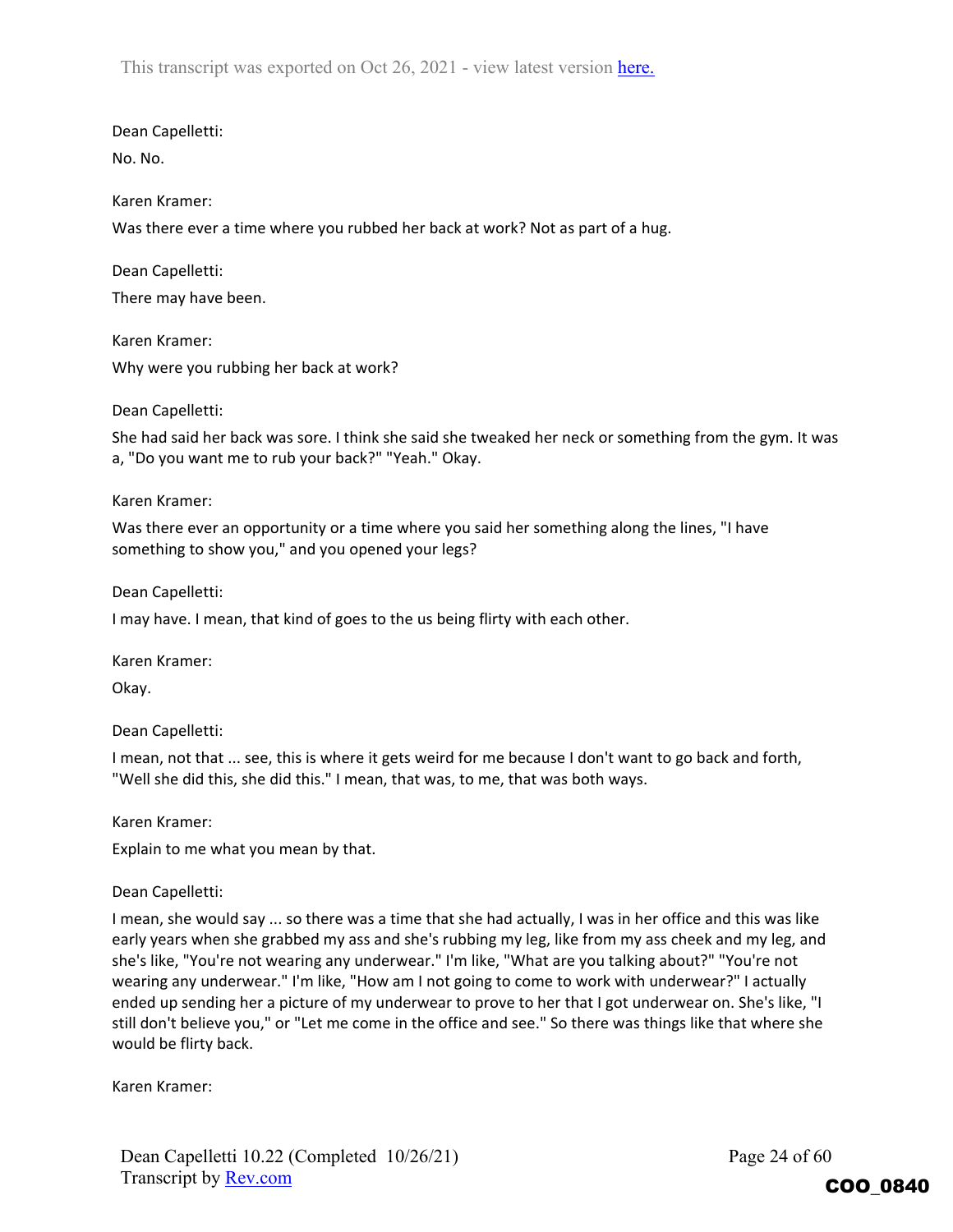Okay.

Dean Capelletti:

I'm not taking away from the stupidity that I did, but that's why I also don't want to make this seem like a tit for tat.

Karen Kramer:

Okay. In that July timeframe, after you guys had agreed that you would just be friends, was there ever a time that you rubbed her back?

Dean Capelletti:

I don't think so.

Karen Kramer:

Did you ever tell her that you could unhook her bra with one hand?

Dean Capelletti:

Yeah.

Karen Kramer:

When was that?

Dean Capelletti:

That was early in the year.

Karen Kramer: Did you unhook her bra?

Dean Capelletti:

No.

Karen Kramer:

When you say early in the year, what do you mean?

Dean Capelletti:

That was back when we were still flirting.

Karen Kramer:

Okay.

Dean Capelletti:

So that was before we ever even got to the hotel room.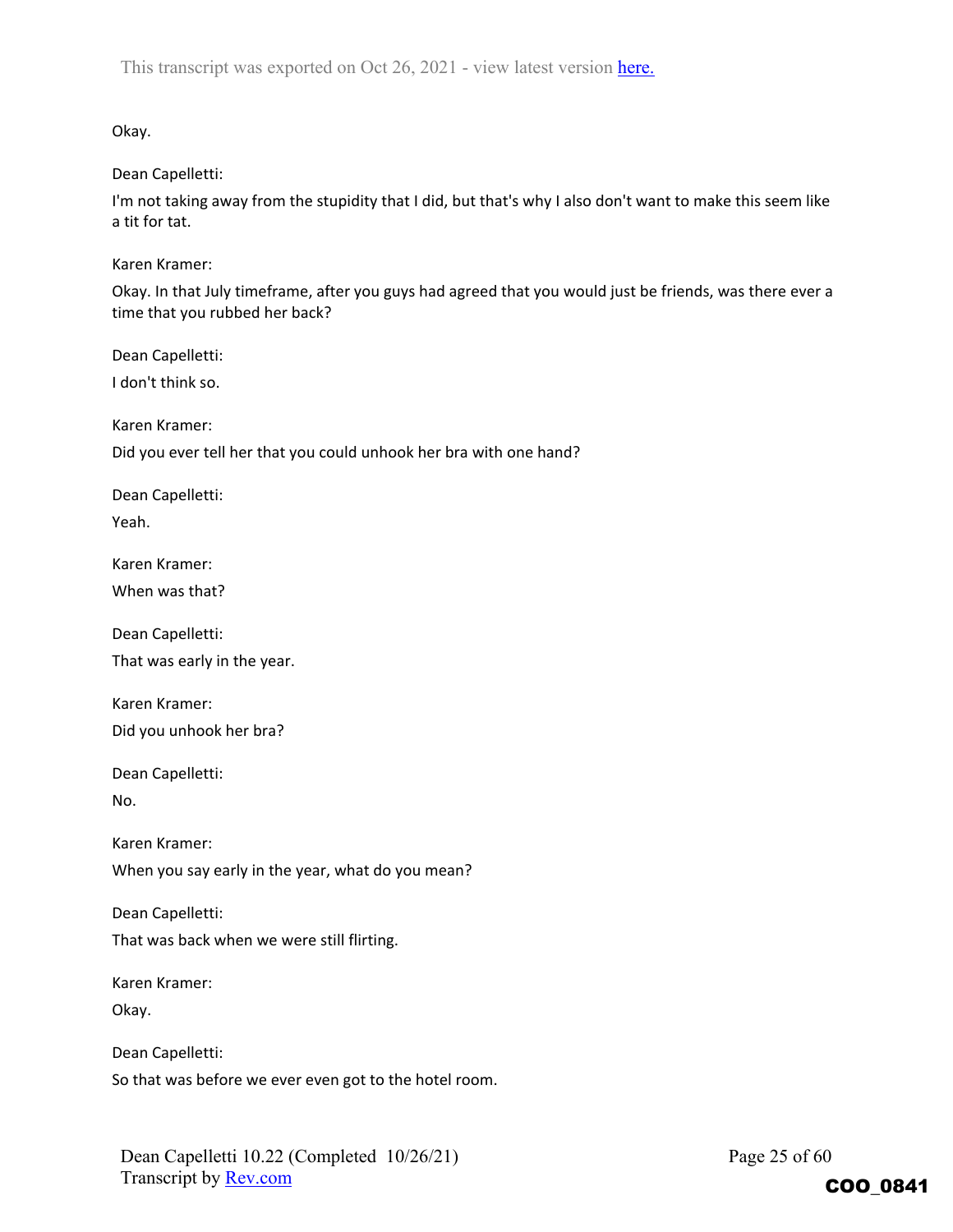Karen Kramer:

Okay. Was there ever a time where you unhooked her bra at work?

Dean Capelletti:

No.

Karen Kramer:

Was there ever a time where you ... you said she had rubbed your butt and commented about underwear. Was there ever a time where you rubbed her butt at work?

Dean Capelletti:

There may have been. I'm not going to say no. It could have happened.

Karen Kramer:

Did you ever put your hands up her skirt and touch her butt?

Dean Capelletti:

No. No.

Karen Kramer:

Did she ever indicate to you that she didn't want any sort of touching between the two of you at work?

Dean Capelletti:

No. No. Never said that. Opposite.

Karen Kramer: What do you mean by that?

Dean Capelletti:

I mean, she told me she likes me touching her. We both told that to each other.

Karen Kramer:

Even at work?

Dean Capelletti: Yeah.

Karen Kramer:

Okay.

Dean Capelletti: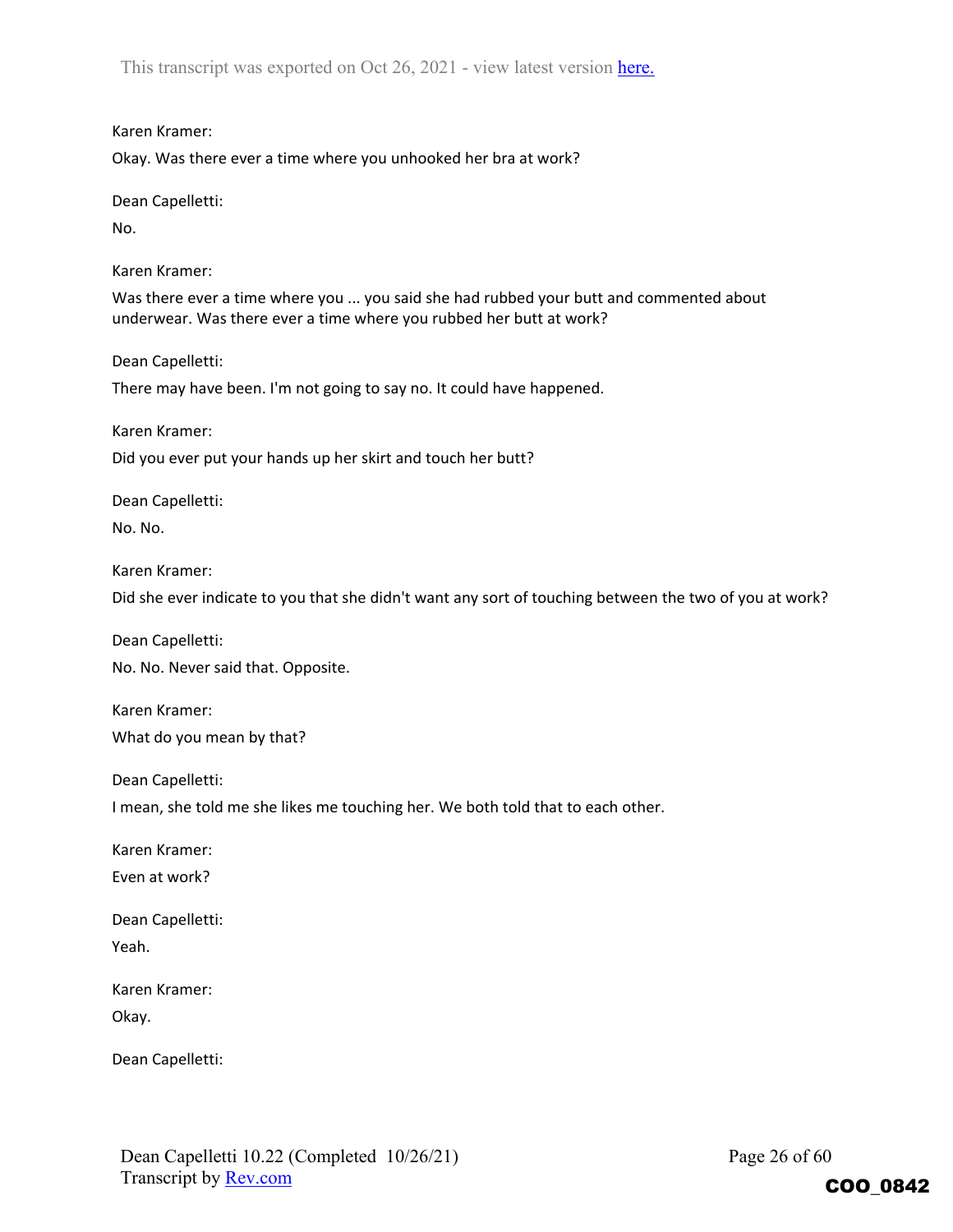I mean, we weren't really touching each other at work, but I mean, it was kind of a blanket, like, "I like it when you touch me," because like I told you, she would rub my hand. If we went out to lunch, we were driving to lunch somewhere, she would just hold my hand while we're driving.

Karen Kramer:

Was there ever an occasion where you kissed <sup>REDACTED</sup> on the lips in the office?

Dean Capelletti:

I think there was one time, yes.

Karen Kramer: When was that?

Dean Capelletti:

Again, most of this is all happening before. So it's all going to be early year.

Karen Kramer:

Before?

Dean Capelletti:

I say everything to me is before March, because it seemed like March was when we had that, basically we both agreed, we're in the hotel room, like, "Hey, we can't do this." After that, any flirtation was all just verbal. There was no physical.

Karen Kramer: Did <sup>REDACTED</sup> get upset when you kissed in the office?

Dean Capelletti:

No. She I don't want to say instigated it, but‐

Karen Kramer:

Okay. Just so I'm clear, I say the office, are you‐

Dean Capelletti:

My office.

Karen Kramer:

Your office. Okay.

Dean Capelletti:

My office.

Karen Kramer: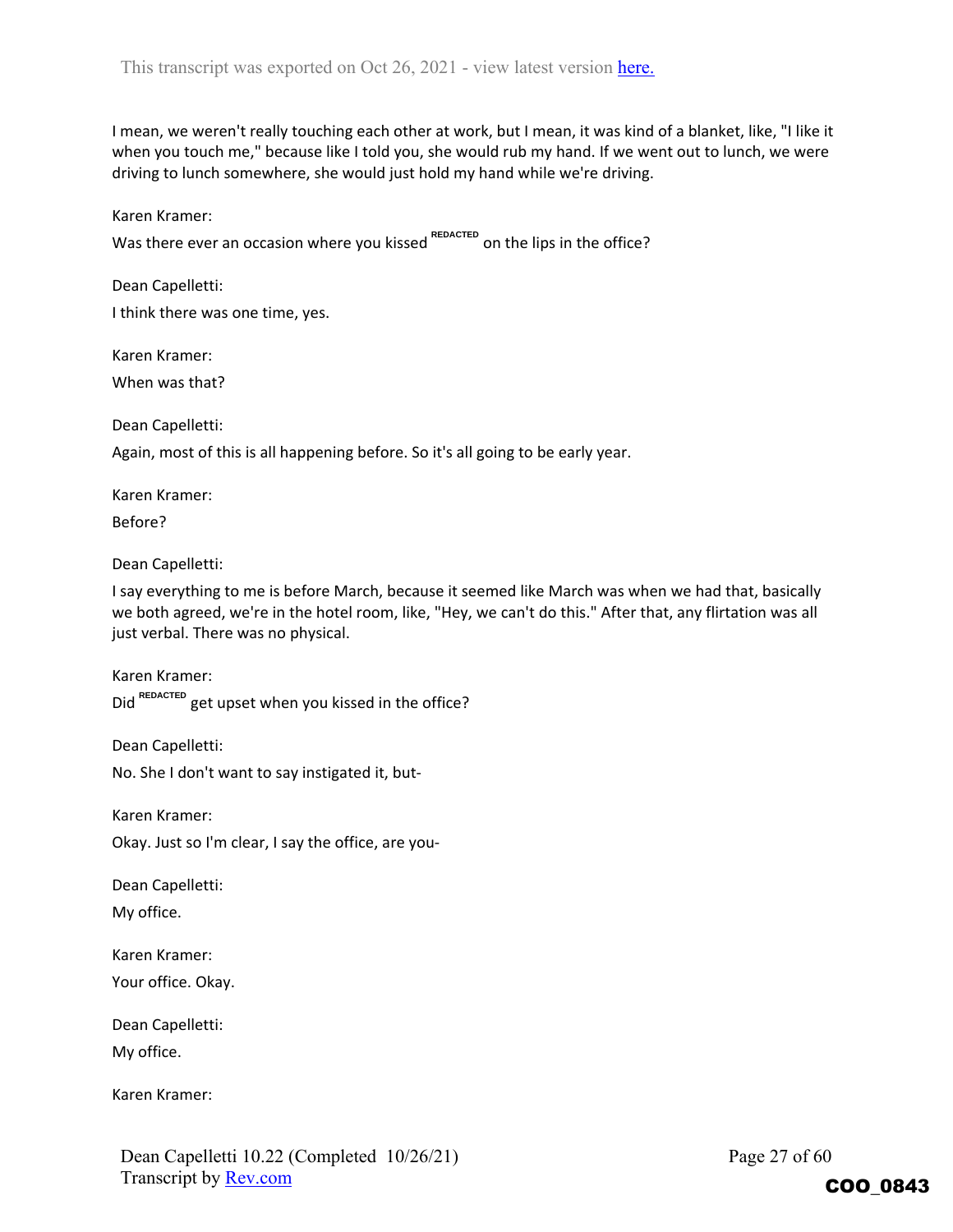Well, when you would meet <sup>REDACTED</sup> after work, for how long would you spend with her?

Dean Capelletti:

Usually at least an hour. It would range anywhere between, well, I'd say at least an hour. Sometimes a 45 minute, but usually like an hour to an hour and a half.

Karen Kramer:

Okay. You said this occurred one or twice a week?

Dean Capelletti:

Yeah.

Karen Kramer: You would be in her car most of the time?

Dean Capelletti: Most of the time was her car.

Karen Kramer: What kind of car does she drive?

Dean Capelletti: She had a <sup>REDACTE</sup>, and then now she has a REDACTED

Karen Kramer:

You said there was kissing in the car. Well, let me back up a second. Where were you parked when you would be with her in her car?

Dean Capelletti:

It was a residential street right off of Brentwood Boulevard. Runs parallel to Sunset. I don't know. I mean it's right next to a park. You got kids and people there at the park all the time.

Karen Kramer:

Did you ever park with her in a parking lot? Like a restaurant parking lot?

Dean Capelletti:

To eat lunch.

Karen Kramer:

Okay, but not after work?

Dean Capelletti:

Page 28 of 60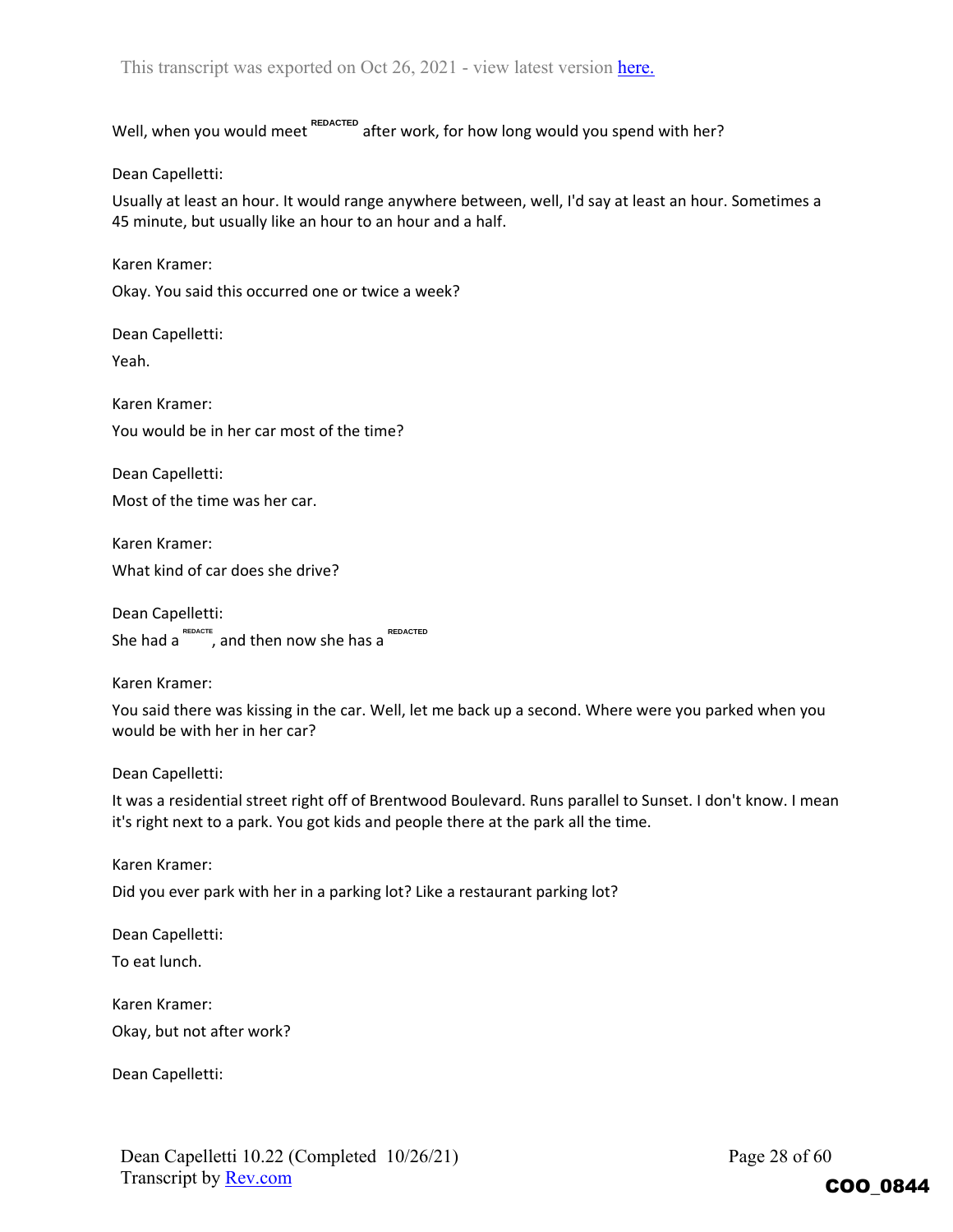I don't think so. I mean, not unless you're talking about where I told you the first time we met. The first , but that's not really a restaurant parking lot. I guess if you gave me a specific, I could tell you for sure, but I don't know. time we met was across **REDACTED** 

Karen Kramer:

I don't know that I'm pronouncing it correctly, but [inaudible 01:00:38]?

Dean Capelletti:

Yeah. That's right across **REDACTED** . That's where I had told you we met, that was like January.

Karen Kramer:

Okay.

Dean Capelletti:

We actually didn't meet in the parking lot to be ... I mean, it was the street right there.

Karen Kramer:

Okay. Did <sup>керастер</sup> ever give you a blowjob in ... I'm sorry, not **REDACTED** ever give you a blowjob in the truck or vehicle?

Dean Capelletti:

No. No.

Karen Kramer:

Did ... go ahead.

Dean Capelletti:

I was just at a loss of words. I'm not going to ... I had done some stupid stuff, but I'm not going to be where I'm having a blowjob there in the parking lot?

Karen Kramer:

In your truck?

Dean Capelletti:

No. No.

Karen Kramer:

Prior to the July time frame, had <sup>REDACTED</sup> expressed any sort of concerns to you about something going on between you and Nancy?

Dean Capelletti:

Yeah, she would because I was with Nancy a lot.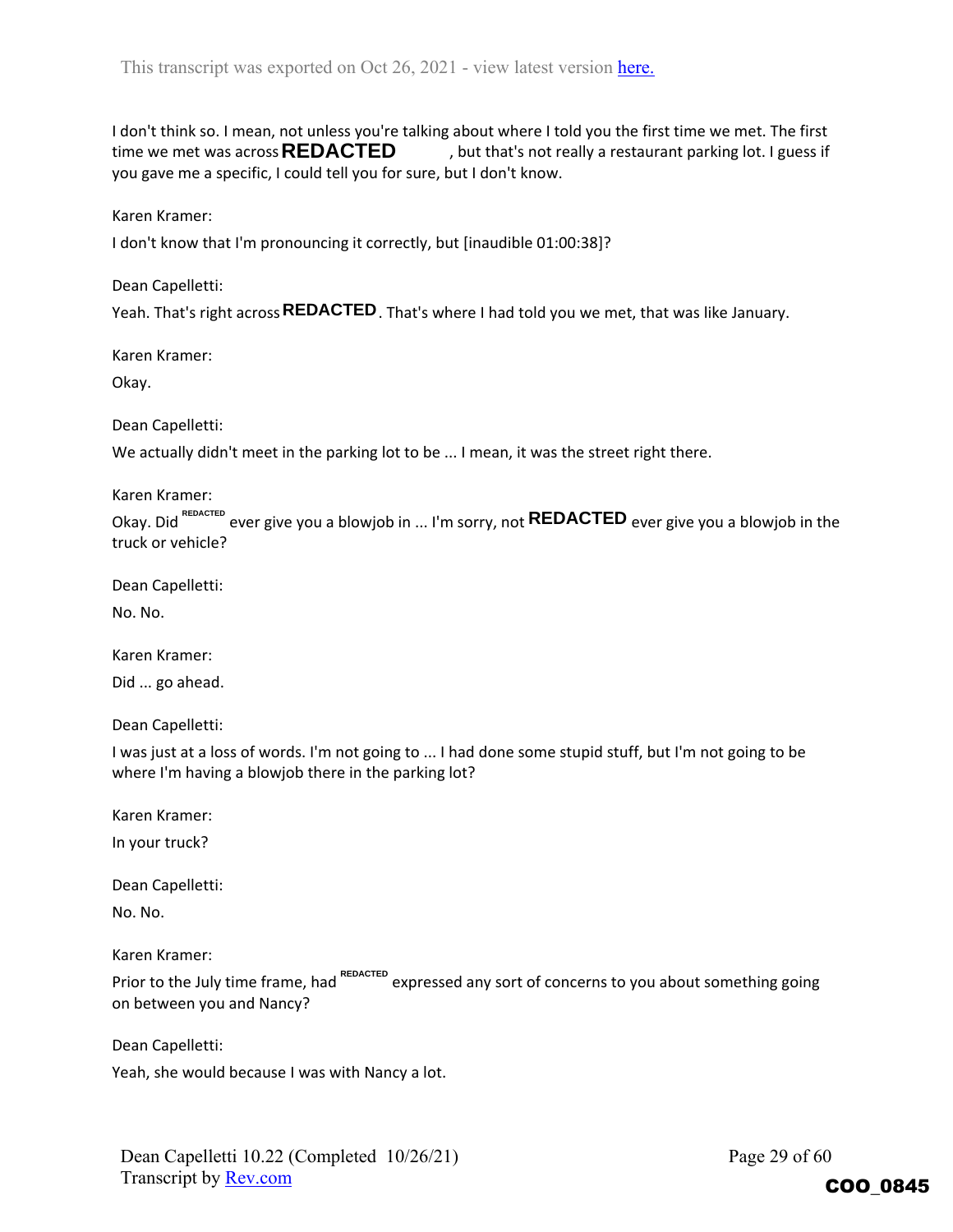Karen Kramer:

Okay.

Dean Capelletti:

Yeah, she was convinced something was going on between Nancy and I.

Karen Kramer: Did you tell <sup>REDACTED</sup> that you had no reason to lie to her about you and Nancy?

Dean Capelletti:

Yeah.

## PART 2 OF 4 ENDS [01:02:04]

Karen Kramer: Any reason to lie to her about you and Nancy?

Dean Capelletti: Yeah.

Karen Kramer:

And during that same conversation, did you say that the only person that you have to lie to is your wife?

Dean Capelletti:

Probably.

Karen Kramer: Did you invite Nancy to a Chief's conference in Napa?

Dean Capelletti:

Nancy?

Karen Kramer: I'm sorry. **REDACTED**

Dean Capelletti: **REDACTED**

Karen Kramer:

Sorry. I apologize.

Dean Capelletti:

No, she actually invited herself.

Dean Capelletti 10.22 (Completed 10/26/21) Transcript by Rev.com

Page 30 of 60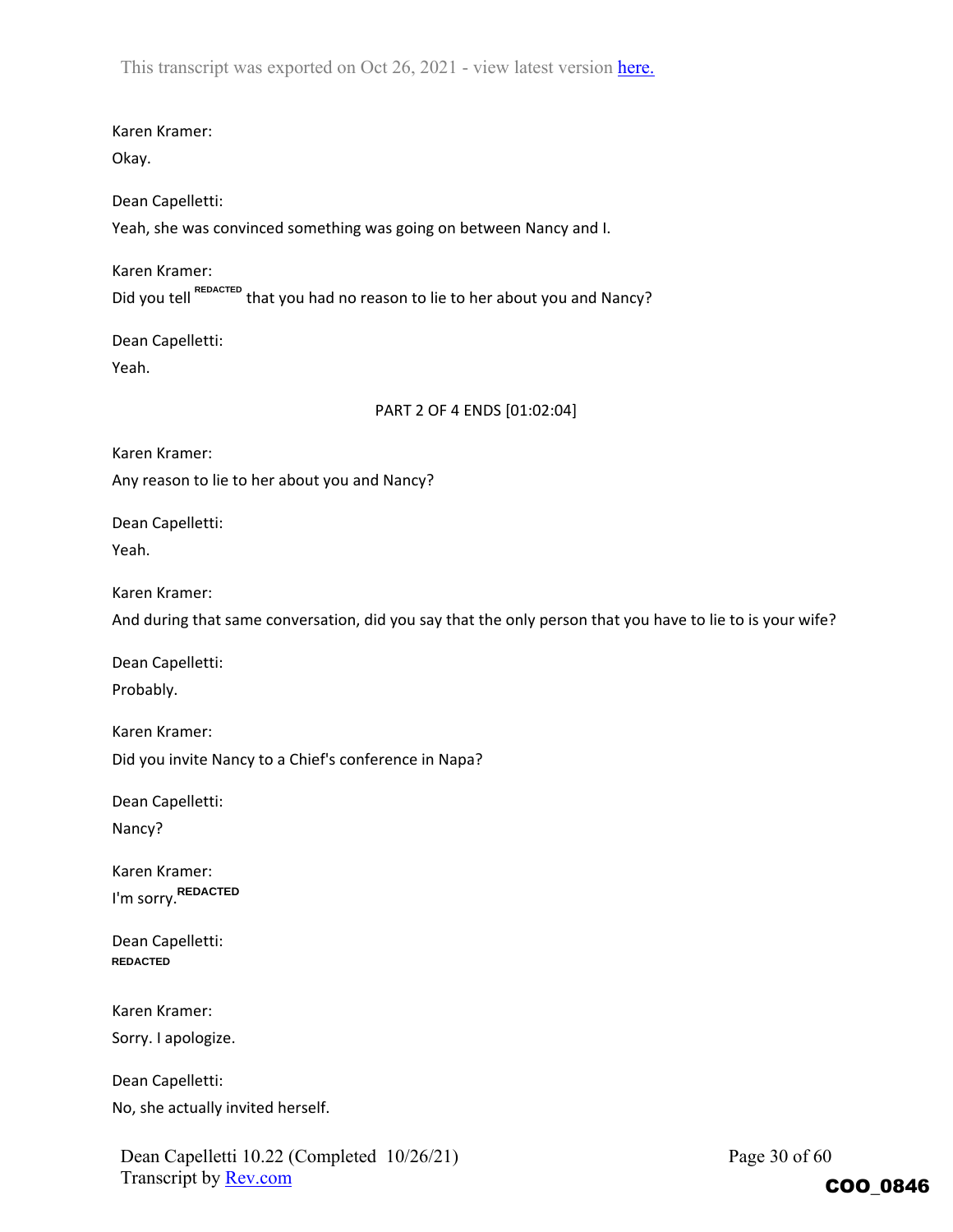Karen Kramer:

Did she go with you?

Dean Capelletti:

No. No. She had actually said that she should meet me there. She wanted to rent a hotel nearby so I could go visit her there at the hotel. I told her no. It's not a good idea. I got people at the hotel. I'm not going to go see you and it shouldn't happen.

Karen Kramer:

Did she go?

Dean Capelletti:

No.

Karen Kramer:

Okay.

Dean Capelletti:

She's saying that I invited her to that? Oh, never mind. I'm sorry.

Karen Kramer:

That's okay.

Dean Capelletti:

You can't tell what they said, but yeah I completely forgot about that. No, I had the Chief's conference in Napa. She knew I was going to be gone for a couple of days. Yeah. She had told me she should come. Hey, this is a good opportunity for us to see each other. You're going to be in the hotel by yourself and this was after the whole March thing. And I said, "No, no."

Karen Kramer:

Okay.

Dean Capelletti:

Yeah. She's I'll rent a hotel room. I can come see you and I was actually... She had something going on with her family too. And so, besides just trying to not make her seem like hey, I don't want this. It's like spend time with your family. You got stuff going on with your family. She was having issues with her . **REDACTED**

Karen Kramer:

Did you ever comment to REDACTED about another city employee being her lover?

Dean Capelletti:

A few.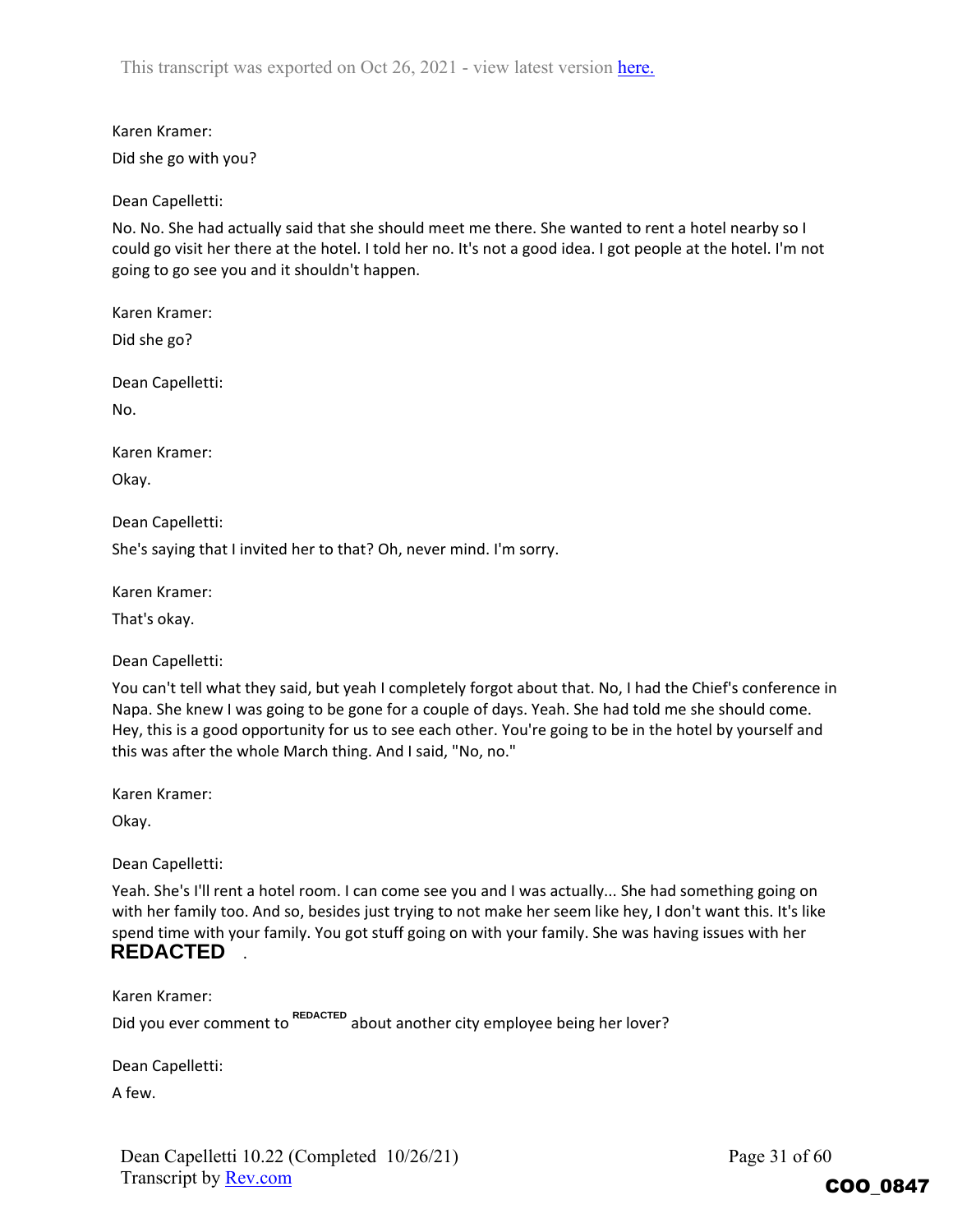## Karen Kramer:

Who?

## Dean Capelletti:

It was for everyone from... We had [<sup>REDACTED</sup> 01:04:22]. We had [<sup>REDACTED</sup> 01:04:23]. Who else was there? There's a few. I mean we kind of joke back and forth on that. It's kind of something everybody at the PD, you either call somebody your lover, your brother, your sister. She was calling Nancy my girlfriend. Oh, Brian had told her that while you said that a PD, but I told her Brian Montgomery was her boyfriend, so there was a few that would be like hey, your boyfriend's showing up or.

## Karen Kramer:

And how did she respond when you joked about **REDACTED** being her boyfriend or her lover?

## Dean Capelletti:

The first time she got upset and then after that she just laughed.

#### Karen Kramer:

Did that continue after you guys stopped flirting in the July timeframe?

## Dean Capelletti:

It did but that one actually was that one was started by her because she's like hey, are you going to go see your girlfriend? I'm saying my girlfriend. She goes, "Yeah. Nancy." I'm like, you mean are you going to go see your boyfriend? Before that time it would be kind of just a more... just as the conversation just kind of a flow.

#### Karen Kramer:

Okay. You mentioned the story, but I just want to make sure. You said something along the lines of telling <sup>REDACTED</sup> that if she's going to tell me one about your relationship with her you know, let me know so I can resign. What were you thinking at that point?

Dean Capelletti:

What do you mean?

Karen Kramer: What made you say that if she told anyone, you would resign?

#### Dean Capelletti:

I guess, can you be more because that seems pretty... That's actually clear to me, so I guess I want to make sure I answer what you want.

#### Karen Kramer:

What made you think that you would need to resign if she told anyone about the two of you?

Dean Capelletti:

Dean Capelletti 10.22 (Completed 10/26/21) Transcript by Rev.com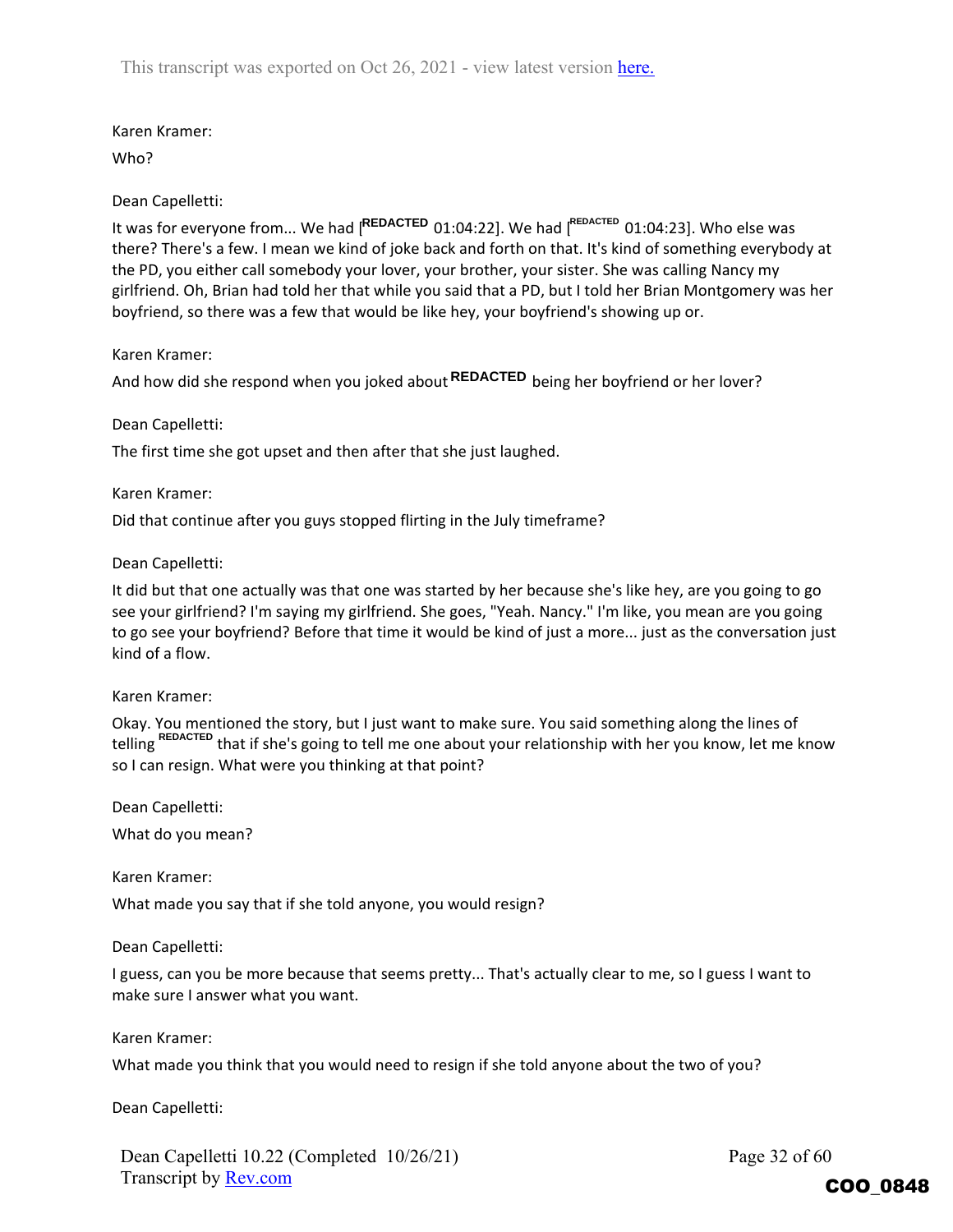Because I should not have been texting her. I should not have met... It's the perception is not good.

Karen Kramer:

Okay.

Dean Capelletti:

It's I mean, I'd rather resign and if Josh would've asked me what was going on then I'd tell him, and then face the punishment there. I just didn't want... And I know I should have known this before I ever did this, but I didn't want my stupid actions to affect my family and it has. That's what I was trying to avoid.

Karen Kramer:

Okay.

Dean Capelletti:

You know this crap is on social media and the newspapers. I put my wife through. It's just not good. I wanted to avoid that.

Karen Kramer: Okay. Was there ever a point in time you asked <sup>REDACTED</sup> about her plans to retire?

Dean Capelletti:

Yeah.

Karen Kramer:

And what did she tell you?

Dean Capelletti:

She actually told me that she wasn't sure, so we actually had talked about it quite a few times. So when early on we talked about retirement, she had told me that she actually wanted to retire early, but that she really enjoyed working with me, and that she probably retired when I retired. Then later she told me that she was thinking of retiring earlier **REDACTED**

Dean Capelletti:

# **REDACTED**

hey, come work for me. You can come work for me, and why still be at the PD? I'll pay you good. She said she jokingly told him that if you get me a BMW as part of the plan, then yeah, I'll come work for you.

Karen Kramer:

Okay.

Dean Capelletti 10.22 (Completed 10/26/21) Transcript by Rev.com

Page 33 of 60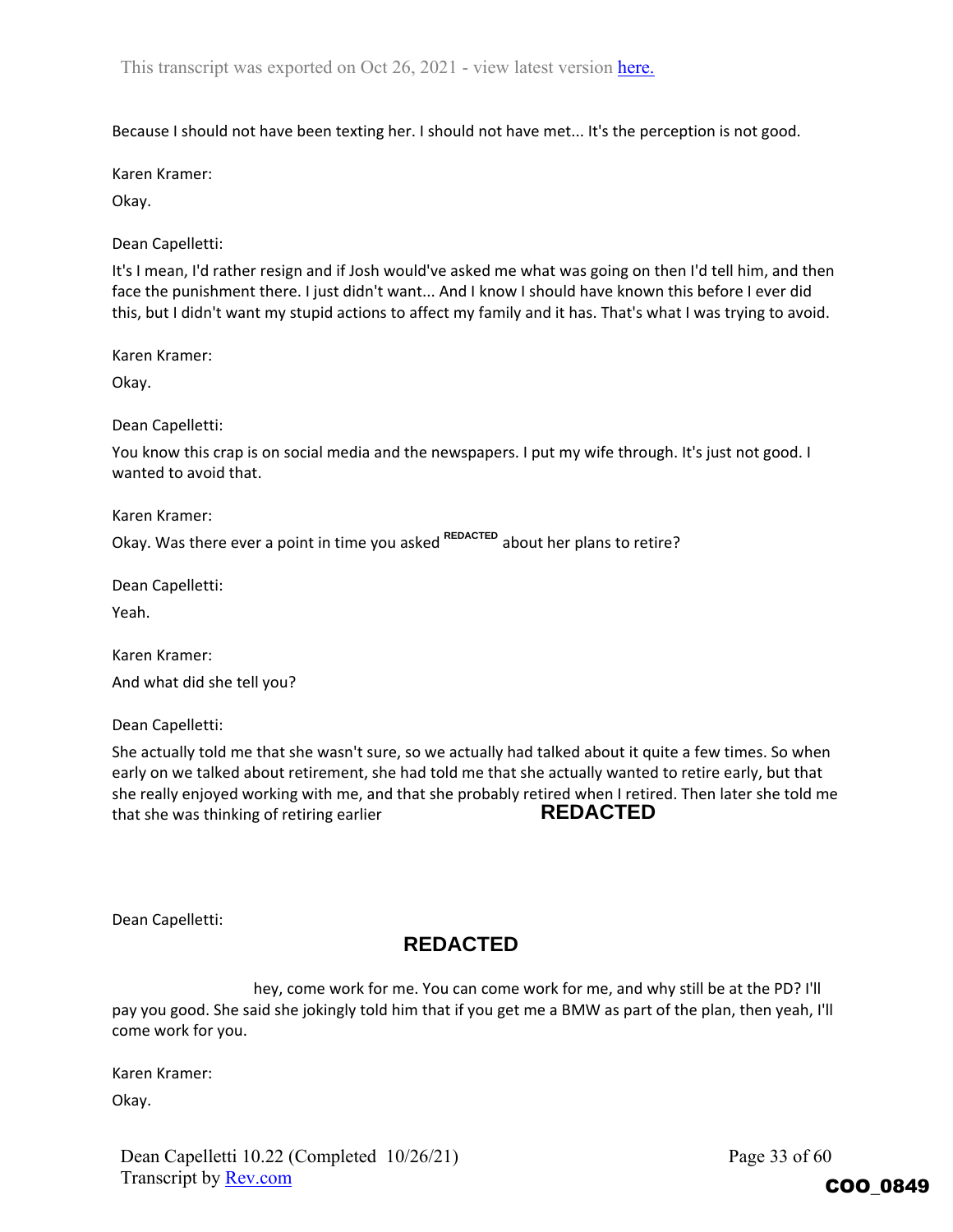## Dean Capelletti:

And, so that was the last thing we had talked about was she was thinking that she might be leaving sooner than been staying there.

Karen Kramer:

And when was that last time you had a conversation with her about that?

Dean Capelletti:

I don't remember. I mean it would've been... It would've had to have coincided with whenever **REDACTED**

Karen Kramer:

Okay. So, and has there ever been an occasion where you and Nancy kissed?

Dean Capelletti:

No.

Karen Kramer: Did <sup>REDACTED</sup> ever indicate to you that she saw you and Nancy kissing?

Dean Capelletti:

No. All she ever told me was I saw something, which I didn't know what it was she said she saw.

Karen Kramer: also claims that you and she had sex at the hotel. You're telling me that that's not true. **REDACTED**

Dean Capelletti:

No.

Karen Kramer:

Any reason you can think of why she would say you guys had sex if you didn't?

Dean Capelletti:

The same reason I can't figure out why she would just come out with this now. I mean I've had two months almost to sit in my house and think why this is happening, and all I can come to is that she thinks that I have something going on with Nancy, and she's upset. That was one theory is she thinks I had something going on with Nancy, and she's upset, and so she basically is going to do everything she can to take me down, especially now when you're sharing some of the stuff that she says I'm doing this. I will own up to all the stupidities I did, but like some of this crap she's coming up with, it's obvious to me that she is just very angry. So, that's one of my theories, which I wasn't sure of until now you shared some of this stuff is that she thinks Nancy and I got something going on, and she's pissed that I didn't have anything going on with her. That's theory number one.

Dean Capelletti:

Dean Capelletti 10.22 (Completed 10/26/21) Transcript by Rev.com

Page 34 of 60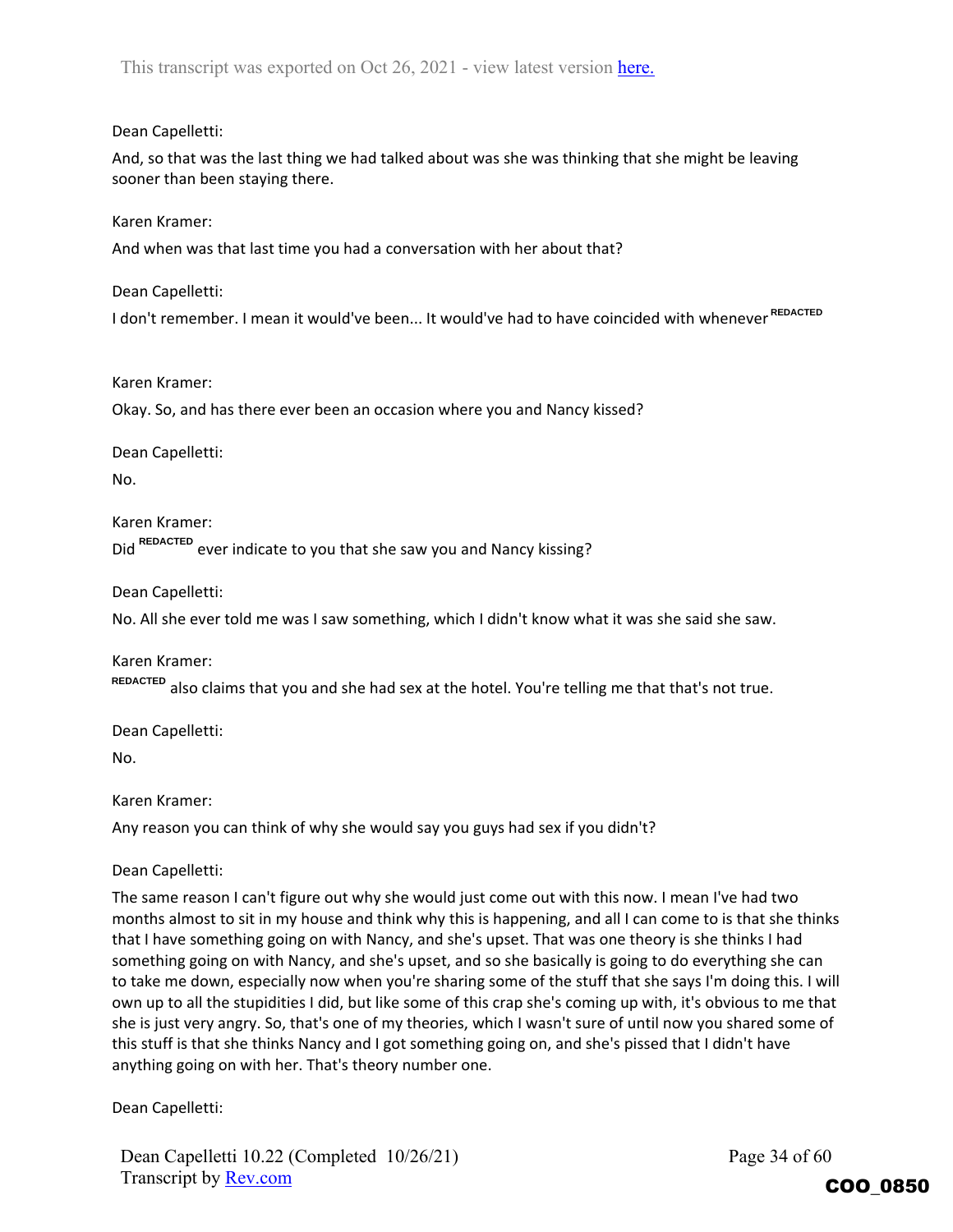Theory number two that I had is so towards right before this whole thing came out, so when I first started at work, and I think you can relate to this. I have the low‐hanging fruit that I have to address, and then I have the stuff that's going to be a liability. That's all the shit I got to try to figure out. I got to take care of at work. I didn't have time to get to all the little minute stuff. Well, then that starts stuff starts slowing down. That's when I started getting into like personnel. And so, I start realizing that we have not done a good job as an organization of doing background checks on people. Everything is willy-nilly there. I got a background from one of my employees and it was done by one of my sergeants. A Horrible by background. And so, these are just things I'm starting to come... I'm starting to learn.

## Dean Capelletti:

And so, these are just questions that I'm asking <sup>REDACTED</sup> innocently, but like hey, because she shared with me that she worked for the city, and then when the PD, then they just transferred her over to the PD. So normally, that's going to require anytime you're going to work at the PD, especially if you're going to be in records you should get a polygraph, you should go through an extensive background. I don't know if that stuff happened, but I'm just asking her innocently because I had already seen the background we got from the other two because we just hired a brand new records girl. I don't know if she started yet or not, but I sent them to an actual background investigator who does a full background, right?

## Dean Capelletti:

And so, I'm learning that we have not had those backgrounds. And so, I'm asking these questions. I don't know what the background is and it's just a general question. And what had prompted this is we have our insurance company covers our employees when they drive company vehicles but they can drive their own vehicles too. And so, I had gone through that list with Nancy. Nancy showed me the list of everybody. The person on there that wasn't included on there was <sup>REDACTED</sup>. And I said, "Hey, <sup>REDACTED</sup> sometimes takes her personal vehicle. She'll go, she'll take, she'll go pick up stuff for her meetings. She takes uniforms for us to uniform places. You need to add her to the insurance because I want her covered. I don't want something happening and then she's not included."

# Dean Capelletti:

So, Nancy said that she had sent the information to <sup>REDACTED</sup> and that was several months ago. The last time I talked to Nancy, Nancy had said, "Hey, she still hasn't given me everything." So, right before this happened, I asked what <sup>REDACTED</sup>, "Hey <sup>REDACTED</sup> are you going to get that stuff over to Nancy?" Like no<br>Dean, I'm not. Okay. I said, "But you got to understand, now you're not covered by insurance, so I don<br>want you dri Dean, I'm not. Okay. I said, "But you got to understand, now you're not covered by insurance, so I don't want you driving anything for work anymore. I don't want you picking up. I don't want you picking up, you know, cupcakes. I don't want you taking... I appreciate that you do that, but I can't have you do that because..." She goes, "I don't care, Dean. It's okay. I'll be covered by my own insurance." No, I don't want you to do this. I'm telling you right now not to do it.

# Dean Capelletti:

And then after maybe half an hour or whatever, we had that conversation in her office. She came into my office and was like, "Dean, am I going to get in trouble?" Like, no REDACTED, you're not going to get in trouble. If you don't want it that's fine. It's not a big deal. I'm I'm just doing this for you to make sure you're covered. You don't want to do it. That's not a big deal. Don't worry about it. She's she said, "I don't want Nancy to have my information." And so, those are things that started going through my mind, like, what do I even know if she has a valid driver's license? Has anybody checked her driver's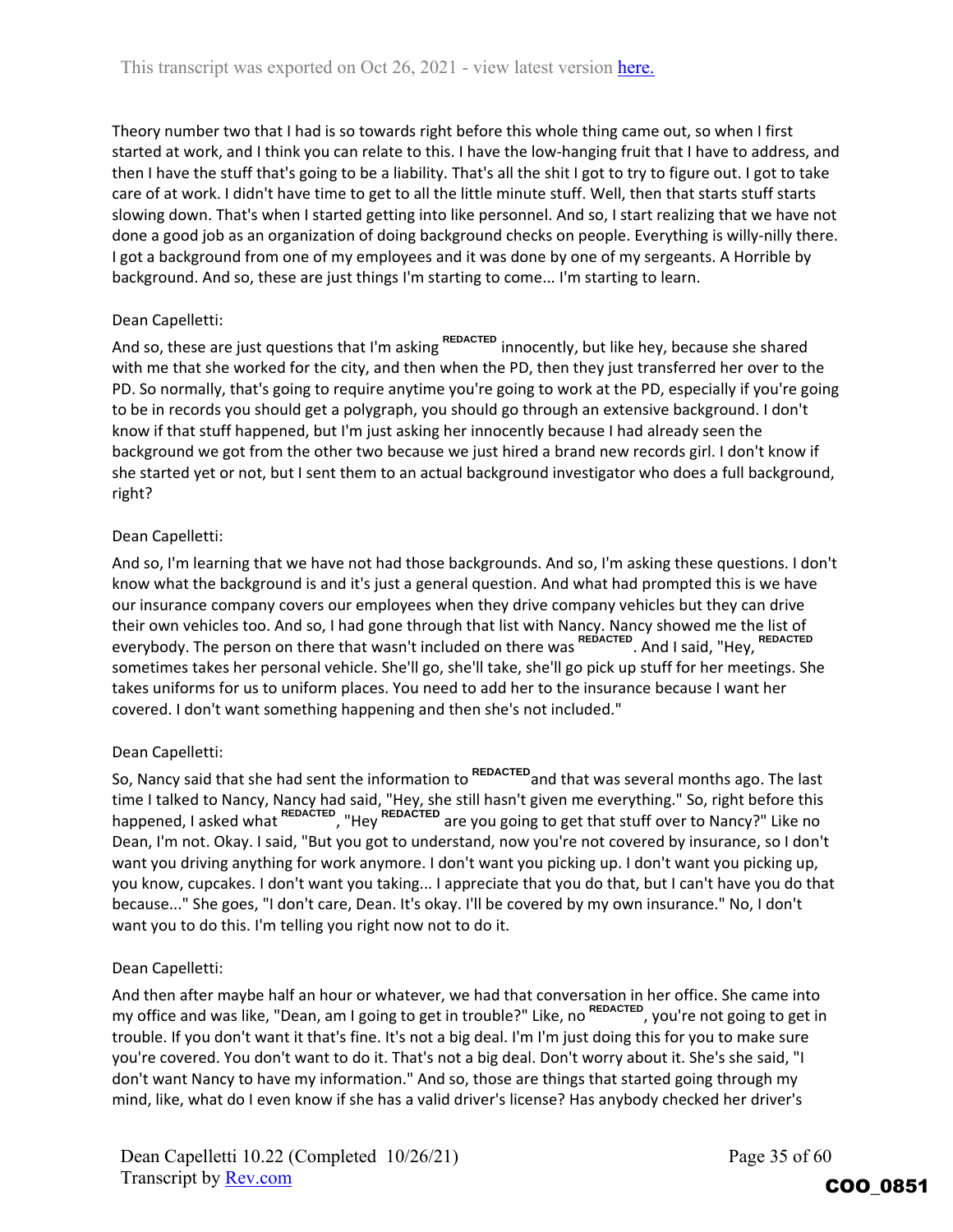license? Do we know if she, you know because other stuff that happens, you'll get live scan, so then anytime anything happens that your PD does, the agency's going to get notified?

Dean Capelletti:

Hey, so and so was arrested. You get notified as an agency. I don't know if we have that on our employees. And so, these are things I'm starting to find out right before all this happens and these are questions I'm asking.

Karen Kramer:

Okay.

Dean Capelletti:

And so, those are the other things that are going through my head as I'm sitting at home, is are they afraid that I'm going to find something, and is this why they're coming with this all of a sudden? I honestly I have no idea.

Karen Kramer:

Okay. Got it. So from your perspective, I think what you're at least what you've described to me, is that your relationship with REDACTED was... I'm sorry with REDACTED was mutual.

Dean Capelletti:

Yeah.

Karen Kramer:

Consensual

Dean Capelletti:

100%.

Karen Kramer:

Okay.

Dean Capelletti:

That's what really... It doesn't make it right. Please, I don't want you to think that I think this is okay, but yeah, it was 100% consensual and it was 60, 70% started by her. I was a willing participant, but I was not the one to start this off.

Karen Kramer:

Okay. Well, what I will share with you is that at least your depiction of it being mutual and consensual was agreed upon by her. She's not alleging that it was not consensual in that regard, so I don't want you to think that she has... I don't want you to leave here thinking that she alleges that.

Dean Capelletti:

Okay.

Dean Capelletti 10.22 (Completed 10/26/21) Transcript by Rev.com

Page 36 of 60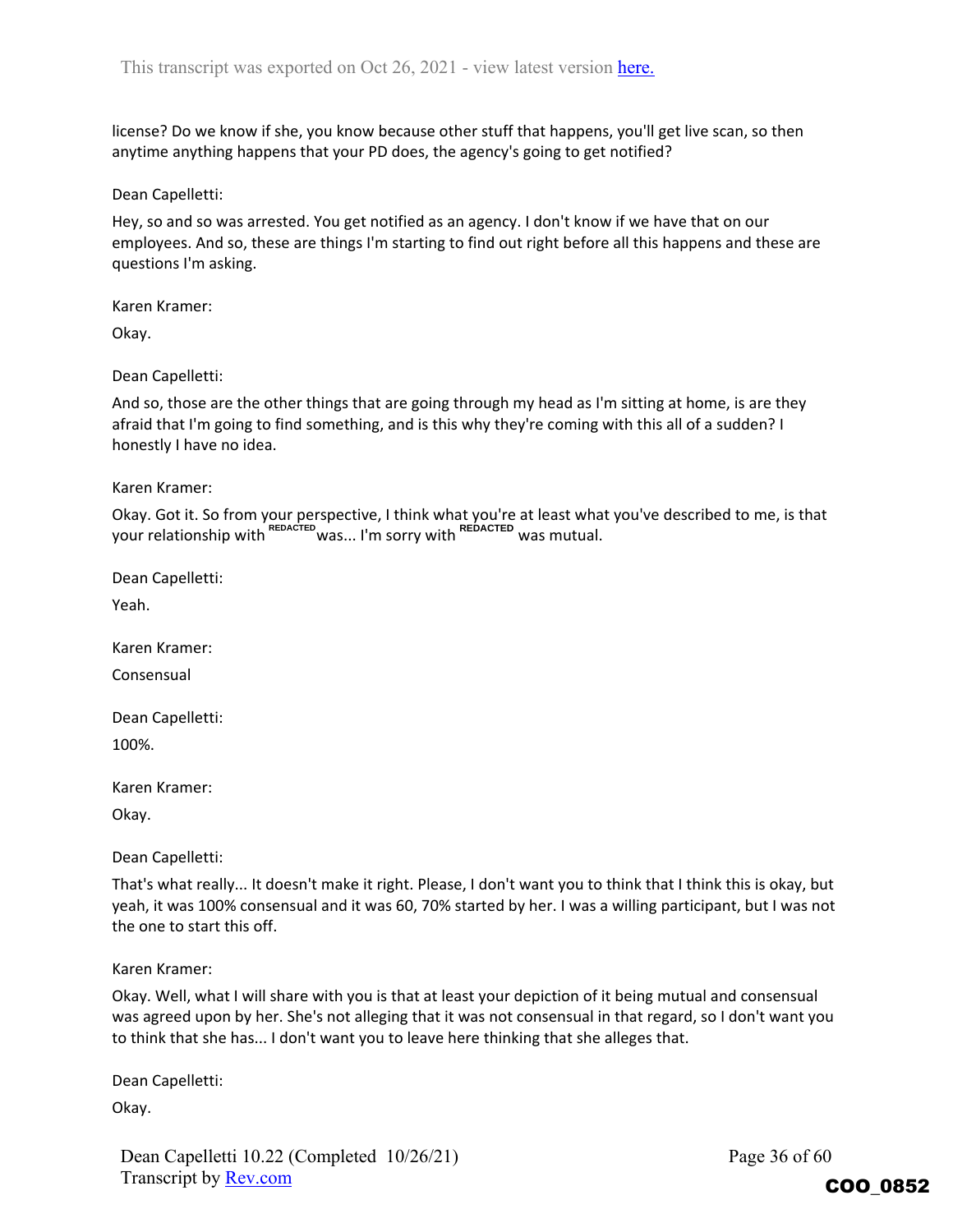## Karen Kramer:

However, there are allegations that were made by <sup>REDACTED</sup> that where there was some behavior that was not necessarily consensual. So, that's what I want to talk to you about now.

Dean Capelletti:

Okay.

Karen Kramer:

Is there anything else you want to talk about with respect to <sup>REDACTED</sup> before we shift gears?

Dean Capelletti:

I'm sure there be stuff that comes in my mind after I leave, but not right now.

Karen Kramer:

Okay and you have my card so you can always follow up with me if you think of something. Okay. Have you had any sort of... Well, let me back up. Describe your professional relationship with **REDACTED**

## Dean Capelletti:

So, <sup>REDACTED</sup> and she actually described this, her relationship with me this way and I would agree. She said I reminded her of her <sup>REDACTED</sup>.

Karen Kramer:

Okay.

Dean Capelletti:

That my personality, the way we interacted, and she also said that I was the male equivalent of **REDACTED** She said, "You and <sup>REDACTED</sup> you guys were basically the same people. I love being around you guys." , hard worker, great worker. When I started she was **REDACTED** and was able to get her and it didn't have to do with me liking her, it had to do with the fact she's a great employee. We were lacking **REDACTED** 1 was to talk with Brian, convince him that we needed **REDACTED REDACTED**. She told me she was interested. I told her, "Hey, that's great, REDACTED **REDACTED** REDACTED and it didn't have to do with me liking her, it had<br> **REDACTED** and it didn't have to do with me liking her, it had<br>
employee. We were lacking **REDACTED** 1 was to talk with Bria<br> **REDACTED REDACTED**. She told me s **REDACTED**

She was the only one who made it easy. She applied. She got it.

Dean Capelletti:

So, I would say it was really the three of us that would goof around. It was me,  $\overline{h}$  and  $\overline{h}$  and  $\overline{h}$ . We were like a little trio. We would... Not as much as  $\frac{1}{100}$  and I.  $\frac{1}{100}$  and I, we were almost attached at the hip, but <sup>REDACTED</sup>I mean, we would talk every now and then when she could get away from the front counter to eat lunch, she'd come back to sit at lunch with **REDACTED** and I. I considered her to be a friend. I considered her to be almost like a daughter. **REDACTED REDACTED REDACTED REDACTED**

Karen Kramer:

Was it a flirtatious relationship?

Page 37 of 60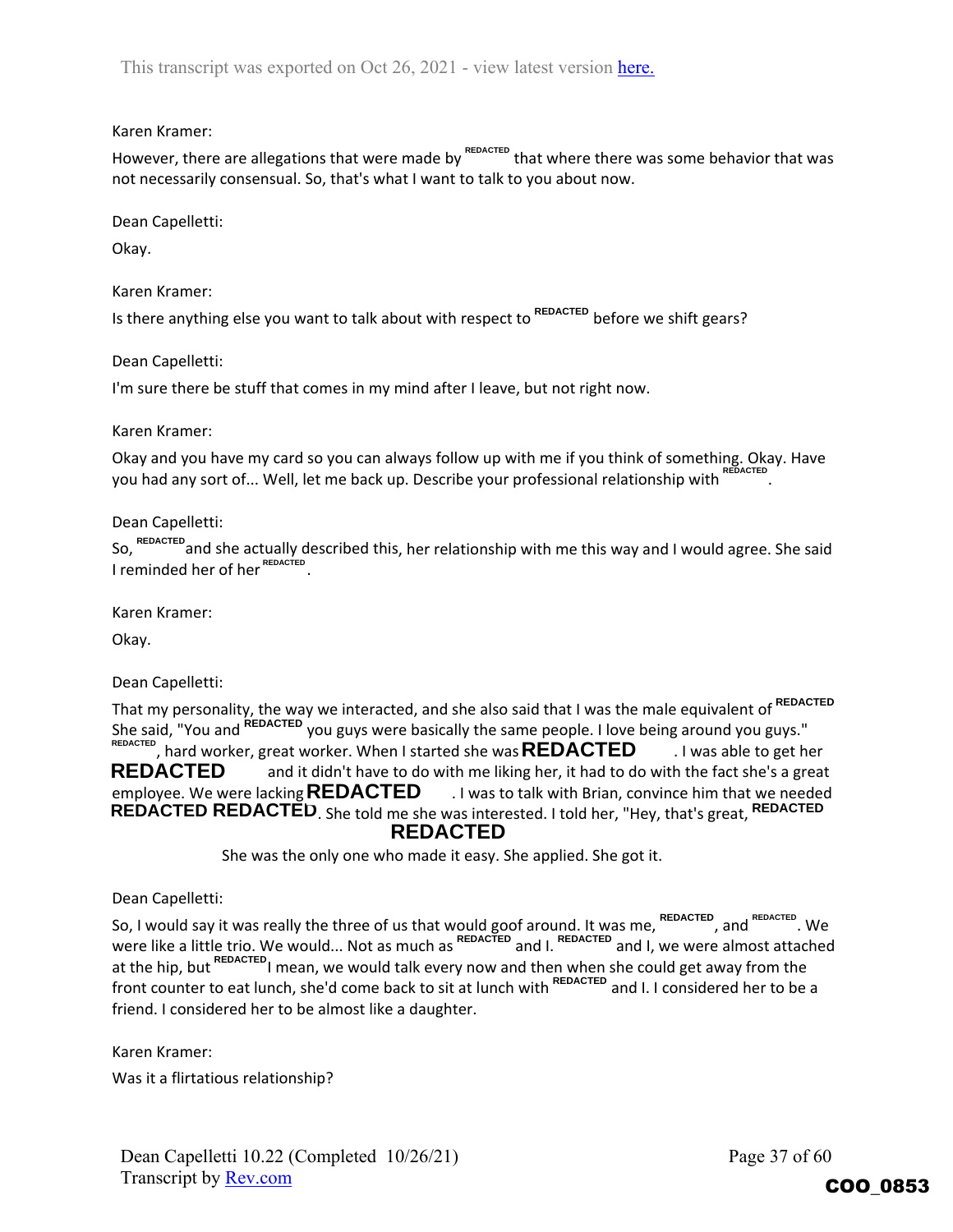Dean Capelletti:

No.

Karen Kramer:

Okay. You said it was similar between you and <sup>REDACTED</sup>. That's why I was asking.

Dean Capelletti:

Oh, I'm sorry. No, there was never any flirtation. The only person I flirted with there was **REDACTED**

Karen Kramer:

Okay. Were there any... Let me back up a second. At any point in time, did you say about REDACTED something along the lines of, "I don't know why I**REDACTED** if she's going to take time off and never be here?"

Dean Capelletti:

Oh, yeah.

Karen Kramer: What happened? What made you say that?

Dean Capelletti:

I was joking. I mean I was joking early on, so I had that kind of relationship, at least I thought now that you're bringing this up. I thought I had that kind of relationship with <sup>REDACTED</sup> where we're joking. All of us would joke around stuff and it would be, in fact, the thing that I had found, and I still don't know to this day if she thought it or not, but we were joking about something. She wanted time off and I said,

REDACTED, I can't give you the time off." I think somebody else was going to be off. And she says, "Well, I'll just call in sick." I'm like <sup>REDACTED</sup> you know you're  $\mathsf{REDACTED}$  And she looked genuinely shocked. She goes, "I am?" I'm like, yeah, you're **REDACTED** Fhat's normal. I said, "You know before this you were **REDACTED**

Dean Capelletti:

And she says, "I didn't know that." I'm like honestly, I'm **REDACTED** and it im always  $\text{REDACTED}$ You have to go a year and that was joking. That was like duh, this is basically, this is your time to shine. This is the time you got to be at your best performance because I didn't really believe that she was going to call in sick. Right. That's the way she's joking. Like I'll just call in sick to not show up and I'm telling her hey, come on. This is when you're supposed to be at your best. This is your **REDACTED REDACTED**, I can't give you the time off." I think somebody else was going to be off. And she just call in sick." I'm like  $^{REDACTED}$  you know you're **REDACTED** And she looked gen She goes, "I am?" I'm like, yeah, you're **R** nalways<sup>"\*</sup>

Karen Kramer:

Okay, so did you say to her something or say to anyone for that matter, that since REDACTED started working she works less **REDACTED REDACTED**

Dean Capelletti:

Nah, I don't know if it was those exact words, but there was definitely that joking going on.

Dean Capelletti 10.22 (Completed 10/26/21) Transcript by Rev.com

.

Page 38 of 60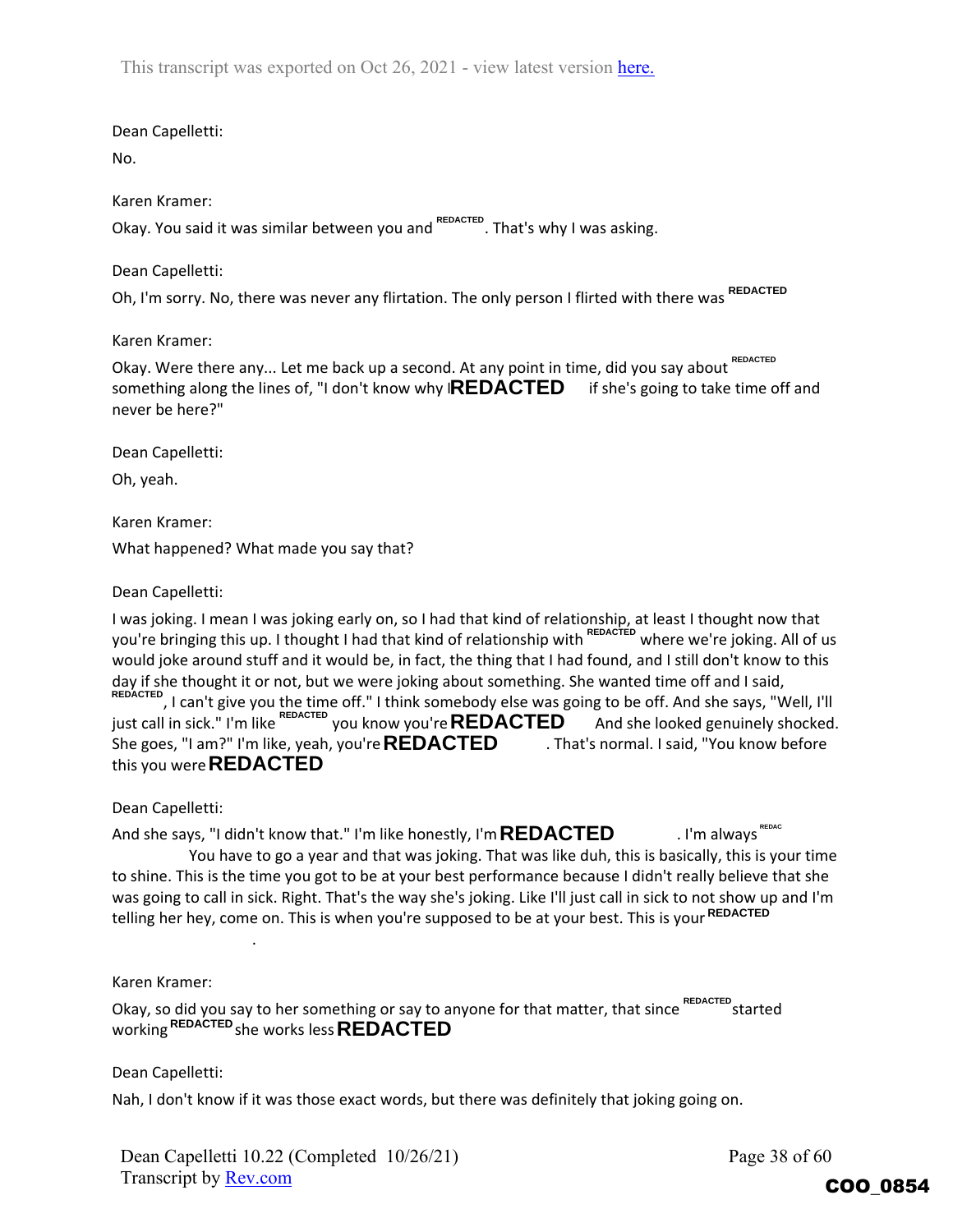## Karen Kramer:

Okay.

Dean Capelletti:

And that was with... I mean that was with her. I mean it wasn't... That was nothing behind her back. That was me joking with her. And some of it was... I mean some of it was conversations with <sup>REDACTED</sup> because REDACTED was getting concerned when REDACTED was being gone too long and REDACTED would say... It was weird because  $\mathbb{R}^{E}$  ou and  $\mathbb{R}^{E}$  are like  $\mathbb{R}^{E}$  **REDAC IED**  $\mathbb{R}^{E}$  . But <sup>REDACTED</sup> didn't want to tell everything to<sup>REDACTED</sup> so she would come and kind of complain to me about <sup>REDACTED</sup> because I had made REDACTED **REDACTED** because she knew more there. And although **REDACTED** was a **REDACTED** so he's not there all the time versus there all week. **REDACTED REDACTED REDACTED REDACTED REDACTED REDACTED REDACTED**

Dean Capelletti:

So, there would be times that she'd come and she'd tell me stuff and I'd be like, do you want me to go talk to<sup>redAcTED</sup>? She'd be like no, I'll handle it. Like, okay. But this was kind of a... What I was doing, this is a joking and I thought that's the way it's being taken is we just joke around. We goof around. That's who I am. I goof around a lot. **REDACTED** was a **REDACTED** so he's r<br>as there all week.<br>Capelletti:<br>nere would be times that she'd come and she'd tell me stuff and I'd be like<br>or<br>for the context of a string and I thought that's the way it's being taken

Karen Kramer:

Okay. Was there ever a point in time you said to anybody, "I make her <sup>REDACTED</sup> and now **REDACTED** 

Dean Capelletti:

"

Yes but no.

Karen Kramer:

Tell me.

Dean Capelletti:

That was actually a discussion with... That was part of a discussion with <sup>REDACTED</sup> because I had no idea she's **REDACTED REDACTED**

know if it was verbatim, but during that, I'm like really she's full-time and now **REDACTED** And <sup>REDACTED</sup> was like yeah, I don't know what we're going to do. I'm like, okay. I mean we'll work... We'll make it work but I mean we're already short‐staffed. So yeah, that was I'm sure that was in that conversation.

Karen Kramer:

Did you ever see or observe‐

Dean Capelletti:

But that was never. That was a conversation only between <sup>REDACTED</sup> and I. That was not anything I ever joked to <sup>REDACTED</sup> about. That was nothing I ever spoke directly to <sup>REDACTED</sup> about.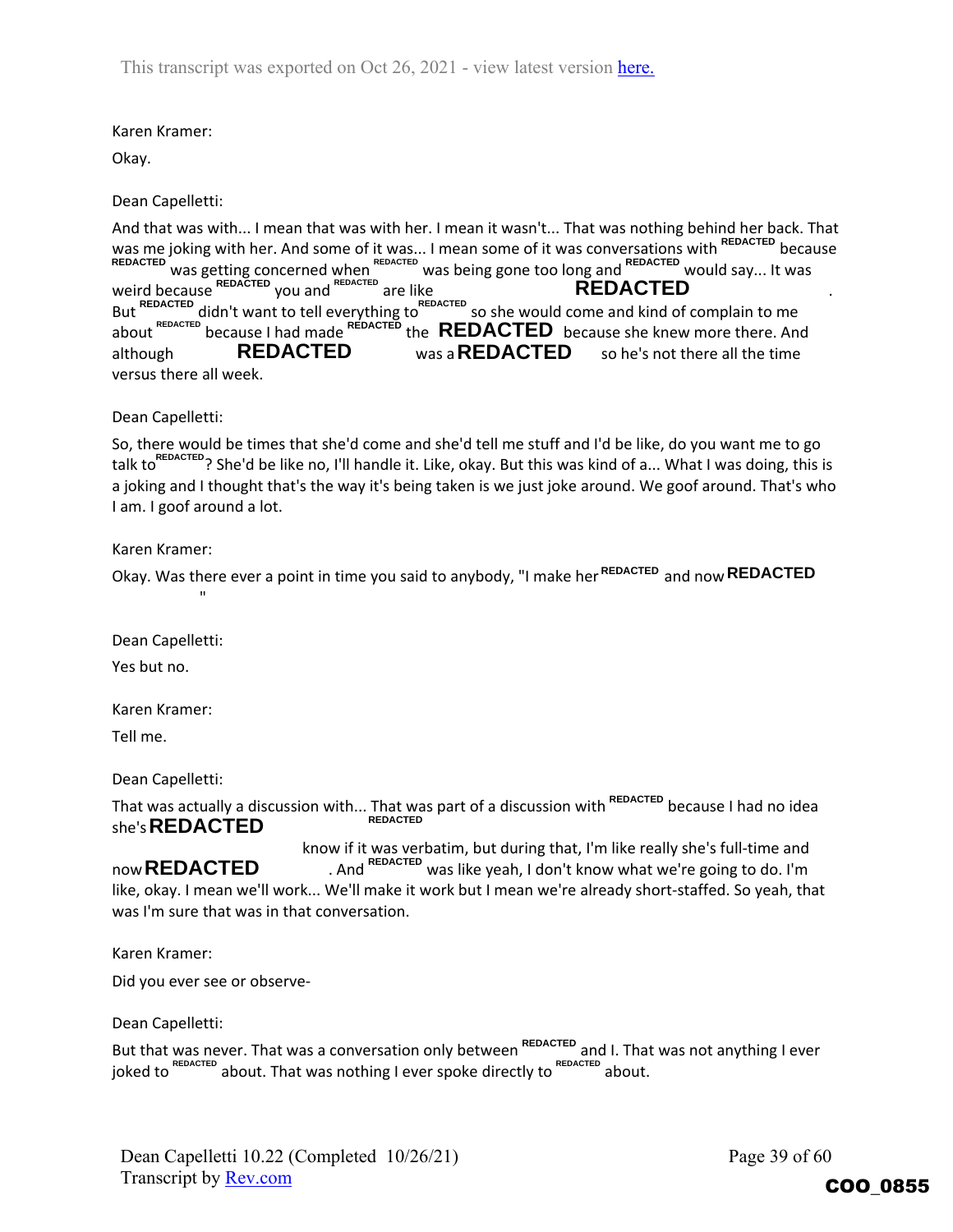Karen Kramer:

Okay. Did you observe ... I'm sorry. Did you observe taking some sort of **REDACTED REDACTED REDACTED**

Dean Capelletti:

I don't know. I know she was doing stuff online, but I don't know if what it was. I couldn't tell you for sure. I was pretty lenient on what they did up-front because they got their work done. I mean that was a thing I would tell them too. May I take a drink of water real quick?

Karen Kramer:

No, no, go ahead. I think what you're saying, as long as they got their work done, you were okay with them being online doing whatever they needed to do.

Dean Capelletti:

Yeah because I trusted them. I did not think they're going to be going on some sites they're not supposed to be on it.

Karen Kramer:

Okay.

Dean Capelletti:

So, they laughed a lot. They being **REDACTED**, anyone that was up there. They goofed around a lot. I told them, "I don't care if you guys have fun. I prefer to hear you guys laughing. I just... You guys got to get your work done." And especially I got Nancy coming over because the whole rest of the city is very short-staffed. They have a lot of part-timers. They don't have any full-timers. When they come over here, I can't have all you guys just up here just talking to each other and goofing around. You guys got to work because they're going to tell me how come you**REDACTED** when we're aching and hurting over at the city and you guys are up here goofing around?

Karen Kramer:

Okay.

Dean Capelletti:

But that was just a constant.

Karen Kramer:

Okay.

Dean Capelletti:

Yeah, that was continuous.

Karen Kramer:

Was there... And you mentioned<sup>REDACTED</sup> helping out with records. Was there any communication between you and REDACTED about REDACTED taking over **REDACTED** position?

Page 40 of 60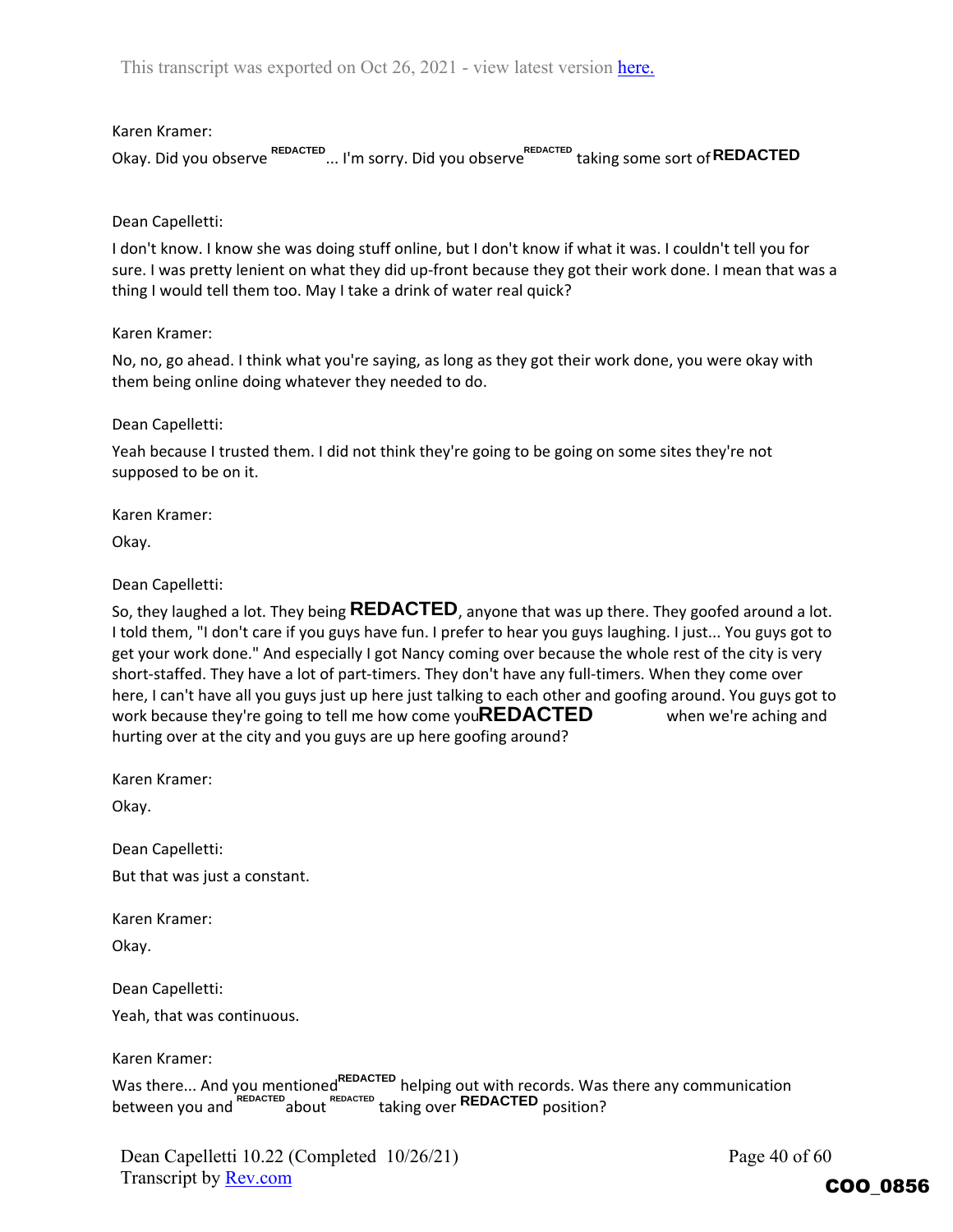## Dean Capelletti:

No. She wanted **REDACTED** position. I mean so I guess yes. The answer would be yes. And I can dovetail into something else on that.

Karen Kramer:

Sure.

## Dean Capelletti:

So, we knew  $\text{R}_\text{BMCT}$  and I don't remember who told me. Somebody had come and told me that  $\text{R}_\text{BMCT}$  was going to retire at the end of this year, and I had not heard that from "EDACTE and I talked to REDACTED said he had another one to two years he was going to evaluate.

Karen Kramer:

Okay.

Dean Capelletti:

I think it was [Jerkawicz 01:24:16] but don't quote me on that. I'm not positive, but somebody told me he was going to retire. And so, REDACTED had talked to me, she says, "Hey, when "E<sup>REDACT</sup> leaves, I'd like to have his position." And I had said, "Well, I thought you wanted to have<sup>REDACTED</sup> position." Because she had told me that early on. So, I don't know if it was shared with you. When I first began, I sat down with every single employee. I brought every single employee into my office. Before, I sent all of them six questions and they came in. They sat. I asked all the six questions and one of the questions was, what are your aspirations? What do you want to do?

Dean Capelletti:

And so, she had shared with me at that time she was still a  $\overline{\text{REDAC1ED}}$  shared that she was a , but she wanted to be a nelhoted, and she would hopefully someday hope to take over REDACTED position. So, she had shared that with me. This is September, October. So, she had come in to talk to me, told me that she wanted <sup>rebacted</sup> position if he left, that she had heard he's leaving. And I said, "Well, I don't even know if we're going to still have<sup>rEDACTED</sup> position. I haven't had a discussion with the city. I'm still thinking about reorganizing stuff, however, I talked to <sup>REDACTED</sup> and <sup>REDACTED</sup> is saying she might be leaving sooner than later, **REDACTED**, trying to talk to her getting out of the PD, that **REDACTED**, and she could go work<sup>REDACTED</sup>, so if that happens, I think you'd be great in , and she could go work  $REDACTED$ , so if that happens, I think you'd be great in there." **REDACTED REDACTED REDACTED**

Karen Kramer:

And how did she respond to that?

## Dean Capelletti:

She was happy about it, at least she seemed to be. I mean, yeah. I mean I think she's more than capable of doing what she does now. She's like I said, she's a great employee, very bright. And like I told her when I made her **REDACTED**  $\blacksquare$ , like  $\text{REDACTED}$ , I got big plans for you. I actually talked to her and said, <sup>REDACTED</sup>, I need you to help me change the culture here at the PD because right now I have a culture at the PD that everybody at the PD hates the city. It's everything the city does it's anti-city, anti-city, anti-city. I can't have you perpetuate that." And what would happen is I said, "If somebody comes here when I made her **REDACTED** 

Dean Capelletti 10.22 (Completed 10/26/21) Transcript by Rev.com

Page 41 of 60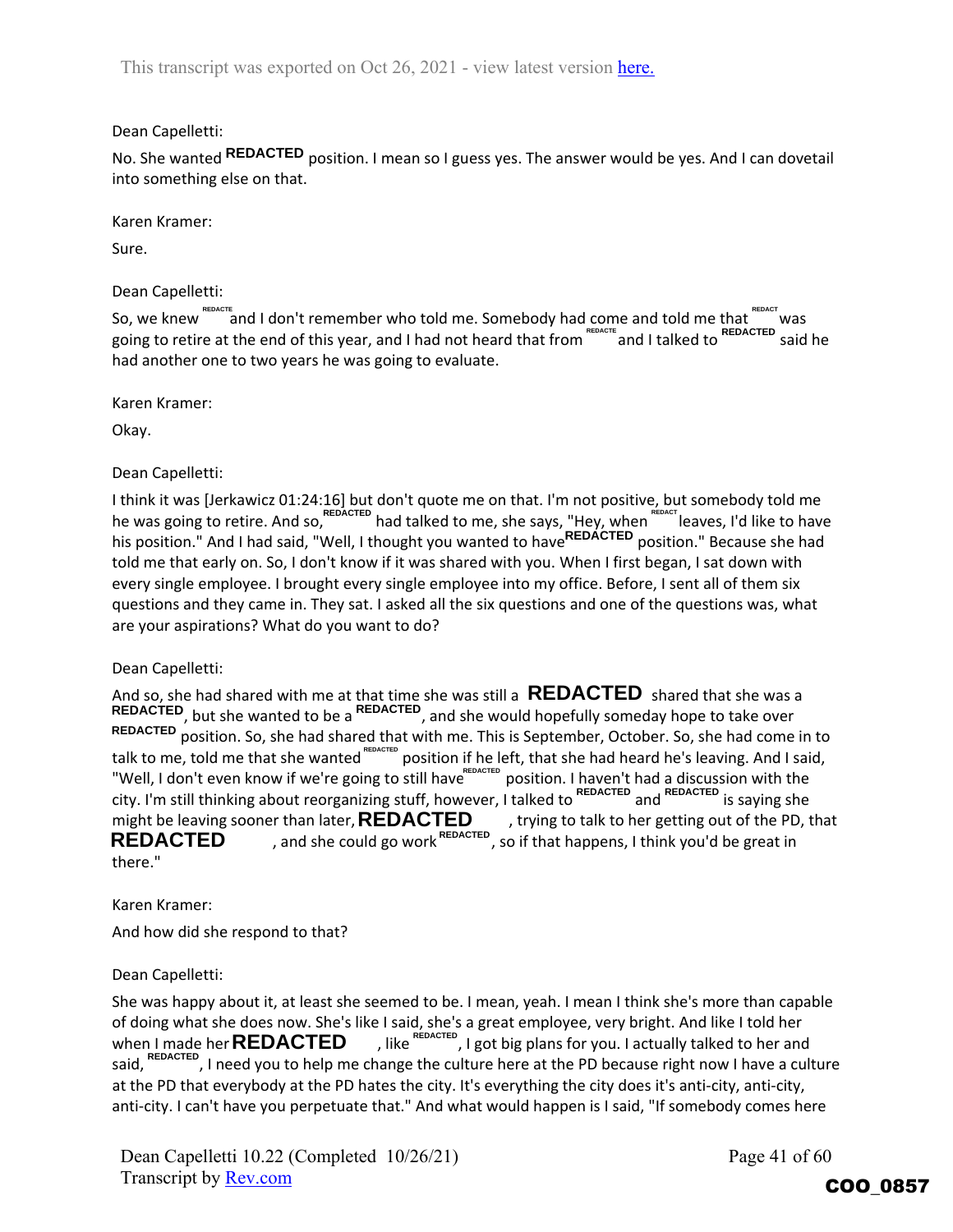and they tell you something negative about the city, don't perpetuate it. Give them a different perspective."

Dean Capelletti:

Like hey, maybe... And this was going off of COVID, so the COVID stuff was the city is requiring them to give proof of vaccination and this was before recent, right? This is March, April, May, whenever the first time was it came out. And so, Nancy sent us an email, hey, you got to give proof of vaccination. <sup>REDACTED</sup> is like, well, I'm not going to give him proof and so I tried to talk to <sup>REDACTED</sup>, who cares? Give them the proof of vaccination. This is for you. I need you to be one of my champions. I need you to help when people come to you and they're asking you questions, I need you not to be the one to go like oh yeah, let's not do it. I need you to help me out here. That is what I envision REDACTED to be.

Karen Kramer:

Okay.

Dean Capelletti:

Is help me change any negativity because she is a positive person.

Karen Kramer:

Okay. Was there ever an occasion where REDACTECRED Saw you and Nancy in Nancy's office after hours? **REDACTED**

Dean Capelletti:

Yeah.

Karen Kramer:

And what happened there?

Dean Capelletti:

I don't know. I mean I was in Nancy's office often. She came... In fact, she came, and we heard something, and I didn't know what it was, and it was the postage machine making noise, and so I went, I saw her at the postage machine. I went back to Nancy's office and then she just left. And so when I came back to the city, back to the PD from Nancy's office, actually I said, "Hey <sup>REDACTED</sup> what's up? How come you didn't even come say hi? You're over there like a creeper just hanging out in the dark." And she laughed. She says, "Well, I don't want to go bother you and Nancy because I don't know if you guys have anything important going on."

Dean Capelletti:

I said, "If it was important, the door would probably be closed, so if the door's open you should have come and said Nancy or come and said hi. It seems weird that you just go over there." Because it was dark.

Karen Kramer: What do you mean dark?

Dean Capelletti 10.22 (Completed 10/26/21) Transcript by Rev.com

Page 42 of 60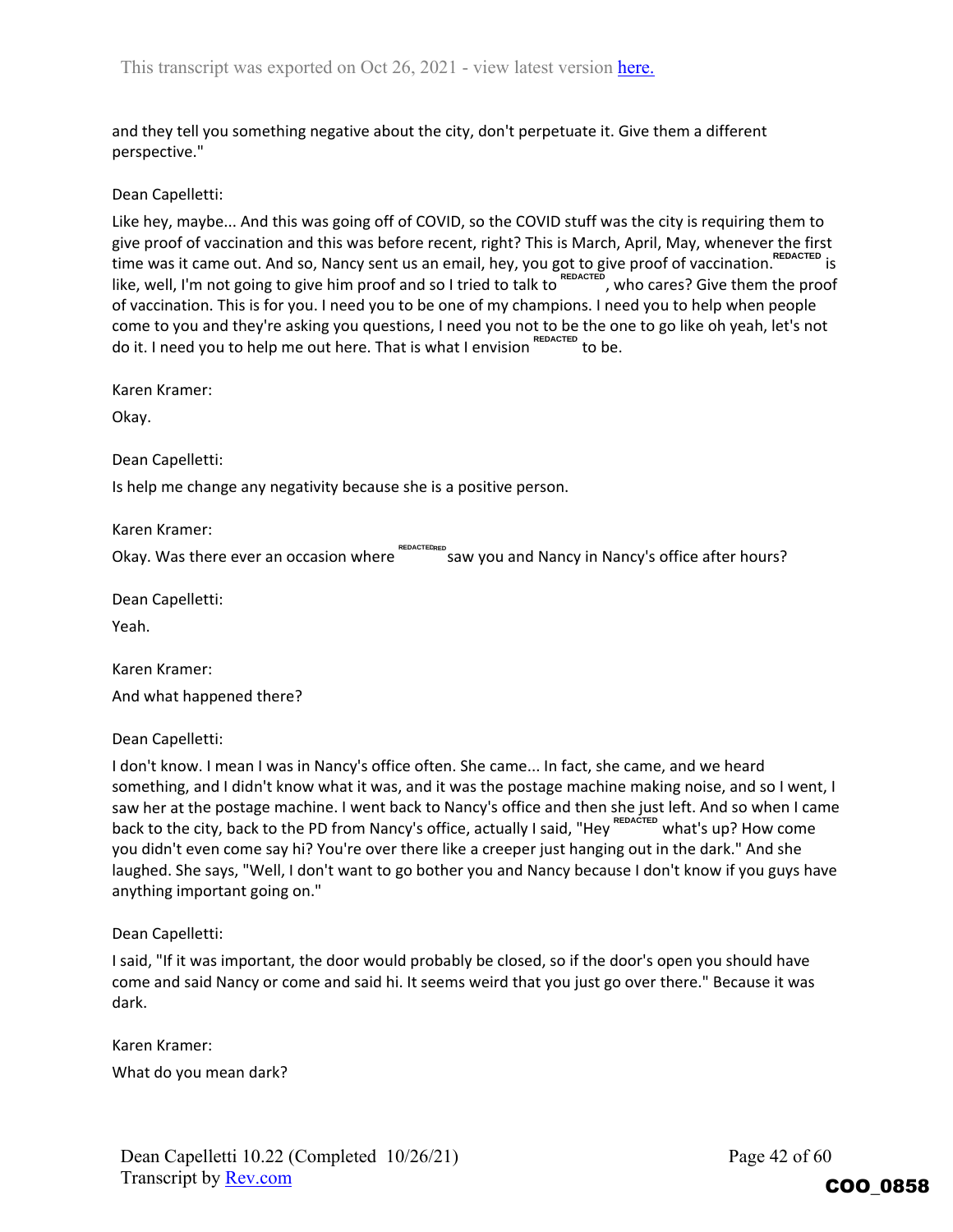Dean Capelletti:

Like dark.

Karen Kramer: No lights.

Dean Capelletti:

Like no lights. We are in our office with the lights in Nancy's office.

Karen Kramer:

Okay.

Dean Capelletti:

And the copier machine is in a corner and it's dark and that's why I'm saying I'm sitting in Nancy's office and you hear ka-ka-ka-ka, I'm like what is that? She's like, I don't know. I think it's the postage of the machine so I went out of her office, I look and there I saw REDACTED, SO I thought Was going to come back after she finished with the postage machine, and say hi, talk to us, but she didn't.

Karen Kramer:

Was the door to Nancy's office open?

Dean Capelletti:

Yeah.

Karen Kramer:

Did you say anything more to <sup>REDACTED</sup> when you said to her why didn't you say hi? You were like a creeper in the dark? REDACTED<br>
REDACTED<br>
REDACTED, so I thought<br>
REDACTED<br>
REDACTED<br>
REDACTED<br>
REDACTED<br>
REDACTED<br>
REDACTED<br>
REDACTED<br>
REDACTED<br>
REDACTED<br>
REDACTED<br>
REDACTED<br>
REDACTED<br>
REDACTED<br>
REDACTED<br>
REDACTED<br>
REDACTED<br>
REDACTED<br>
REDACTED

Dean Capelletti:

No.

Karen Kramer:

Did you tell or say that something along the lines of I trust you. REDACTED, I trust you 90% but we can you get closer to a 100%?

| Dean Capelletti: |  |
|------------------|--|
| No.              |  |

Karen Kramer:

Did you ever have a communication with REDACTED about trust?

Dean Capelletti:

Dean Capelletti 10.22 (Completed 10/26/21) Transcript by Rev.com

Page 43 of 60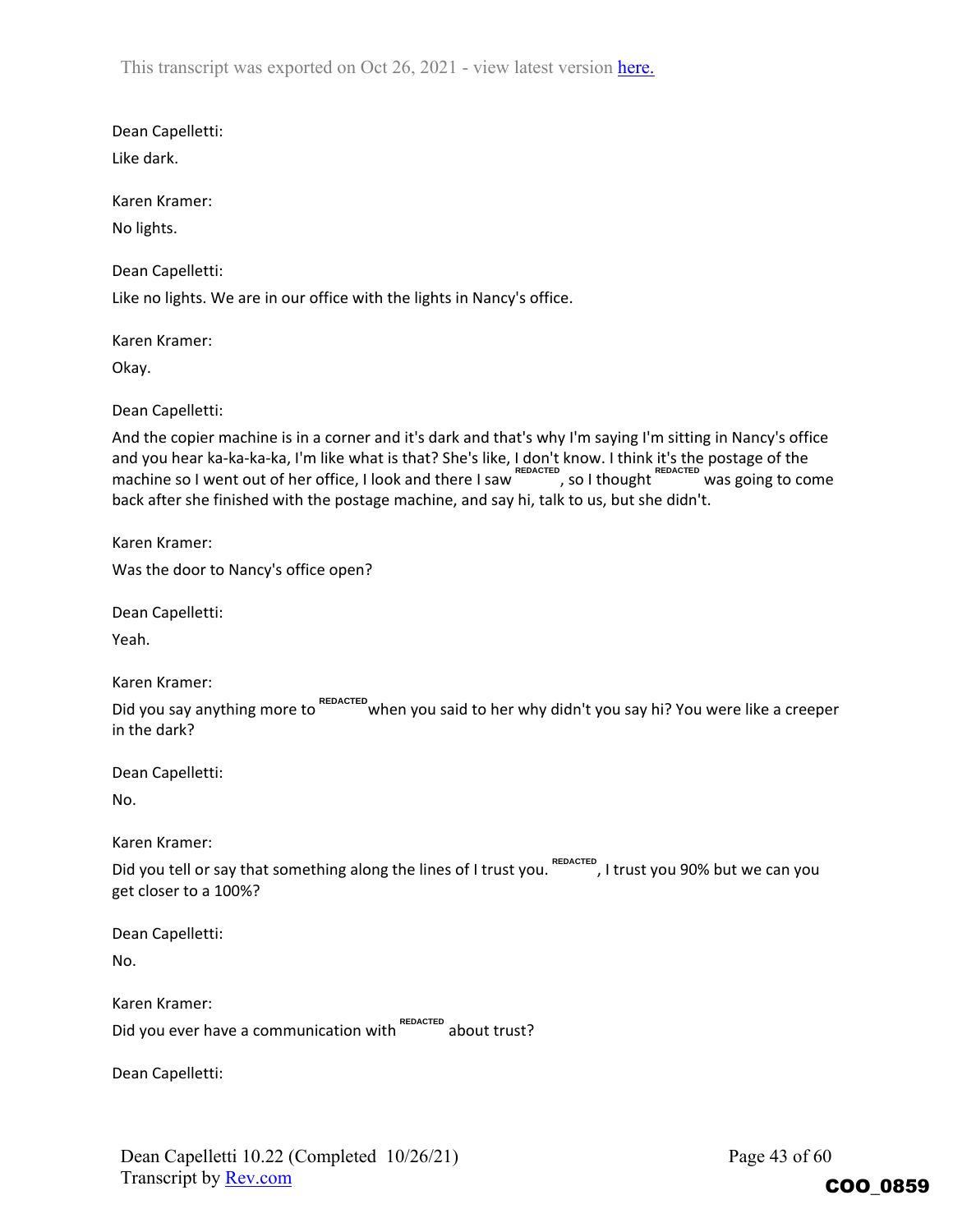90% different? I'm sorry. I'm still on that. No, I don't mean... Besides me telling her I trust her because I do trust <sup>REDACTED</sup>. I mean I don't think there was anything specific like I had a conversation. I mean that kind of went with my whole trust conversation was with me, but I was just explained to you with I need her to be, a champion for the city. I can't have her be... We have too much anti-city sentiment at the PD and I trust that she can help me with that.

## Karen Kramer:

Okay, so was there a point in time where you... When you had this conversation with <sup>REDACTED</sup> about being a champion for the city, did you ask her what her intentions were with respect to her career?

Dean Capelletti:

I don't know if it was at that same time.

Karen Kramer:

Okay.

Dean Capelletti:

Oh, it must have been because that's why we were talking.

Karen Kramer:

And what did she tell you? Is that when she said she was looking at<sup>REDACTED</sup> position?

Dean Capelletti:

No, because I already knew she wanted that. I mean that's all stuff that was disclosed to me when we had the one-on-one in September, October. I mean I already know that her... I already knew that her aspirations was to be more than what she's doing and I told her that my aspirations are to have her do more than what she's doing, so that's never faltered.

Karen Kramer:

So, but what was the... When was it that she asked you about **REDACTED** position specifically?

Dean Capelletti:

The first time was when‐

Karen Kramer:

Back in September.

Dean Capelletti:

Yeah, yeah.

Karen Kramer: Okay. Was there a second time?

Dean Capelletti:

Dean Capelletti 10.22 (Completed 10/26/21) Transcript by Rev.com

Page 44 of 60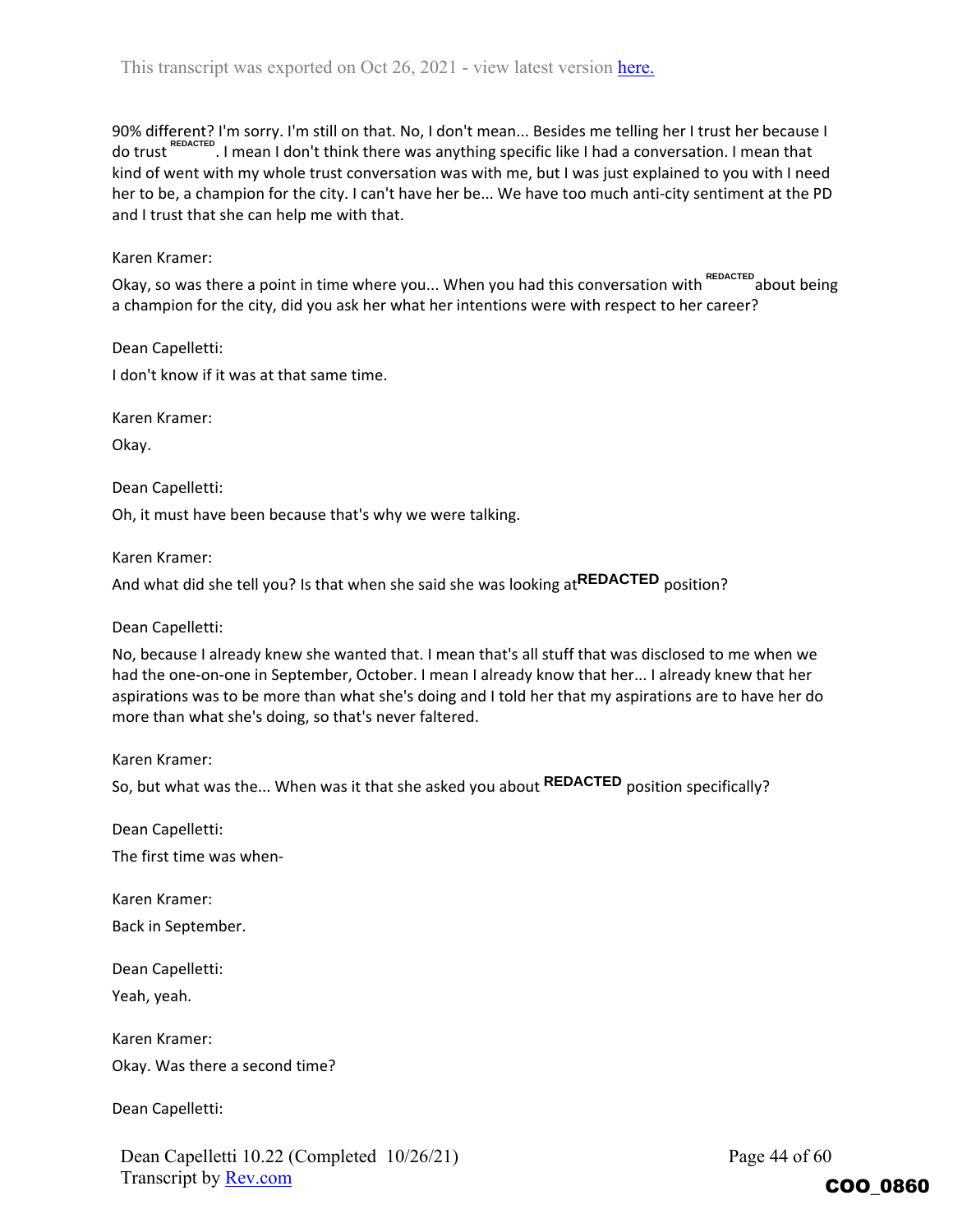$W$ ell, no. I take that back because at that time it was she wanted  $^{REDACTEDRE}$  position. <sup>REDACTED</sup> position was later whenever she had heard that she thought he was leaving.

Karen Kramer:

Okay and so was that around the same time frame that you told her you wanted her to be a champion for the city?

Dean Capelletti:

I think the champion for the city was before that.

Karen Kramer: Okay and so during the conversation‐

Dean Capelletti: Because the REDACTED stuff was late, was more recent.

Karen Kramer:

Okay.

Dean Capelletti:

The champion for the city was when we were having that whole thing with the having to give the initial because I think they've done it again, but it was the initial if you guys got your vaccination, let me know, so that's March, April. That's when I had that I need to be because she was one of the people that was pushing back on it.

Karen Kramer:

Okay.

Dean Capelletti:

Because she was asking me about HIPAA and how come they can request our vaccination? I don't want them to have my information. I said, "This is not a HIPAA thing. This is they need that information. This is different. This has nothing to do with, in fact, they've come back that COVID does not fall underneath HIPAA. And she says, "Dean, I work for **REDACTED** . I know this is a HIPAA violation." It's not. Can you do me a favor? Can you please because I think the communication was going back and forth between either her and Nancy or her and Gabby.

Karen Kramer:

Who's Gabby?

Dean Capelletti: Gabby is Nancy's assistant.

Karen Kramer:

Okay.

Page 45 of 60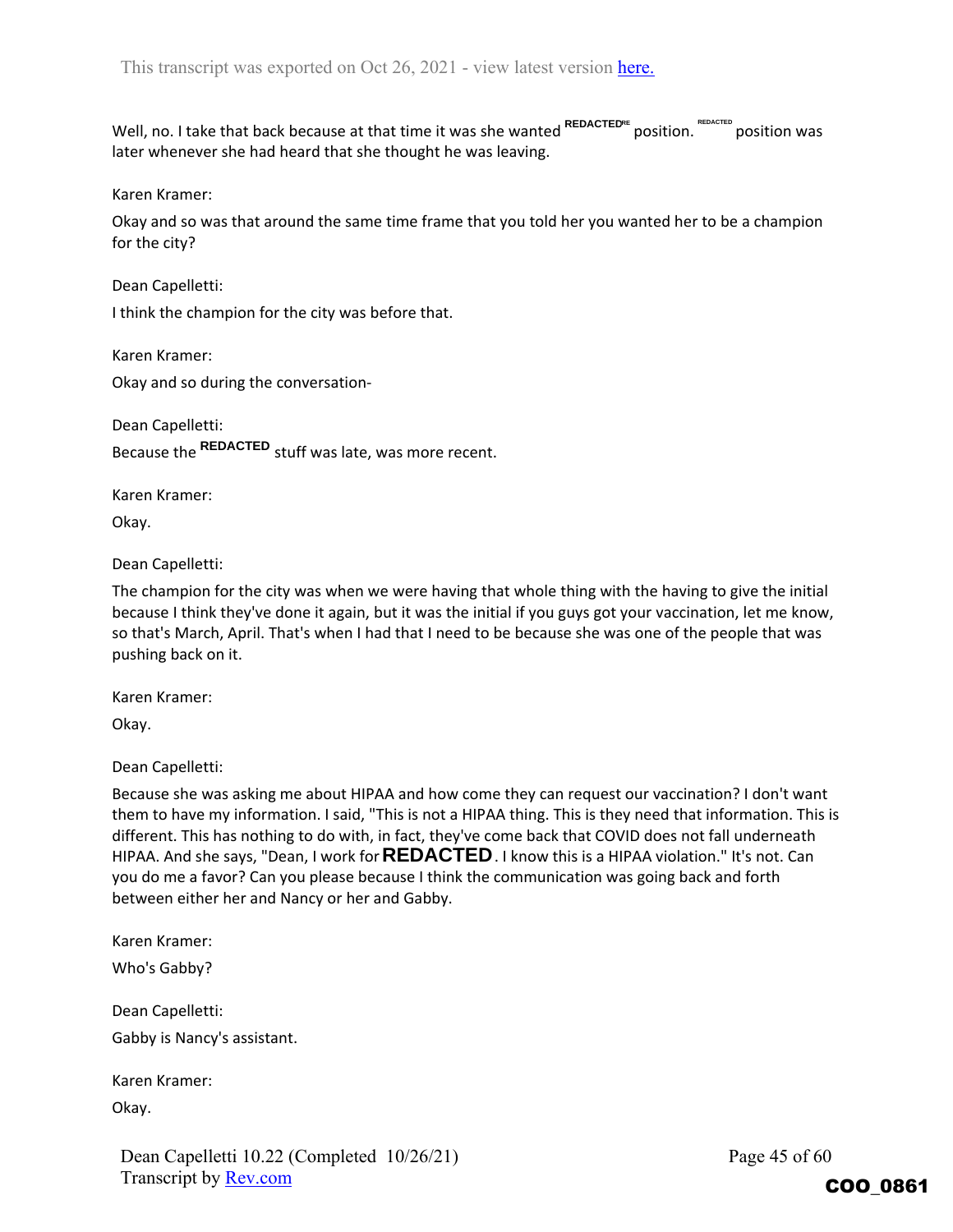## Dean Capelletti:

She also works in HR. I had told her, "Hey, can you just please? I don't know everything that your medical records because I know you worked. I don't know that stuff, but can you talk to them directly? You email them, get the stuff."

### PART 3 OF 4 ENDS [01:33:04]

### Dean Capelletti:

I don't know that stuff, but can you talk to them directly? You email them, get the stuff worked out, explain to them your position on this, but I need you to, when people come in to ask you because they know you work **REDACTED** , I don't need you to be telling them, "No, don't do this or that." That's the whole be a champion.

## Karen Kramer:

Okay. Was there ever a point you said to her something along the lines of, "I can help you move up in your career if you help me bridge the gap between the police department and Nancy?"

## Dean Capelletti:

No. That's completely false. It's, again, taking pieces of conversations or just complete lies. "I can help you," was never told to her because it was not me helping her. She's a great employee and she deserves to get a better position. It has nothing to do with me helping her. That's her own work. That's why I told her that I could see her taking over the best position. That's why I gave her **REDACTED**, because that's on her own capabilities. Never, "I can help you get this." Never did I talk to her about, "I need you to help me bridge the gap with Nancy." The gap was with the city. Nancy was, when I told her to talk to Nancy about emailing back and forth with the COVID stuff. I'm sorry, but this is all materializing now to me.

Karen Kramer:

What do you mean?

#### Dean Capelletti:

Just based on your questioning, and I know you can't share with me everything that has been told by them, but I've got... Excuse my French, but I fucked up with <sup>REDACTED</sup>. I should've never emailed her. I should've never met with her. I should have never texted her. I should have never done any of that stuff, even flirted. None of that stuff, 100%. That's <sup>REDACTED</sup> and I. Now, <sup>REDACTED</sup> obviously hates Nancy. REDACTED thinks that I have something going on with Nancy. She's super tight with REDACTED , and now, REDACTED is coming up with all this crap and pulling Nancy into stuff too, and somehow, I'm guessing just to make it worse for me.

Karen Kramer: What would be <sup>REDACTED</sup> motivation to do that?

Dean Capelletti:

Are you kidding? She loves <sup>REDACTED</sup>. She had told me before, and I had told her... REDACTED grew up. I used to call her , which stands for because, when I first met she told me she was **REDAC REDAC REDACTED REDACTED**

Dean Capelletti 10.22 (Completed 10/26/21) Transcript by Rev.com

Page 46 of 60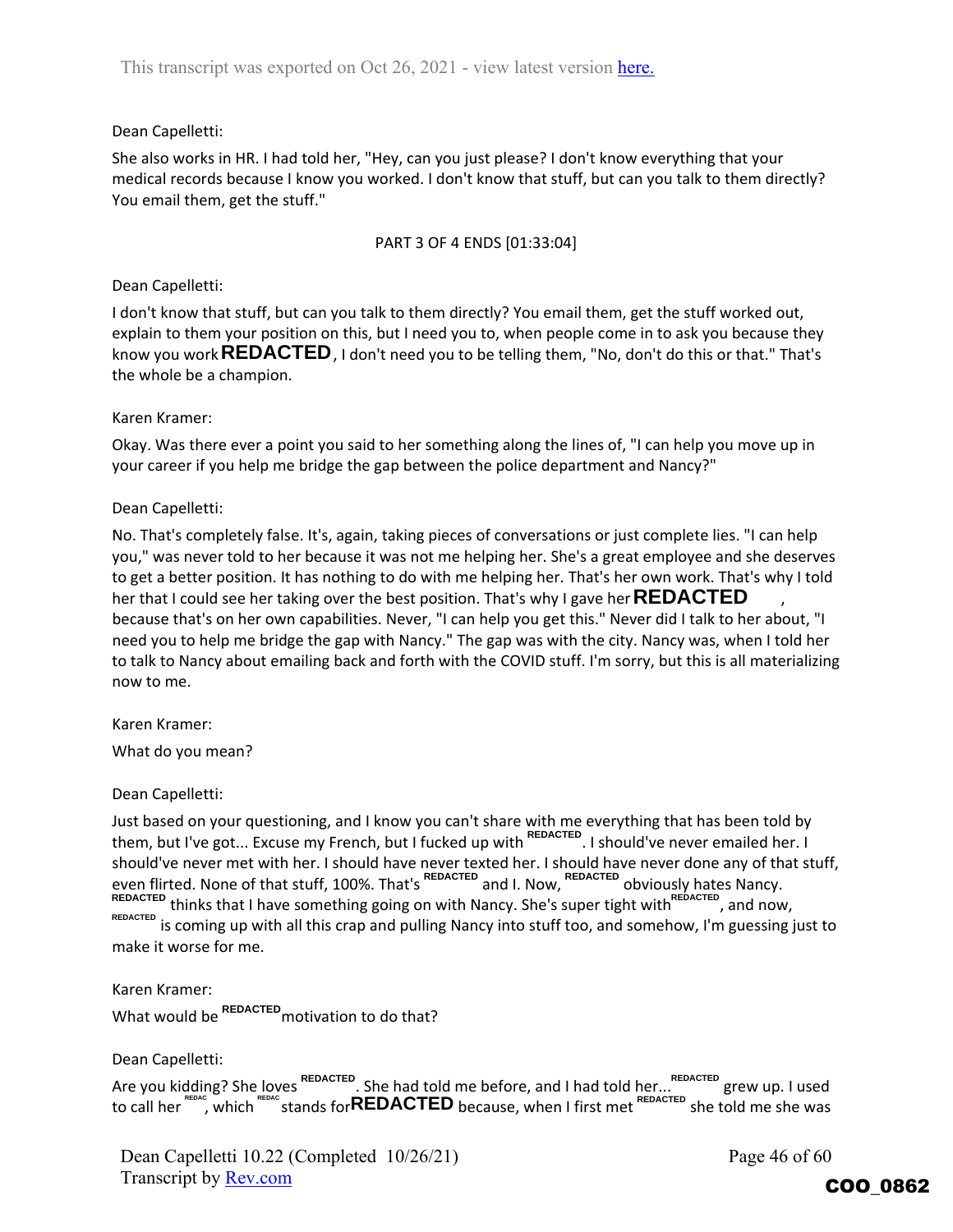from REDACTED<sub>. I'm guessing you're familiar with the  $\blacksquare$  REDACTED is a rough area, and</sub> so I used to give her a hard time because I knew what **REDACTED** was. I'm like, "Oh, you're a <sup>REDACTED</sup> ." Then, she clarified, "Okay, I'm not really a **REDAC I ED** girl." I had even told her one time, I'm like, <sup>REDACTED</sup>, you are very..." Trying to think of it. I don't know if you can relate to this. I grew up... REDACTED culture is one thing. REDACTED culture in a poor neighborhood, REDACTED culture with gangs, is another thing. Okay? **REDACTED r** Then, she clarified, "Okay, I'm not really a **REDACTED** 

## Dean Capelletti:

I grew up in a Hispanic area in Montebello, in Southern California. I saw gangs created around me. I know the way they work. I know the way they think. Besides having your Latino culture where you're always very committed to your family, your friends are like family. You would die for them. Right? It's that whole blood in, blood out. I saw that with <sup>REDACTED</sup> because what her growing up was. I had even told her that, "Hey, you're very old school, OG." She goes, "What do you mean by that?" I'm like, "You're down with your homies. If somebody needs a body buried, you're going to be the one that buries it for them." She was like, "Yeah, I am."

## Karen Kramer:

What does old school OG mean?

## Dean Capelletti:

OG is original gangster. That's when you talk about stuff in the neighborhood, gang stuff. It's that, "Hey, you're an OG. You're old school. You're down for your cause. You're down for your neighborhood." She had told me, "Yeah, I would put... Close people, like my friends and my family, I will lie for them. I will do whatever I have to do for them." That's just... She admitted that that's the way she is. That's before anything... That was just a casual conversation. That wasn't me trying to insinuate anything. I had realized that's who she was.

#### Karen Kramer:

Okay. Was there ever an occasion where... Let me back up a second. There was a promotional ceremony that took place in August. Did you attend that?

Dean Capelletti:

Yeah, I'm the one who put it on.

Karen Kramer: Okay. Were council members present too?

Dean Capelletti:

Only one showed up. George was the only one that showed up, unfortunately. George Fuller.

Karen Kramer:

Okay. Did‐

Dean Capelletti: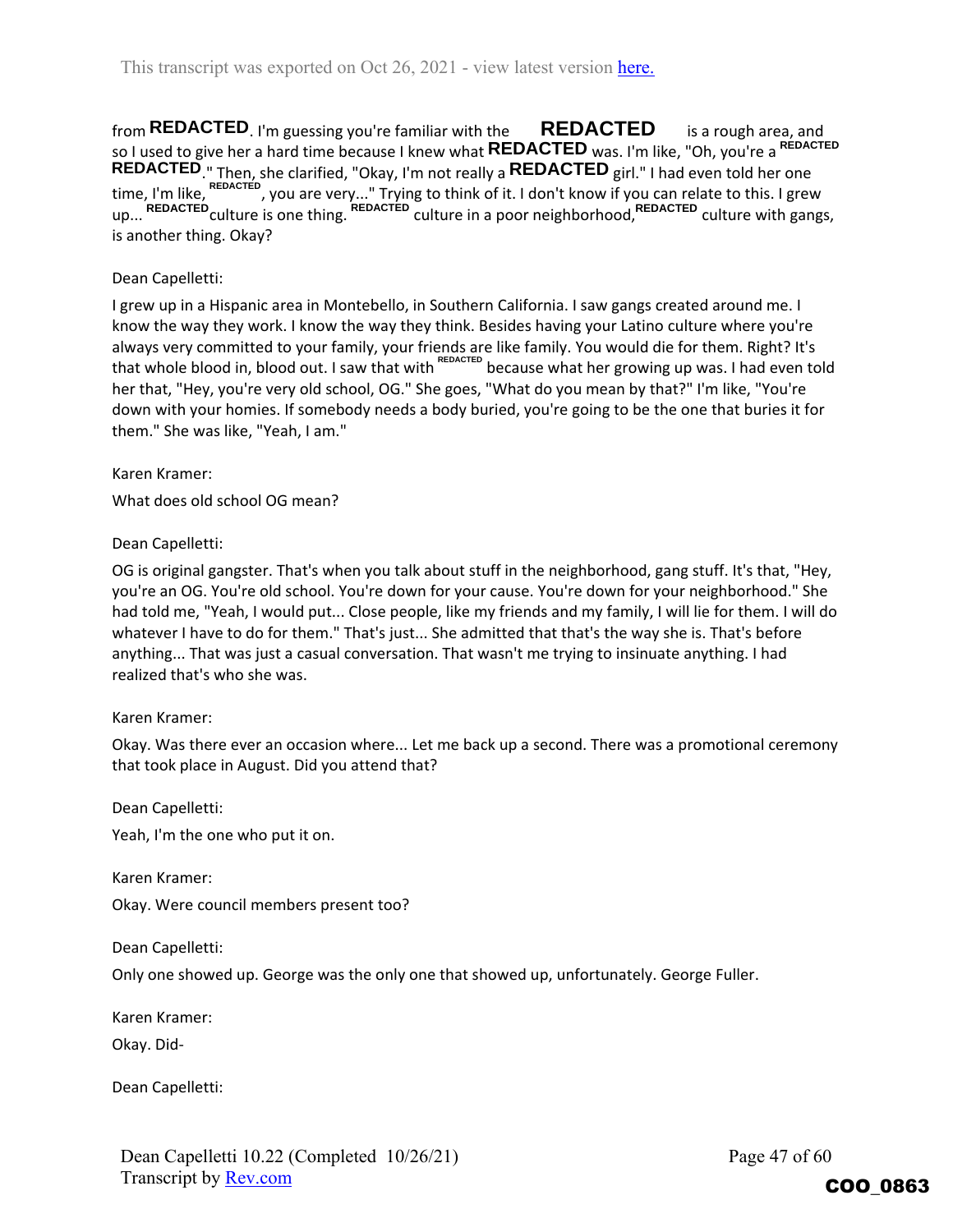I'm sorry. I'm confusing that. I had a promotion ceremony...

Karen Kramer:

In August. The pinning?

Dean Capelletti:

Yeah. The only one that showed up was George because, after that, everybody was already there and I had the two guys wait. George was the only one that was there in the audience.

Karen Kramer:

Okay. Got it. What about there was... Was there some reception or something that happened after?

Dean Capelletti:

Yeah, a small one. It was before and after.

Karen Kramer:

Right. Was George the only one there at the reception part?

Dean Capelletti:

Yes.

Karen Kramer:

Okay. Were the **REDACTED** members present?

Dean Capelletti:

Yeah, everybody. I tried to have everybody I could from the PD.

Karen Kramer:

Okay. At any point in time during that ceremony or after the ceremony, did you put your foot between REDACTED legs, wiggle your foot, and say something about not shining your shoes enough?

Dean Capelletti:

No.

Karen Kramer: Did you ever do that on any occasion? **REDACTED** legs, wiggle your foot<br>Dean Capelletti:<br>No.<br>Karen Kramer:<br>Did you ever do that on any o<br>Dean Capelletti:<br>No.<br>Karen Kramer:

Dean Capelletti:

No.

Karen Kramer: To anybody? Not just REDACTED

Dean Capelletti 10.22 (Completed 10/26/21) Transcript by **Rev.com** 

Page 48 of 60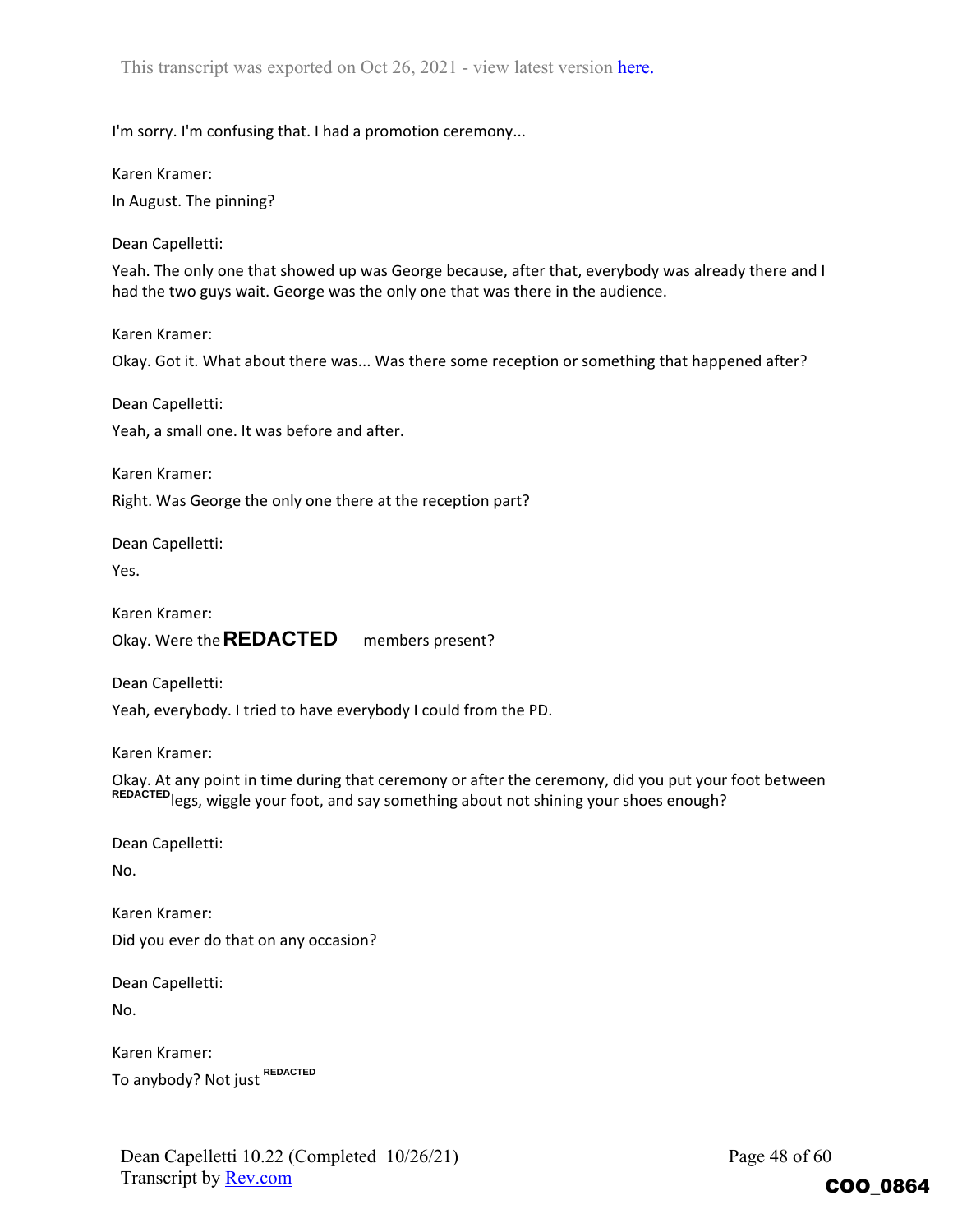Dean Capelletti:

No. With that is... I could guess on that. On that, my leather gear, my belt, my boots, everything is very, very shiny. Mirror. Almost like a mirror. That's unique, I've learned, to Southern California. Here in Northern California, the cops don't really do that. That day, I had polished my shoes again, because I liked them to look like glass. <sup>REDACTED</sup> actually commented, 'Man, chief, your boots and everything look so shiny." I told her, "Yeah, the guys back at La Habra, where I came from, used to goof around and say that they like to try to get their boots as shiny as they could, hoping that they could see under girls' dresses."

Dean Capelletti:

I did not put my foot under anybody's...

Karen Kramer:

Did you do that in any event on any occasion?

Dean Capelletti:

No.

Karen Kramer:

Did you, at any point, say something along the lines of, "Clearly I didn't shine my shoes well enough today, since I can't see up your dress?"

Dean Capelletti:

No.

Karen Kramer:

Okay.

Karen Kramer:

Was there ever an occasion where you rubbed <sup>REDACTED</sup> back?

Dean Capelletti:

No, I don't think so. No. I hugged **REDACTED**

Karen Kramer: **On how many occasions did you hug REDACTED?** 

Dean Capelletti:

Maybe two to three times. The first time was when she came in, when I told you <sup>REDACTED</sup> would hug everybody that was there, so I hugged <sup>REDACTED</sup> hugged <sup>REDACTED</sup> The next time was probably that same week. Again, I just happened to be there when <sup>REDACTED</sup> came in and then, after that, there was never really an opportunity, or it just seemed awkward or forced. I wasn't going to be the one to initiate it, and she wasn't. The last time I hugged her was actually the week right before this happened. We had a traffic collision where a young boy was killed. I could tell that she was visibly upset, and I asked her if she wanted a hug, and she said, "Yeah," and I hugged her.

Dean Capelletti 10.22 (Completed 10/26/21) Transcript by Rev.com

Page 49 of 60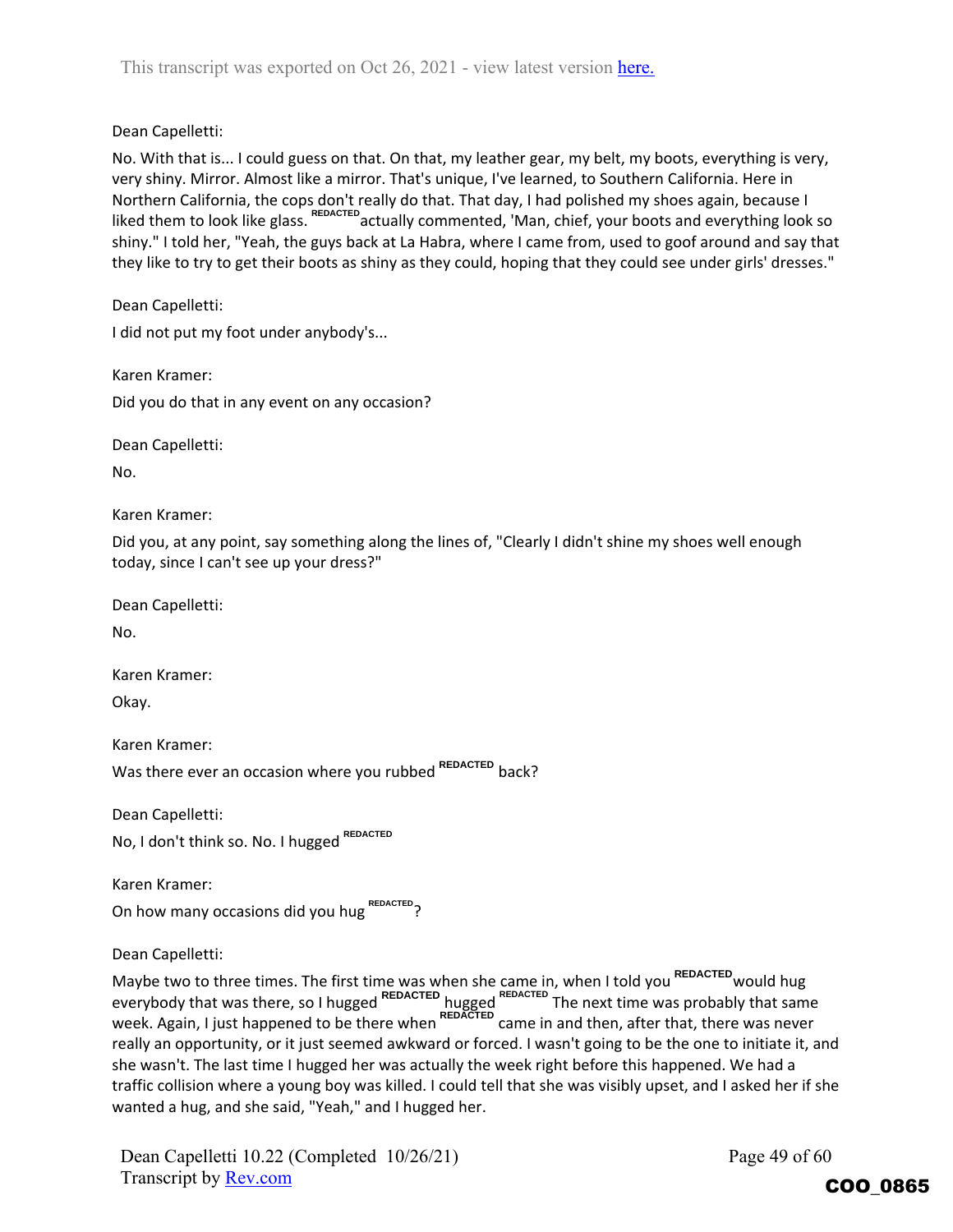#### Karen Kramer:

Just so I'm clear, the first and second time hugs you talked about was when you were just hugging REDACTED and other admin people at the time?

Dean Capelletti:

Yeah.

Karen Kramer:

Okay.

Dean Capelletti:

I never just hugged her by herself or anything like that.

Karen Kramer:

Okay. You said the last time is with the traffic accident. Did she, at any point in time during that hug, try to pull away?

Dean Capelletti:

I don't think so. I didn't get that feeling. I've never hugged anyone, besides family, without asking them first. Either they initiate it, or I ask, "Do you want a hug?"

Karen Kramer:

You asked her if she wanted a hug?

Dean Capelletti:

Yes.

Karen Kramer:

And she said yes?

Dean Capelletti:

Yes.

Karen Kramer:

Okay. Was there any communication with <sup>REDACTED</sup> during this timeframe about her becoming the department's PIO?

Dean Capelletti:

Yes. She had told me that. During that time, I actually had shared with her... We had the kid that was killed, so I came over here working with Josh, Nancy, and Amy, mainly Amy. Amy worked for Nancy. Amy's our PIO, she does all our social media. I came over here and I said, "Hey, the media wants a statement. I want to go, I want to say something." That's just me. That's my demeanor. I want to go on and say something, "Sorry for your loss." I'm talking to Nancy and Amy, they basically said, "Hey, that's a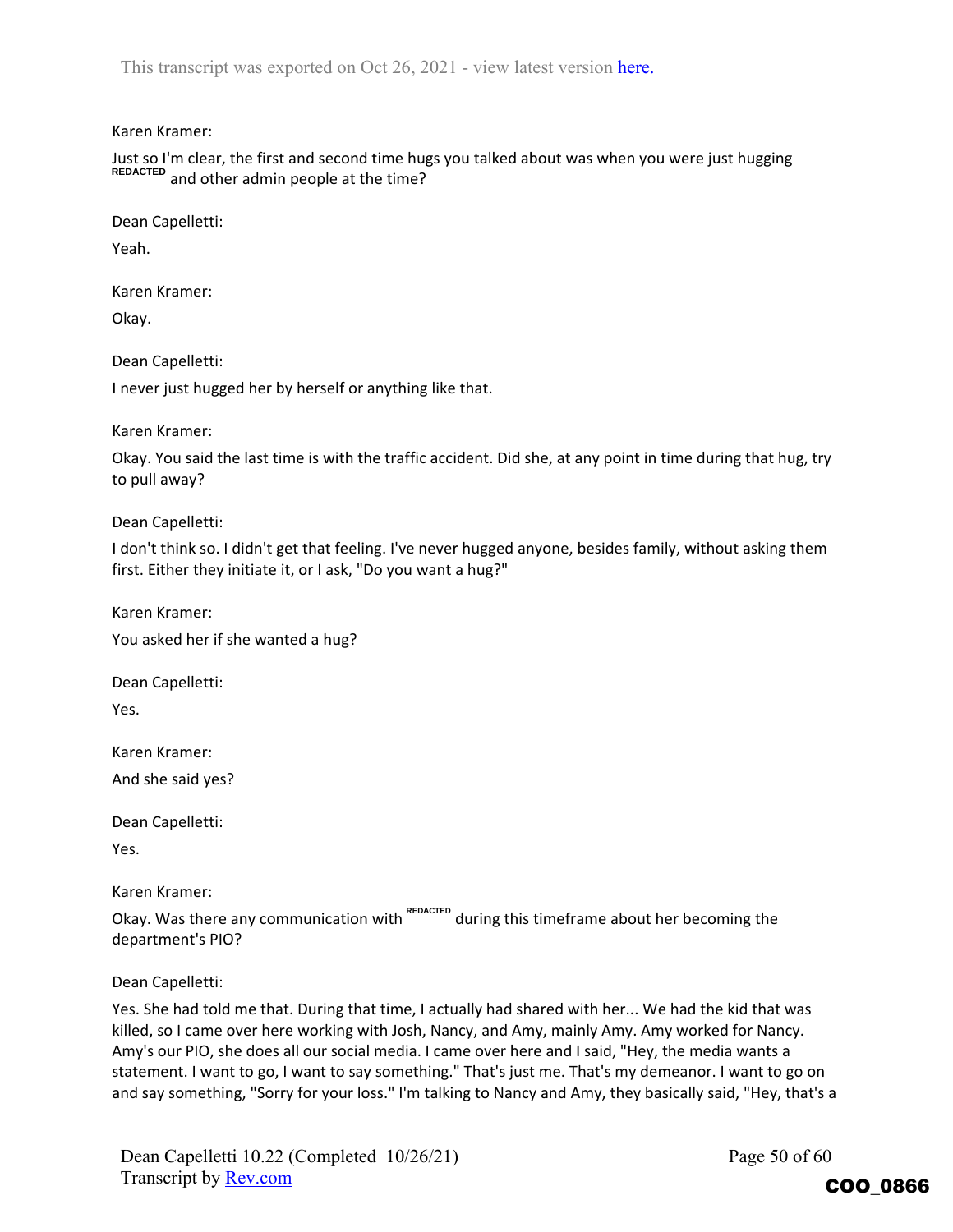bad idea. There's no good that's going to come of that. It's just a no win, because they're going to ask you a question and then it's going to be harder to..." At that point, we're already getting... On social media, there's already stuff coming out that, "The city is responsible. It's the city's fault that this happened. The city is going to be liable." On and on and on.

## Dean Capelletti:

The city's already being painted as a villain. You have an innocent life that's lost. Nancy and Amy basically said, "Hey, it's not a good idea." It went against my gut. It bothered me. Again, like I told them, "Hey, you guys are the experts on this. If I'm not going to follow your advice, then why have you here? So if you guys don't think I should, then I won't." Then, I came back and SEDACTED said she had a reporter that was coming. She was at the front desk, was. She says, "Hey, I have a reporter coming. They want a statement. Do you want to talk to them?" I said, "No, I don't." Then, actually, I could see that she had a puzzled look on her face. So if you guys don't think I should, then I won't." Then, I came back and REDACTED<br>that was coming. She was at the front desk, REDACTED<br>was. She says, "Hey, I have<br>want a statement. Do you want to talk to them?" I said, "N

## Dean Capelletti:

Like I shared with you, I respect **REDACTED** is a great employee, and I'm really big on... I don't like to just tell people what to do. I want them to understand the why. Right? I went up there and I said, "Hey, . I'm with you. It goes against my gut to not say something to them, but you got to understand that, sometimes, you can't say stuff for the city." I was told by Nancy and Amy that I shouldn't say anything, and so I've got to... My goal is to protect the city, so I'm not going to say anything. Her question was, "Whatever made Nancy the PIO?" I said, "I don't know if she went to PIO school or something. I have no idea. She's the PIO."

Karen Kramer: Wait, is Nancy the PIO for the city then?

Dean Capelletti: Mm‐hmm (affirmative).

Karen Kramer:

Okay. Got it.

Dean Capelletti:

Yeah. She's the HR. Nancy does a bunch of stuff.

Karen Kramer:

Okay.

Dean Capelletti:

I said, "I have no idea. Nancy was a PIO." She's like, "I could be the PIO, or I could do the social media." I said, "Ah, it's not that great of an idea. I come from an agency where we had a very robust social media presence. I can tell you, this is easier for us because you need **REDACTED**

to be monitoring it, to see comments that come in, then you're going to have to pay the cost to maintain all those emails, because you can't just erase them. You can't just delete comments. I like the way it is right now. I've been working with them. We're getting more stuff out than we used to

Dean Capelletti 10.22 (Completed 10/26/21) Transcript by Rev.com

Page 51 of 60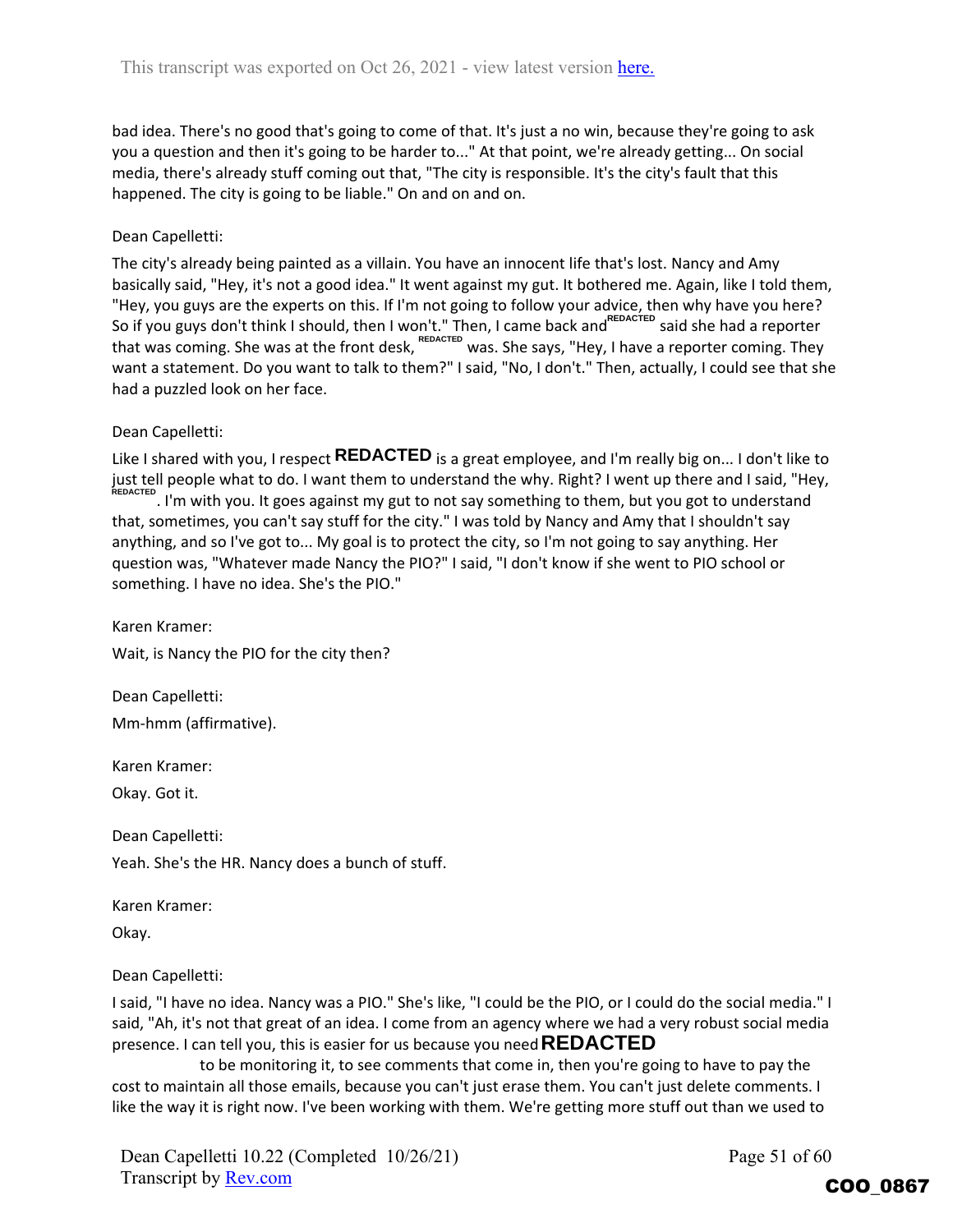before, because when I first came, hardly anything was ever put on the PD." She had said, "I would like to do that." I'm like, "Okay."

Karen Kramer:

Okay.

Dean Capelletti:

I didn't discuss it with her because I really don't want to go down that road. I did not want to have... I like the way the social media is right now, where I let the city handle it. Having come from another agency, that almost requires a whole other person.

Karen Kramer:

Got it. Was there ever an occasion where you poked <sup>REDACTED</sup> breast?

Dean Capelletti:

No.

Karen Kramer:

You never touched her breast, or did a [inaudible 01:47:55] like that?

Dean Capelletti:

No. I scared... I used to scare everybody. I have never touched her breasts.

Karen Kramer:

What do you mean you used to scare everybody?

Dean Capelletti:

Boo, I'll scare... Usually, I would scare REDACTED when she's in the office with REDACTED, where it actually became a challenge. <sup>REDACTED</sup> had, and I'm sorry to laugh, but it's funny in that <sup>REDACTED</sup> said, "Hey, you can't scare me all the time." When I would scare them, <sup>REDACTED</sup> reaction was over the top, and that's why I laughed. She literally would jump off the chair.<sup>REDACTED</sup> like, "You can't scare me, if you really want to."<sup>REDACTED</sup> was like, "No, please. I don't want..." I'm like, "Oh, now you're challenging me." <sup>REDACTED</sup> like, "No, please. I'm not part of this. I don't want to be part of this challenge. I don't want to be scared." That's where I'm going with the poking. I'm trying to think if I ever scared or actually came up and poked her in the side and scared her. I don't think I had, but I definitely never touched her breasts. **REDACTED**<br>**REDACTED** reaction was over the<br>**REDACTED** like, "You can't scare m<br>ke, "Oh, now you're challengin<br>part of this challenge. I don't<br>ink if I ever scared or actually<br>definitely never touched her t

Karen Kramer:

Okay. Was there ever an occasion where you stared at REDACTED from across the office?

Dean Capelletti: What do you mean?

Karen Kramer: Just she's sitting at her desk and you're just staring at her?

Dean Capelletti 10.22 (Completed 10/26/21) Transcript by Rev.com

Page 52 of 60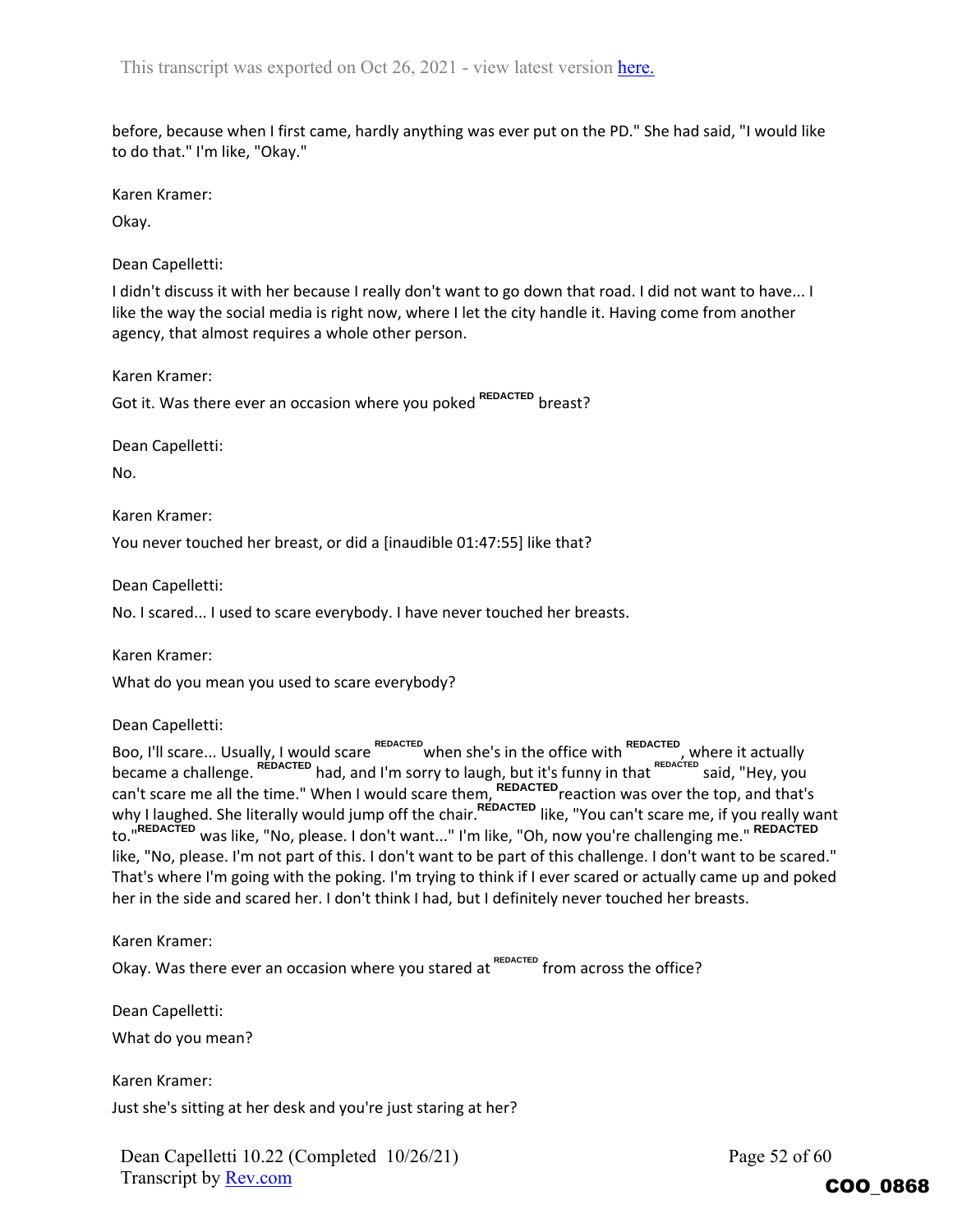## Dean Capelletti:

I can't see her from my desk where I sit down.

#### Karen Kramer:

I know. You don't necessarily have to be at your desk, but just when you're standing up somewhere or somewhere else in the building or in the area?

Dean Capelletti:

No, most of the time I go up there and I'll go stand there while they're both on their, **REDACTED** , are at their computers, I'll go stand behind them. I'll just stand there, purposely quiet. They're **REDACTED** talking, and then they stop talking, and then they're looking at me like, "Okay, what, Chief?" Then, I just start laughing like, "Oh no, I'm just up here. Just seeing what you guys are doing."

Karen Kramer:

Okay. Did you ever stare at <sup>REDACTED</sup> from your office?

Dean Capelletti:

No.

Karen Kramer:

Did you ever tell jokes of a sexual nature in the office?

Dean Capelletti:

Probably.

Dean Capelletti:

I remember one time in particular, <sup>REDACTED</sup> had actually told me that she had talked to her husband about if he would sleep with anybody for money. I guess she said her and her husband have some pact that there's certain people you could sleep with and it doesn't count as cheating. **REDACTED** and Somehow, that had led into... She's telling me that... The other thing that <sup>REDA</sup> had shared with us... We had a homeless lady outside that the guys were dealing with that was just really dirty. <sup>REDACTED</sup> had told us jokingly, I'm pretty sure she was joking, she was talking with one of the officers like, "Hey, if you give me enough money, I'll lick her armpits."

Dean Capelletti:

 $\mathsf{W}\mathsf{e}'$ re like, "What?"  $\mathsf{R}\mathsf{E}\mathsf{D}\mathsf{A}\mathsf{C}\mathsf{T}\mathsf{E}\mathsf{D}\mathsf{R}\mathsf{E}$  basically do basically do  $\mathsf{A}\mathsf{P}\mathsf{E}\mathsf{D}\mathsf{P}$ anything." The reason why I say that is that leads into the conversation she was having with her husband about if there's somebody that you can sleep with. Like I shared with you, <sup>REDACTED</sup> did not like Brian Montgomery, and obviously doesn't like Nancy. 
"Letticle Shared that. She said, "Hey for the right amount of money..." Their thing was is, they would talk amongst themselves,  $\overline{ }$ <sup>kebacteb</sup>and<sup>"ceacte</sup>", and would be like, "I don't know why Nancy would sleep with Brian." They'd be like, "Probably because Brian helps her out. He got stuff for her." **REDACTED REDACTED REDACTED REDACTED**

Dean Capelletti:

Page 53 of 60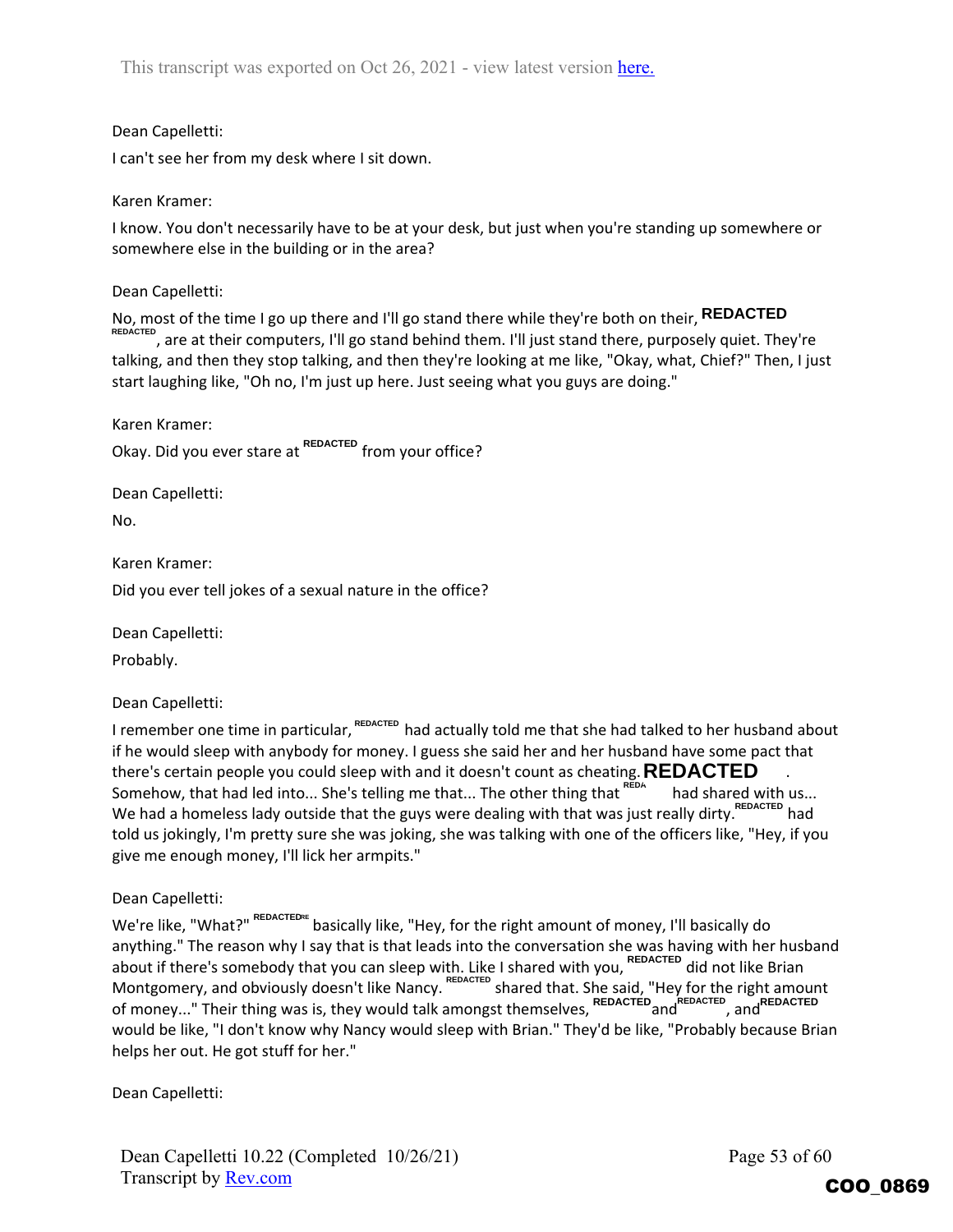REDACTED would be like, "For the right amount of money, I would sleep with Brian." <sup>REDACTED</sup> would be like, "There's no way he would sleep with her," and <sup>REDACTED</sup> said that she would. This leads to that thing where she basically said, "I would sleep with Brian for the right amount of money." We actually went and we did a survey, meaning we went and we talked to Paul who was there in the office, if he would do that, and he said, "No way." Then, talked to <sup>REDACTED</sup>, and <sup>REDACTED</sup> had said, "No way."

Karen Kramer:

You asked Paul if he would sleep with Brian?

Dean Capelletti:

No, it was if he would let his wife basically for the right amount of money, like a swap thing. That's just going into... Again, it doesn't justify it. I know it's not right to be goofing around like that, but that's just that. I also don't want to paint a picture that we're just goofing around doing sexual jokes all day, at least not while I was there, that's not going on either.

Karen Kramer:

Okay.

Dean Capelletti:

If you were to say, "Did I say something jokingly?" I can't say I didn't. I would say, "I may have."

Karen Kramer:

Okay. Did you ever tell REDACTED [inaudible 01:53:02] that he should have sex with  $\frac{REDACTED}{EDCG}$  because she's always stressed and doesn't get any?

Dean Capelletti:

Actually, he told me that's what they had told her.

Karen Kramer:

Who told him that?

Dean Capelletti: I don't know, some of the guys,

Karen Kramer:

Okay, but you didn't tell him that?

Dean Capelletti:

I said, "Why wouldn't you?"

Karen Kramer: Did you make any comments about an employee, <sup>REDACTED</sup> about his testicles?

Dean Capelletti:

Dean Capelletti 10.22 (Completed 10/26/21) Transcript by Rev.com

Page 54 of 60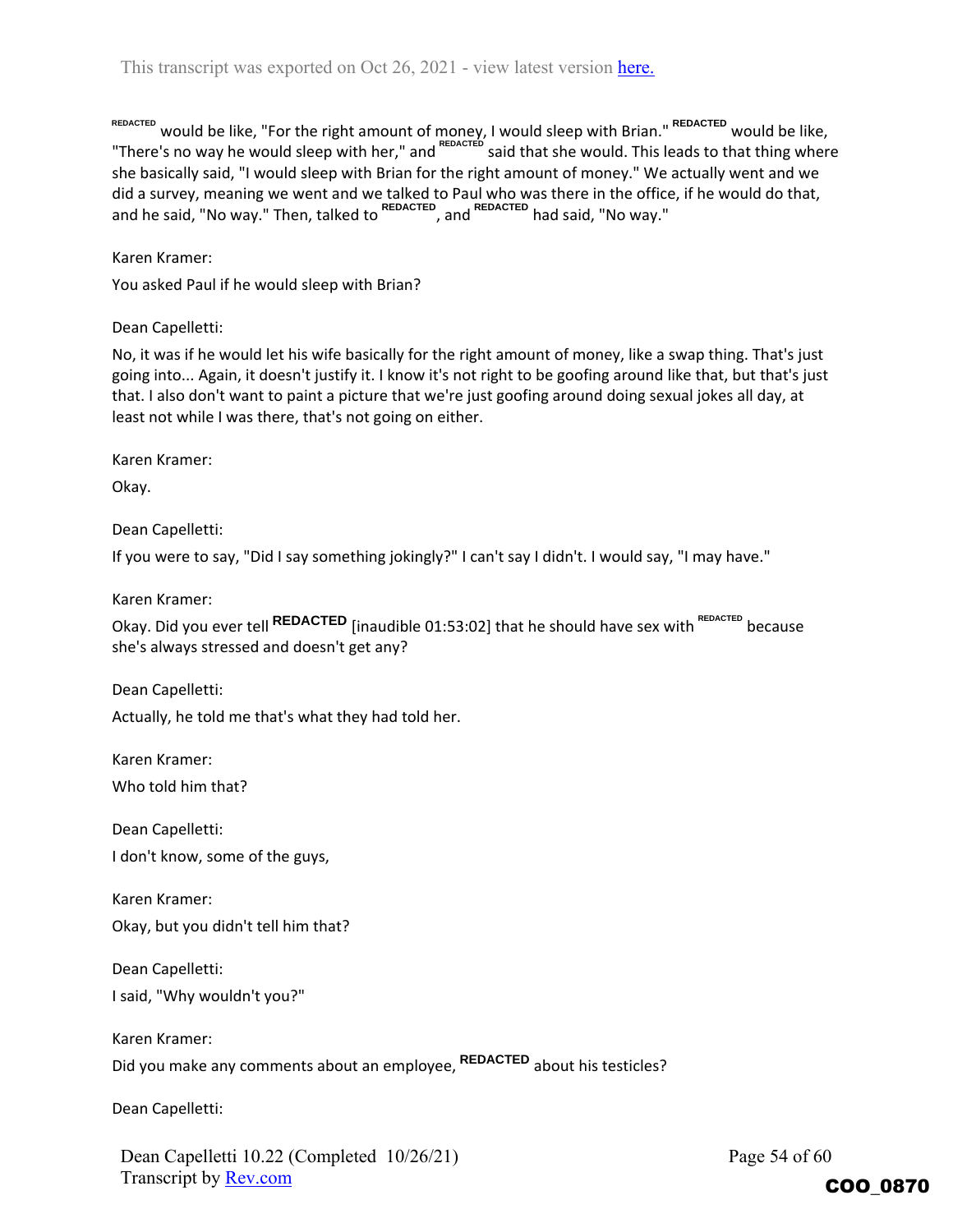No.

Karen Kramer:

Did you say something along the lines of, "Imagine his balls or testicles in your mouth or on your face?"

Dean Capelletti:

No, I don't even... No. To who?

Karen Kramer: Some of the girls in the office.

Dean Capelletti:

No.

Karen Kramer:

Did you ever say to anyone, "I like my coffee like I like my woman, tan and sweet?"

Dean Capelletti: Yes. I say that all the time.

Karen Kramer:

Did you ever say in the office a comment about someone being so hard, in the context of them being turned on?

Dean Capelletti:

No.

Karen Kramer:

Have you made comments about any of the employees' appearance in the office?

Dean Capelletti:

Can you be more specific?

Karen Kramer:

Just, "She's hot, she's..." Whatever. Just something about her? Physical appearance?

Dean Capelletti:

Something sexual? No. I might've commented, "Hey, your hair looks nice today," or, "I like your dress." Nothing sexual in nature. I did notice when<sup>REDACTED</sup> would change her hair, or  $\overline{REDACTED}$  any of them. I notice if they got a different hair color, if they got a different hairstyle.

Karen Kramer:

Okay.

Dean Capelletti 10.22 (Completed 10/26/21) Transcript by **Rev.com** 

Page 55 of 60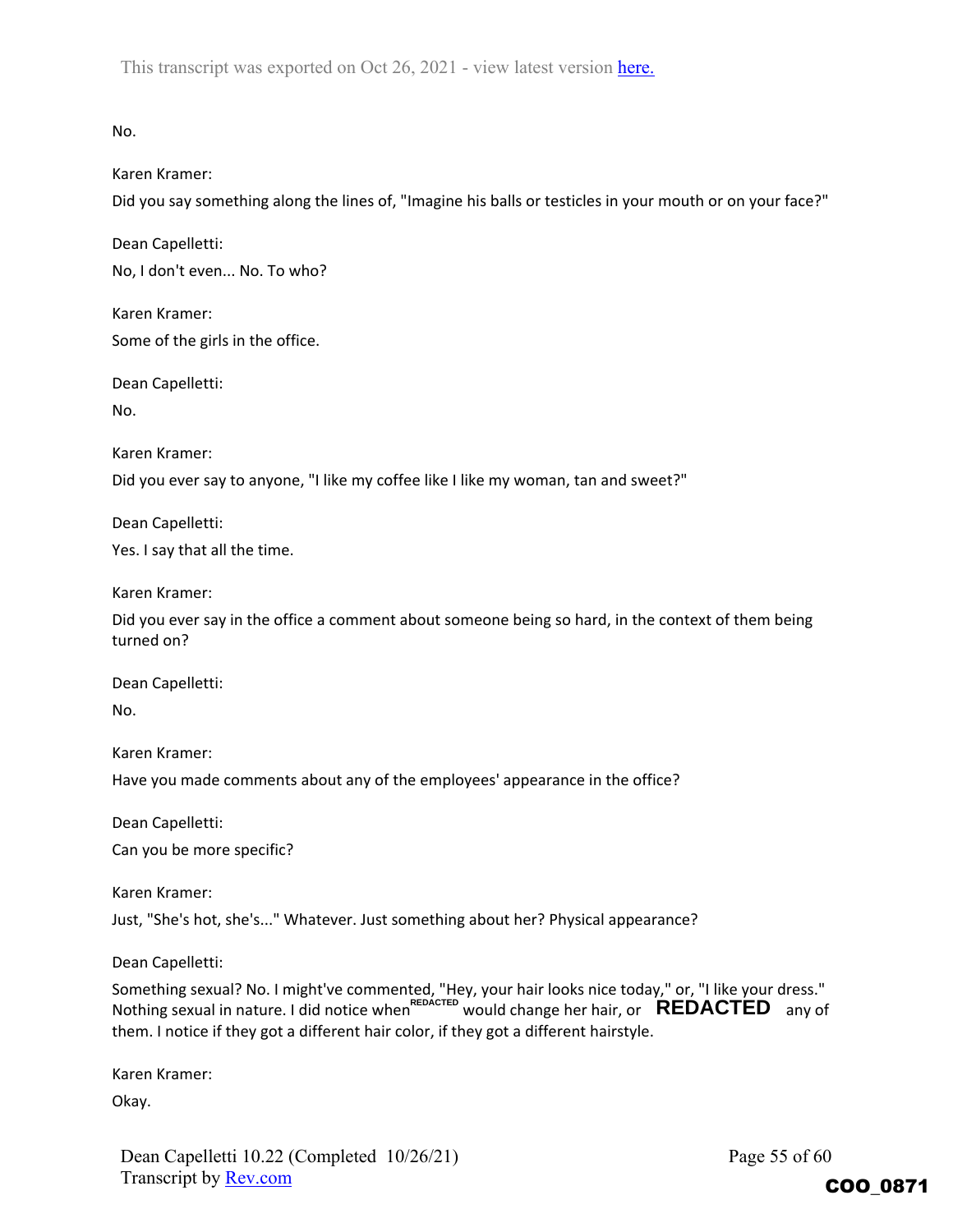Dean Capelletti: Yeah.

Karen Kramer:

What about the... Was there some sort of picture contest that was taking place?

Dean Capelletti: Yeah, we had several of them.

Karen Kramer: What was the picture contest?

Dean Capelletti: Which one? We've had a few of them.

Karen Kramer: The one with the baby pictures and high school pictures.

Dean Capelletti:

That was it. Basically, submit a... I forget if that was  $\overline{\text{REDACTED}}\;$  idea, because they're usually the ones that came up with the picture idea. It was just submit a picture of you as a teenager and then a submit a picture of you as a baby. Basically, we put them up on the TVs and see if we can guess who's who.

Karen Kramer:

Okay.

Dean Capelletti:

We didn't have very many entries. I think we had six or something. It was pretty sad.

Karen Kramer:

Did you have any communication with <sup>REDACTED</sup> about that at all? About her picture?

Dean Capelletti:

Yeah, she sent me her picture.

Karen Kramer:

Was she reluctant to do so?

Dean Capelletti:

Didn't seem like it.

Karen Kramer:

Dean Capelletti 10.22 (Completed 10/26/21) Transcript by Rev.com

Page 56 of 60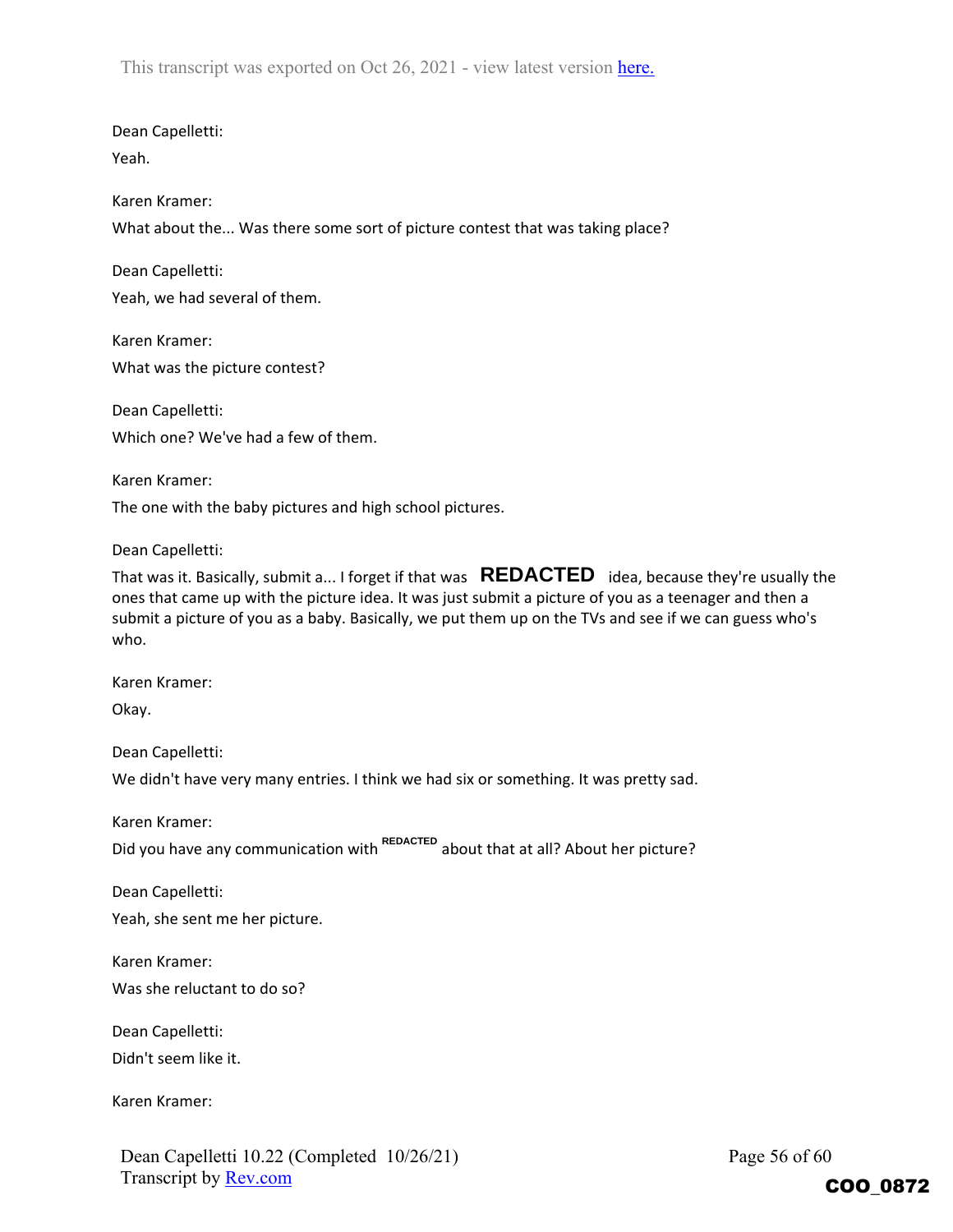Okay.

## Dean Capelletti:

No. She was really big on the whole picture stuff. That was her driving stuff. Again, I'm making a bunch of presumptions here. I'm presuming if you're saying that <sup>REDACTED</sup> is saying that now, suddenly, I'm asking for pictures. <sup>REDACTED</sup> is sending me pictures unsolicited, and it's nothing sexual.<br>
Karen Kramer:<br>
No, I wasn't suggesting that.<br>
Dean Capelletti:<br>
All right.<br>
Karen Kramer:<br>
No Ja response to this picture contes

Karen Kramer:

No, I wasn't suggesting that.

Dean Capelletti:

All right.

Karen Kramer:

No. In response to this picture contest, when you received REDACTED picture, did you respond in any way?

Dean Capelletti:

No. I'm getting into my own privacy. How am I going to respond in any way?

Karen Kramer:

Did you respond, "Pretty then, pretty now?"

Dean Capelletti:

No. That's actually everybody else was saying that about her. Yeah, no, that was actually something that...

Karen Kramer:

Did you ever invite any city employee to your hotel room when you were staying at the hotel?

Dean Capelletti:

No. No city employees ever went to my hotel.

Karen Kramer:

I'm not saying that they did go, I'm asking if they were invited to go.

Dean Capelletti:

No, I didn't even invite anybody. Nobody was invited. Nobody showed up. The only city employees that were ever close to my hotel room were my officers, when they were dealing with other people in the hotel.

Karen Kramer: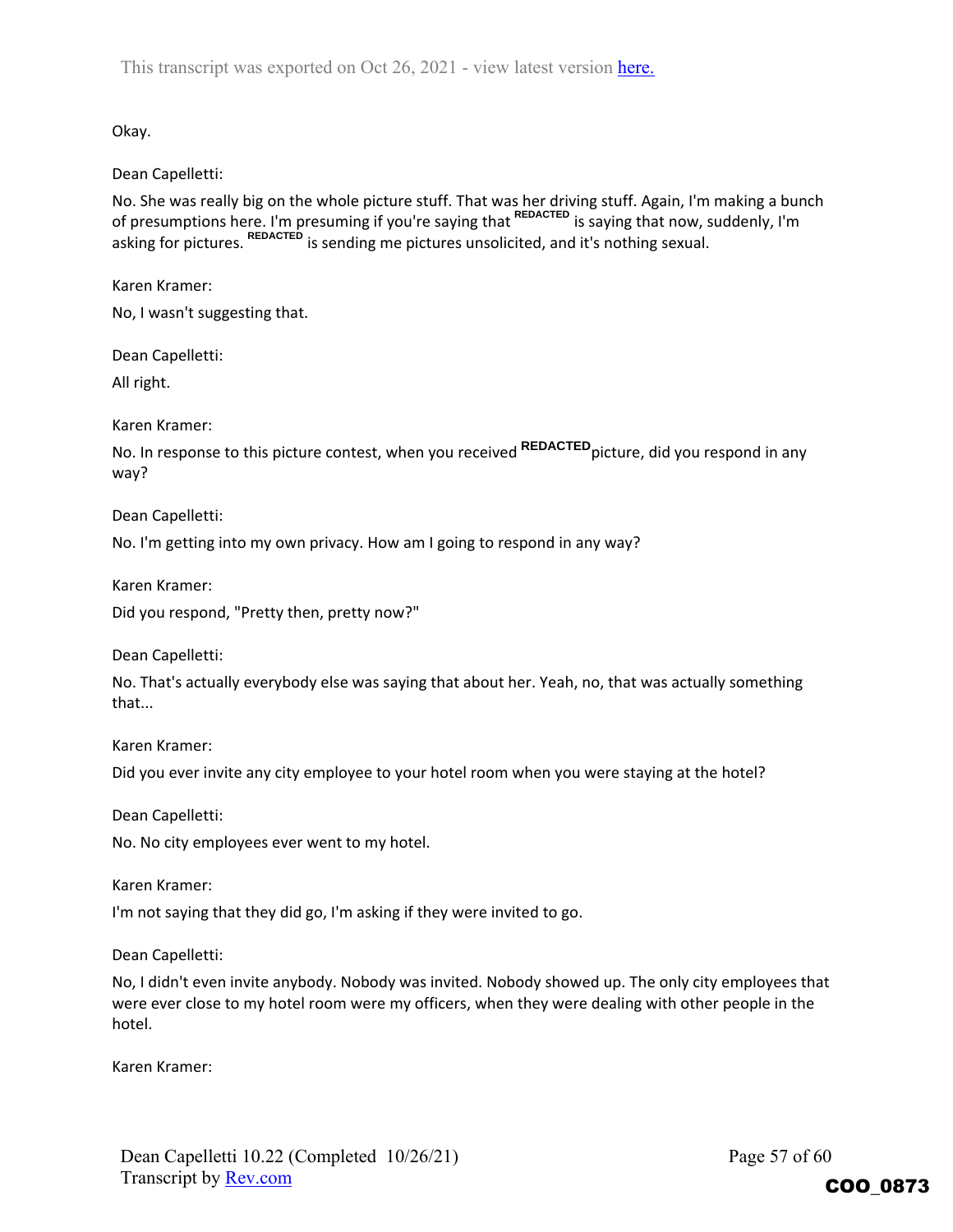Okay. I don't think there's anything else that I need to go over with you, Chief. Is there anything that you want to share with me before we finish up today?

Dean Capelletti:

No, I'm just disappointed.

Karen Kramer: Disappointed about what?

## Dean Capelletti:

The obvious is disappointed in myself that I put myself in this position. I don't blame anybody but myself for the stupidity I've done. But I'm disappointed really in some of these things that were being said, or I'm presuming, that are said. I don't think you're just making up questions to ask me, so I have to...

Karen Kramer:

I do not do that.

Dean Capelletti:

I know, that's what I'm saying. I have to presume that these are things that are being said, and then that's where I'm disappointed.

Karen Kramer:

Okay.

Dean Capelletti:

They're just not the people I thought they were.

Karen Kramer:

Okay. What I'm going to do at this point then is conclude the interview. You gave me your cell phone number, the starth number. If I have any up questions, is that a good way to reach you? I gave you my business card, so you know how to reach out to me if you think of anything else. Feel free to do so. My email address is there. Is there a good email address for you?

Dean Capelletti:

Karen Kramer:

**REDACTED**<br>
Karen Kramer:<br>Got it. That's **REDACTED** . Okay, and then  $\text{RENACTE}$  . Okay. What I'm going to do at this point then is I'm going to conclude the interview. We've been going about two hours. It looks like a little under two hours. If you think of anything, feel free to reach out.

## Dean Capelletti:

Likewise, if you come up across something... I'm guessing you're going to transcribe everything and if you come up against something, and you're like, "Hey, I don't understand this. Can you clarify?" By all

Dean Capelletti 10.22 (Completed 10/26/21) Transcript by Rev.com

Page 58 of 60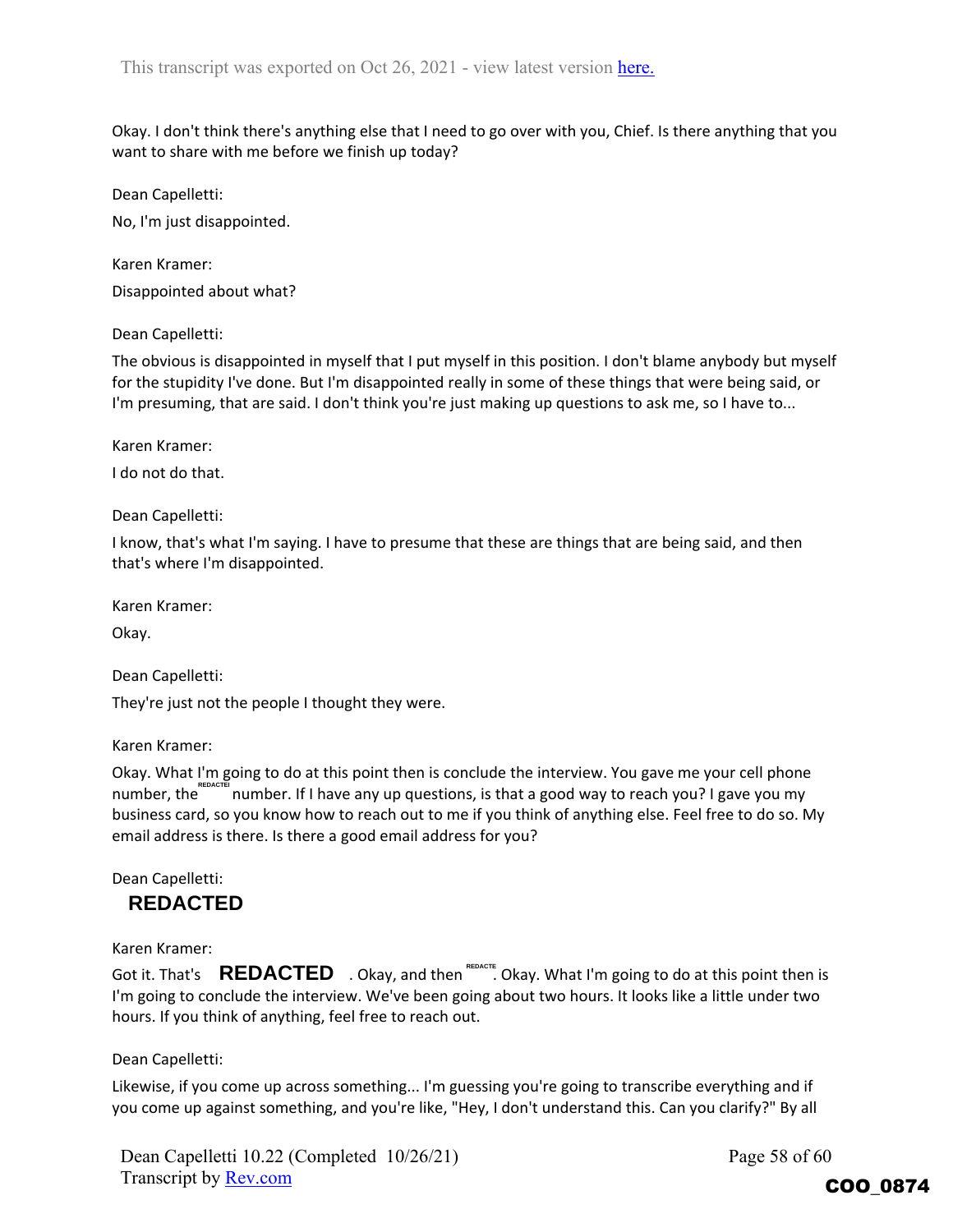means, let me know. If I need to meet you, or however, to make sure it's recorded, I'm perfectly fine with that.

#### Karen Kramer:

Yeah. I think what we can probably do if I need to do that is we could probably just do it via video. I've gotten pretty adept at doing the video interview with recording and all of that in the past year and a half.

#### Dean Capelletti:

I guess we should keep this on, because I don't want to stop it and be like, "Hey, why did you stop it?" Just on a personal note, thinking about when I've had to do my investigations, how do you do that on video? I'm thinking like, I like to have the person there so I can see them. I can read them, their physical cues. I was really big on anytime I interviewed somebody, I never had a table in front of us. I'd always move the table.

#### Karen Kramer:

Yeah. I don't rely on demeanor. I rarely rely on demeanor. There're other factors, credibility factors, that I can rely upon to do that. Video certainly is not ideal in all situations but, during the pandemic, it was a means to an end. It was a way to do what we had to do. In some cases, it's super easy and convenient, especially when I'm interviewing somebody that I'm more of a third-party witness, but it depends on the nature of the allegations. It's all on... We're using our speaker, so I can use the recorder. I don't do a video recording. It's all done with an audio.

Dean Capelletti:

Gotcha.

Karen Kramer:

Yeah.

Dean Capelletti:

I was just wondering. I was trying to think if I had to adapt that way, because we've had to adapt to everything. Right?

Karen Kramer:

We did.

Dean Capelletti:

Yeah. I was like, "How would I do that if I had to investigate somebody?" Even when you have the courtroom testimonies now, you've got them talking to a judge.

Karen Kramer:

It's on Zoom and everything. Yeah, you do what you have to do to make life continue. Right?

Dean Capelletti: